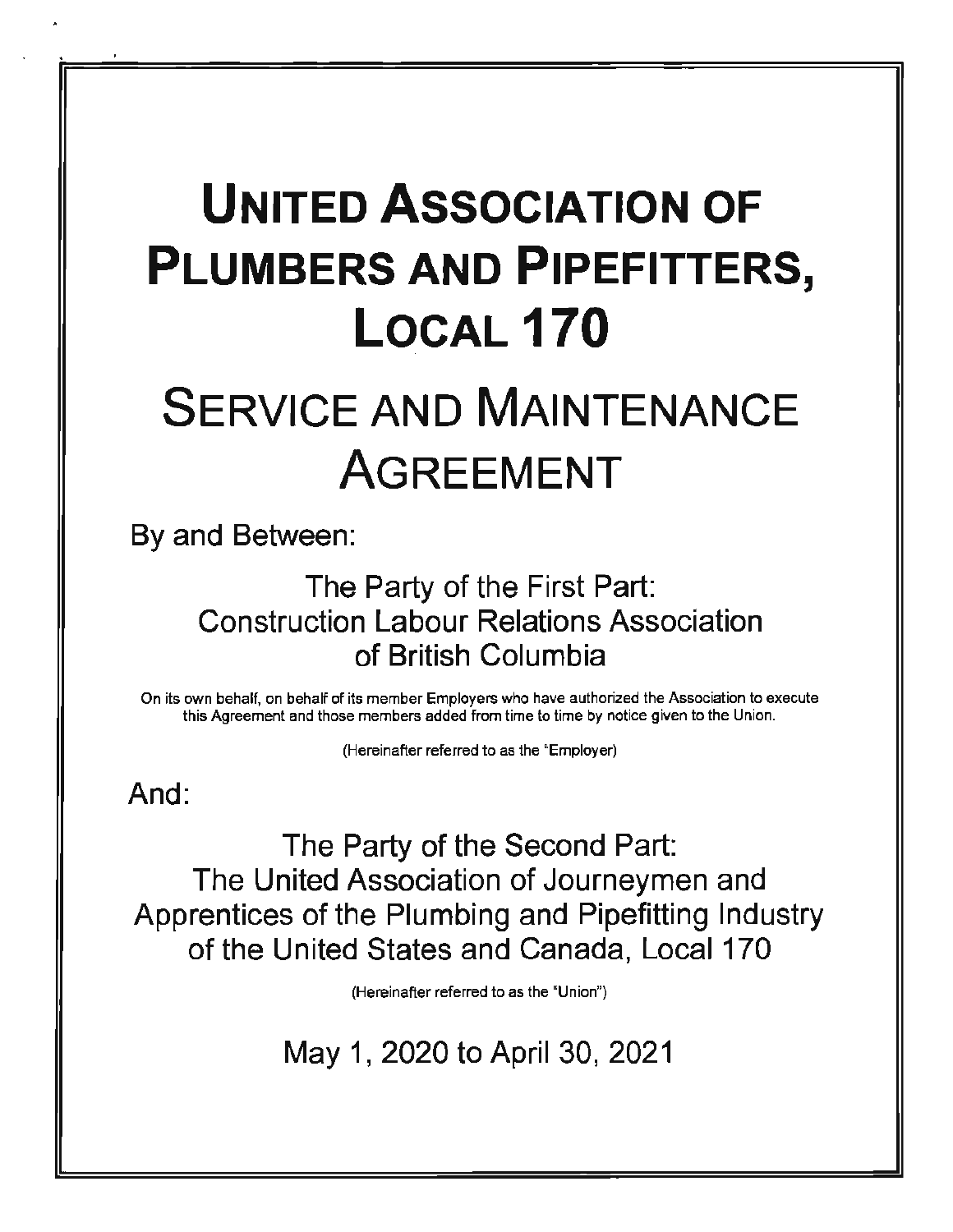## **TABLE OF CONTENTS**

| Section | 1  |                    |  |
|---------|----|--------------------|--|
| Section | 2  |                    |  |
| Section | 3  |                    |  |
| Section | 4  |                    |  |
| Section |    |                    |  |
| Section |    |                    |  |
| Section | 7. |                    |  |
| Section |    |                    |  |
| Section |    |                    |  |
|         |    |                    |  |
|         |    |                    |  |
|         |    |                    |  |
|         |    |                    |  |
|         |    |                    |  |
|         |    |                    |  |
|         |    |                    |  |
|         |    |                    |  |
|         |    |                    |  |
|         |    |                    |  |
|         |    |                    |  |
|         |    |                    |  |
|         |    |                    |  |
|         |    |                    |  |
|         |    |                    |  |
|         |    |                    |  |
|         |    |                    |  |
|         |    |                    |  |
|         |    |                    |  |
|         |    |                    |  |
|         |    |                    |  |
|         |    |                    |  |
|         |    |                    |  |
|         |    |                    |  |
|         |    |                    |  |
|         |    |                    |  |
|         |    |                    |  |
|         |    |                    |  |
|         |    |                    |  |
|         |    |                    |  |
|         |    |                    |  |
|         |    | Section 41 Welders |  |
|         |    |                    |  |
|         |    |                    |  |
|         |    |                    |  |
|         |    |                    |  |
| Map "A" |    |                    |  |
|         |    |                    |  |
|         |    |                    |  |
|         |    |                    |  |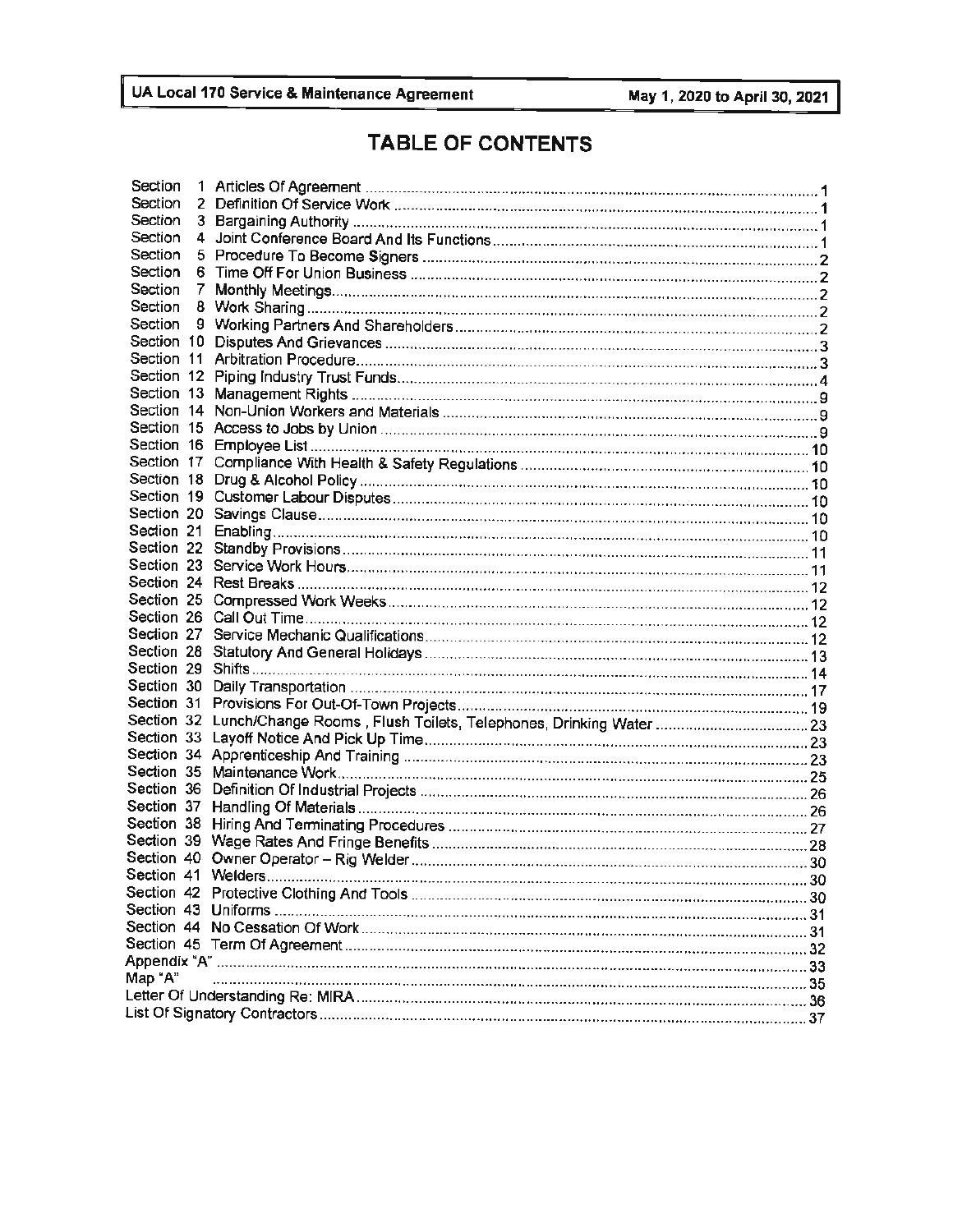#### **UNITED ASSOCIATION OF PLUMBERS** & **PIPEFITTERS, LOCAL 170 SERVICE** & **MAINTENANCE AGREEMENT**

#### **SECTION 1 - ARTICLES OF AGREEMENT**

- **1.1** Articles of Agreement made and entered into between the CONSTRUCTION LABOUR RELATIONS ASSOCIATION OF BRITISH COLUMBIA as Party of the First Part and LOCAL UNION 170 of the UNITED ASSOCIATION OF JOURNEYMEN AND APPRENTICES OF THE PLUMBING AND PIPEFITTING INDUSTRY OF THE UNITED STATES AND CANADA as Party of the Second Part; with a view of promoting the business of heating, sanitation, gas fitting, oil burning, and all pipefitting installations for the conveying of liquids and air; to organize those persons who are qualified therein in order to allow these trades to insure a standard of efficiency for the protection of the public and for those persons engaged in such businesses by establishing and maintaining of fair conditions and settling of differences which may arise between those who are Parties to this Agreement and to maintain industry peace. The Parties to this Agreement also intend to use training programs and new means and methods of production to increase annual available working hours, increase industry productivity and better the standard of living for all persons engaged in this industry.
- 1.2 The purpose of this Agreement is to assist the Employer and their Employees to maintain and increase the volume of work in the maintenance and service field of the work covered by this Agreement.
- **1.3** Service contractors shall openly solicit and promote service work.
- **1.4** The Parties agree to abide by the UA Standard for Excellence and UA Standard for Safety.

#### **SECTION 2** - **DEFINITION OF SERVICE WORK**

**2.1** Service work will consist of emergency repairs, repairs and minor alterations and minor renovations to plumbing, heating, oil burner and combustion equipment and sprinkler systems.

#### **SECTION 3** - **BARGAINING AUTHORITY**

3.1 The Parties agree that this Agreement is binding upon the Construction Labour Relations Association of British Columbia on behalf of its members who have authorized the Association to conclude a Collective Agreement on their behalf with Local Union 170 and each and every one of its members. For the purposes of this Agreement, the Party of the First Part is designated and recognized by the Party of the Second Part as the sole agent and authority for bargaining on behalf of its members. The Party of the Second Part agrees that the Party of the First Part shall solely represent each and everyone of its members in respect of any dispute, grievance, question, negotiation, matter or anything pertaining to or arising out of this Agreement and that no direct bargaining, negotiation or discussion shall take place between individual Employers and the Party of the Second Part, except at the direction of the Party of the First Part and except as is provided in this Agreement.

#### **SECTION 4- JOINT CONFERENCE BOARD AND ITS FUNCTIONS**

**4.1 A** Joint Conference Board will be formed of three (3) members of and nominated by the Mechanical Industrial Relations Association of British Columbia and three (3) members of the Union working under this agreement, who shall meet as required by either Party, at which meeting two (2) members of each Party will constitute a quorum; such Board shall have the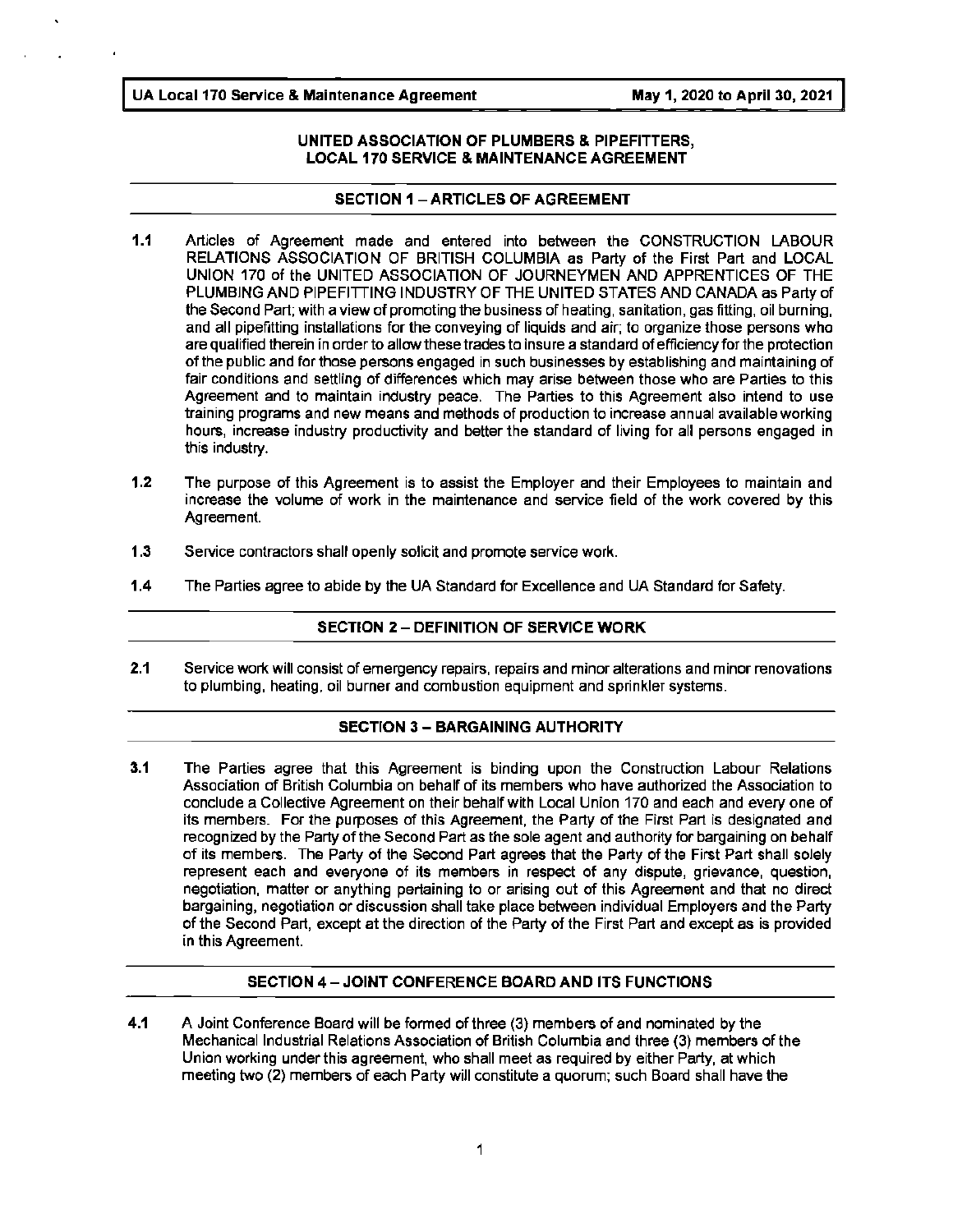power on behalf of the respective parties hereto to adjust trade disputes, grievances or establish regulations governing the conduct of their members.

**4.2** When, in the opinion of the Parties to this Agreement, certain work might be secured that will not permit the recognition of conditions as outlined in this agreement and it is found expedient that with some modification of these conditions this work could be secured with the approval of the Joint Conference Board or the consent of the Local Union Conference Board, they shall make such arrangements to govern such work and notify all Parties to this Agreement, and it shall not be considered a violation of this Agreement.

#### **SECTION 5** - **PROCEDURE TO BECOME SIGNERS**

- **5.1** The Party of the Second Part agrees that it will make every endeavour to have its members work only for Employers who are members of the Party of the First Part; whenever a vacancy occurs in any Shop, the Union must be given the first opportunity to fill same.
- **5.2** The Union shall be allowed to organize through the due process of the Law those legitimate contractors engaged in mechanical contracting who can provide proof of financial capability.

#### **SECTION 6** - **TIME** OFF **FOR UNION BUSINESS**

**6.1** Employees serving on the Joint Conference Board and various Union Committees or as Trustees of the various funds covered by the terms of this Agreement shall be allowed time off to attend to Union Business after making arrangements with the Employer.

#### **SECTION 7** - **MONTHLY MEETINGS**

**7.1** The Employer may schedule a monthly one (1) hour meeting of service mechanics for the purpose of promotion, education and evaluation of service concerns and that this meeting time will not be charged for by the service mechanics.

#### **SECTION 8- WORK SHARING**

**8.1** The Parties agree that work sharing may be utilized in times of reduced work so long as the Employer and the Union agree to the terms.

#### **SECTION 9** - **WORKING PARTNERS AND SHAREHOLDERS**

- **9.1** Any person operating a business as a sole proprietorship under the jurisdiction of the Union retains the right to work with the tools.
- **9.2** Where two (2) or more persons are operating a business as a legal partnership under the "Partnership Act" of the Province of British Columbia, a maximum of three (3) such persons have the right to work with the tools, and only those three (3) will be recognized by the Union as working partners. Such working partners must be designated by the persons conducting the shop as a partnership at the time this Agreement is entered into, and the declaration of partnership filed under the "Partnership Act" must be produced by such persons to the Joint Conference Board, if requested.
- **9.3** Where a limited liability company is operating a business under the jurisdiction of the Union, only three (3) active major shareholders of such limited liability company have the right to work with tools, and no other shareholder of the company shall have the right to work with the tools unless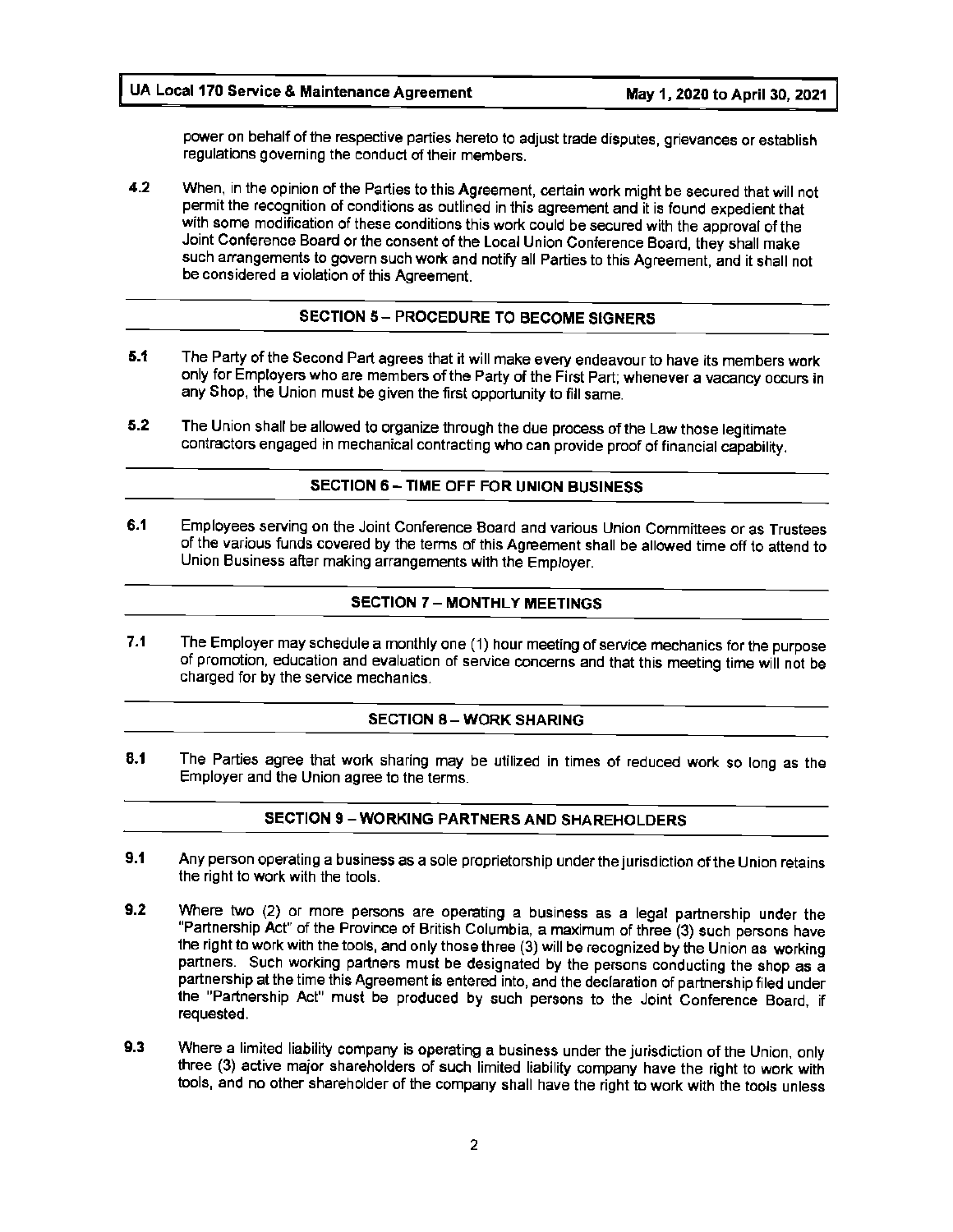otherwise agreed to by the Union. Within the terms of this paragraph, "Major'' means ten percent (10%) of equity worth in the company.

- **9.4** Provided, however, that such businesses having a working shareholder shall employ members of the Union and work under the same conditions as applied to members, such members so employed shall not be subject to dismissal for lack of work and the Employer or Shareholder complete such installation.
- **9.5** No member of the Union will be permitted to contract, or sub-contract, or "lump" the installation of any plumbing, heating, sprinkler, or pipe work, or any other work under the jurisdiction of the Union, or to work for any business where sub-contracting is done as above.
- 9.6 The Working Partner shall work under the terms of the Collective Agreement and must have a valid Tradesperson's Qualification ticket, and all Trust Funds shall be paid on their behalf, and they shall be entitled to membership in the Union. They shall obtain from the Union a plasticized identification card, and they shall carry on their person such card during working hours.

#### **SECTION 10-DISPUTES AND GRIEVANCES**

- **10.1** In case of any dispute or grievance arising that cannot be settled informally by the member representative of the Union and Employer, it will be referred to representatives of the Parties. If the dispute or grievance remains unsettled, it will then be referred to the Joint Conference Board and such Board shall meet within twenty-four (24) hours, if necessary. In any case, any grievance that is not submitted, in writing, to the other Party within one (1) week of the time the cause of such grievance should have been known shall be deemed to have been abandoned. Any variation from this Section would only take place in very exceptional circumstances such as lack of communications facilities, etc.
- **10.2** If any dispute or grievance referred to the Joint Conference Board cannot be settled or otherwise resolved by the Joint Conference Board upon its having been considered by the Joint Conference Board, then either of the Parties to the dispute or grievance will be at liberty to refer the dispute or grievance to an Arbitration Board in the manner hereinafter provided for.
- **10.3** A majority decision of the Joint Conference Board concerning a grievance referred to it shall be final and binding on the Parties and their members.

#### **SECTION 11** - **ARBITRATION PROCEDURE**

- **11.1** The Joint Conference Board on a majority vote shall determine the validity of a dispute or grievance. If the grievance or dispute is declared valid and either Party refuse to appoint a member to the Arbitration Board, the Party requesting Arbitration shall be authorized by the Joint Conference Board, by letter, to apply to the Minister of Labour for the appointment of a member to the Arbitration Board on behalf of the other Party.
- **11.2** If a majority vote of the Joint Conference Board rules that the dispute or grievance is not valid, no further action shall be instituted by the Party concerned regarding that specific dispute or grievance.
- **11.3** If the Joint Conference Board deadlock on the validity of a dispute or grievance, then such dispute or grievance may be processed in accordance with the procedure outlined herein (Section 11.4 to 11.9 inclusive).
- **11.4** Either Party desiring arbitration shall appoint a member for the Board and shall notify the other Party, in writing, of its appointment and particulars of the matters in dispute. Nothing contained in this Section shall preclude the right of any Signer to this Agreement to proceed to arbitration.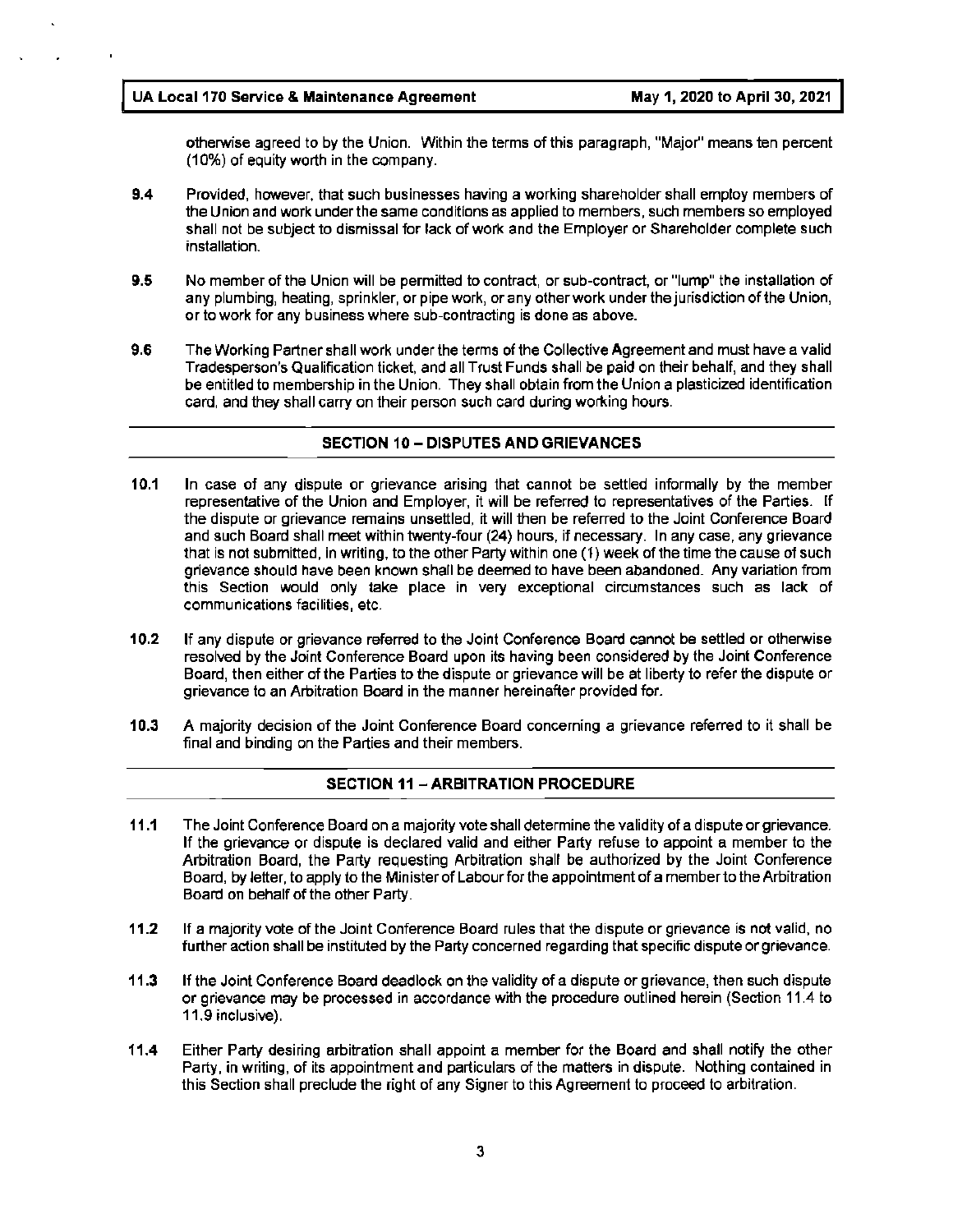- **11.5** The Party receiving the notice, shall within five (5) days thereafter, appoint a member for the Board and notify the other Party of its appointment.
- **11.6** The two (2) Arbitrators as appointed shall confer to select a third person to be Chairperson and failing for three (3) days from the appointment of the second of them to agree upon a person willing to act, either of them may apply to the Minister of Labour to appoint such third member. It is understood that the Parties may mutually agree to a single arbitrator.
- 11.7 The Arbitration Board or Arbitrator shall sit, hear the Parties, settle the term of the question or questions to be arbitrated and make its award within ten (10) days from the date of the appointment of the chairperson, provided that the time may be extended by agreement of the Parties.
- **11.8** The Arbitration Board or Arbitrator shall deliver its award, in writing, to each of the Parties, and the award shall be final and binding upon the Parties and they shall carry it out forthwith.
- **11.9** Each Party shall pay its own cost and expense of arbitration, the remuneration and disbursement of its appointee to the Board or the total cost and compensation and other expense for any person appointed by the Minister of Labour (in compliance with Section 11.1) shall be paid by the Party the said appointee is representing. One-half (1/2) the costs of the Arbitration Board or Arbitrator shall be paid by each Party.

#### **SECTION 12** - **PIPING INDUSTRY TRUST FUNDS**

**12.1** It is mutually agreed that each Employer signatory to this Agreement shall contribute to the Trust Funds as outlined in this Section, and each Employer shall be bound to all the rules and regulations contained herein governing the remittance of contributions and the collections of Trust Fund monies.

All Employer contributions shall be paid based on hours worked with the exception of the contributions for Pension and Health & Welfare, which will continue to be paid based on hours earned.

#### **12.2 Piping Industry Apprenticeship Fund**

Each Employer shall contribute the required amounts as set out in Appendix "A" to the Piping Industry Apprenticeship Fund. Operation of this Fund shall be governed by the Piping Industry Apprenticeship Board, as defined in Section 12.3.

#### **12.3 Piping Industry Apprenticeship Board**

The Piping Industry Apprenticeship Board will manage and control the monies of the Piping Industry Apprenticeship Fund and the training (apprenticeship or upgrading) which is undertaken by the parties through the PIAB. An Operations Committee, made up of three representatives from management and three representatives from the Union will oversee the day to day operations of the Board. The PIAB will be governed by the "Societies Act" with a joint and equal board of ten directors (six of which shall form the Operations Committee) with the Union in the chair with a deciding vote, if needed, on issues other than policy, personnel or budget approval. Union directors shall be appointed by the Union and management directors shall be appointed by MIRA.

#### **12.4 Canadian Training Fund**

Each Employer shall contribute the required amounts set out in Appendix "A" to the Canadian Training Fund.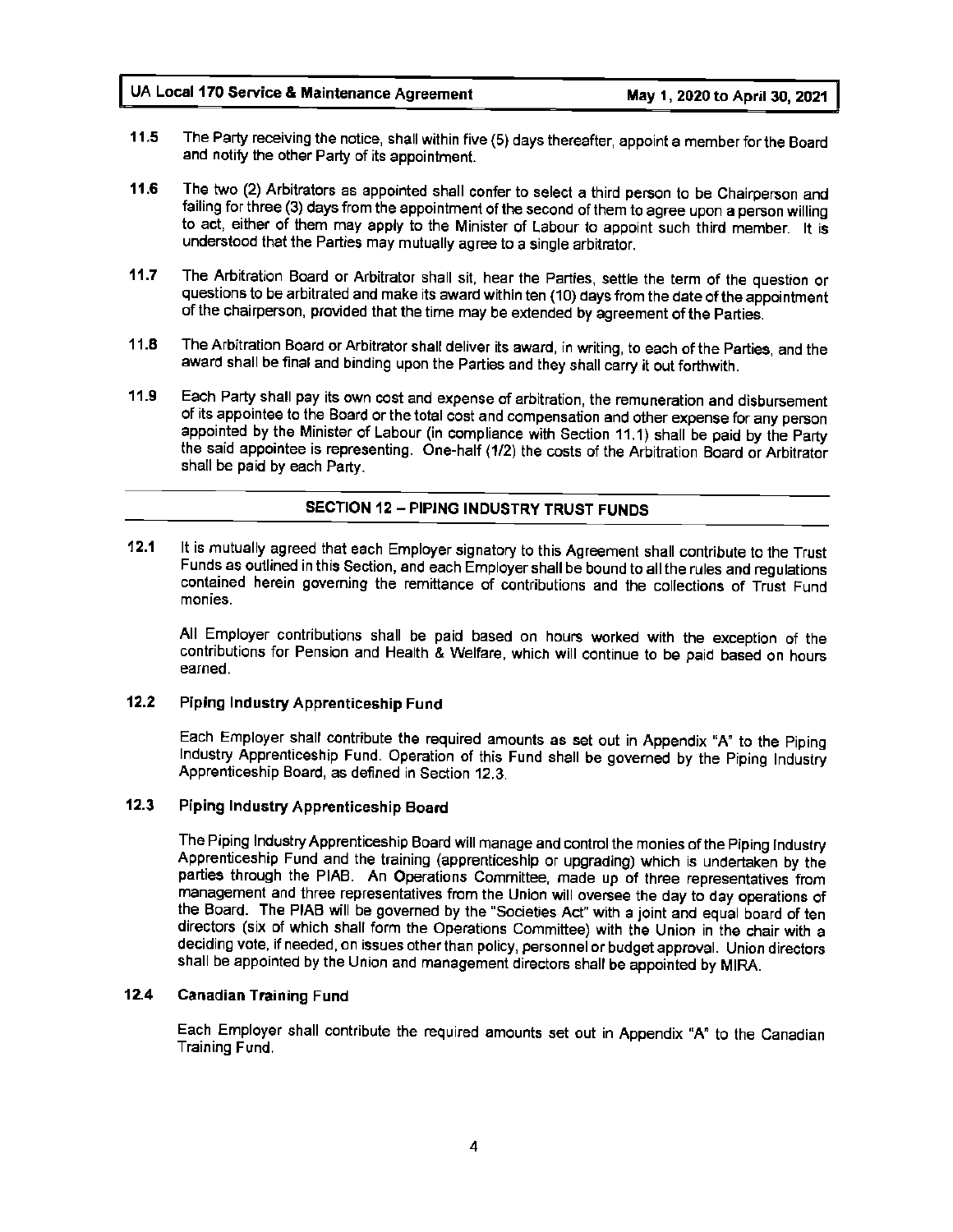#### **12.5 Industry Enhancement Fund**

Each Employer shall contribute the required amounts set out in Appendix "A" to the Industry Enhancement Fund.

#### **12.6 Union Health** & **Welfare Plan**

Each Employer shall contribute to the Union Health & Welfare Plan as per the amounts set out in Appendix **"A".** Operation of this Plan shall be governed by the Trustees of the Union Health & Welfare Plan. Trustees to be selected in accordance with Section 12.6.1. In the event of compulsory Government Health and Welfare Plans, this contribution will be in addition thereto.

#### **12.6.1 Health** & **Welfare Plan Trustees**

Trustees of the Union Health & Welfare Plan shall be seven (7) in number, comprising four (4) Union nominees and three (3) Mechanical Industrial Relations Association nominees, and the Chairperson shall be a Local Union 170 nominee. A quorum shall consist of five (5) members, of which three (3) shall be from the Union. The Chairperson presiding at such meetings shall have the second or casting vote in the event of a tie. The complete policies, management and control of this Plan will be controlled by this Board of Trustees. Prior to major changes in policy by the Welfare Plan Trustees, the Trustees shall inform the Parties to the Trust Document at least thirty (30) days prior to the contemplated changes. This Fund will be used for the purpose of, and in accordance with, the Trust Agreement dated April 1, 1964 between the Mechanical Industrial Relations Association and Local Union 170.

#### **12.7 Union Pension Plan**

Each Employer shall contribute to the Local 170 Pension Plan as per the amounts set out in Appendix "A". Operation of this Fund shall be governed by the Trustees of the Pension Plan, such Trustees to be selected in accordance with this Agreement. In the event of compulsory Government Pension Plans, this contribution will be in addition thereto.

#### **12.7.1 Pension Plan Trustees**

Trustees of the Pension Plan shall be seven (7) in number, comprising four (4) Union nominees and three (3) Mechanical Industrial Relations Association nominees and the Chairperson shall be a Local Union 170 nominee. A quorum shall consist of five (5) members of which three (3) shall be from the Union. The Chairperson presiding at such meetings shall have the second or casting vote in the event of a tie. The complete policies, management and control of this Plan will be controlled by this Board of Trustees. Prior to major changes in policy by the Pension Plan Trustees, the Trustees shall inform the Parties to the Trust Document at least thirty (30) days prior to the contemplated changes. This Fund will be used for the purpose of, and in accordance with, the Trust Agreement dated April 1, 1964 between Mechanical Industrial Relations Association and Local Union 170.

#### **12.8 Journeyperson Training and General Industry Promotion Fund (JTIP)**

The Employer shall contribute the required amounts as set out in Appendix A to the JTIP {GST to be added). This fund to take care of the already established requirements regarding applicable tickets, welding tests and collective agreement stipulated accessories, supervisor training related programs, and joint industry initiatives and such other items to which the Parties subsequently agree. For the purpose of determining tickets and tests, this is defined as covering costs of Welding Tests, Gasfitters, Plumbers, Steamfitters/Pipefitters, Oil Burner Mechanics and Sprinklerfitters annual ticket renewals required for the performance of their work, other than the original B.C. Provincial Certification (first pressure ticket or Certificate of Competency), and for such other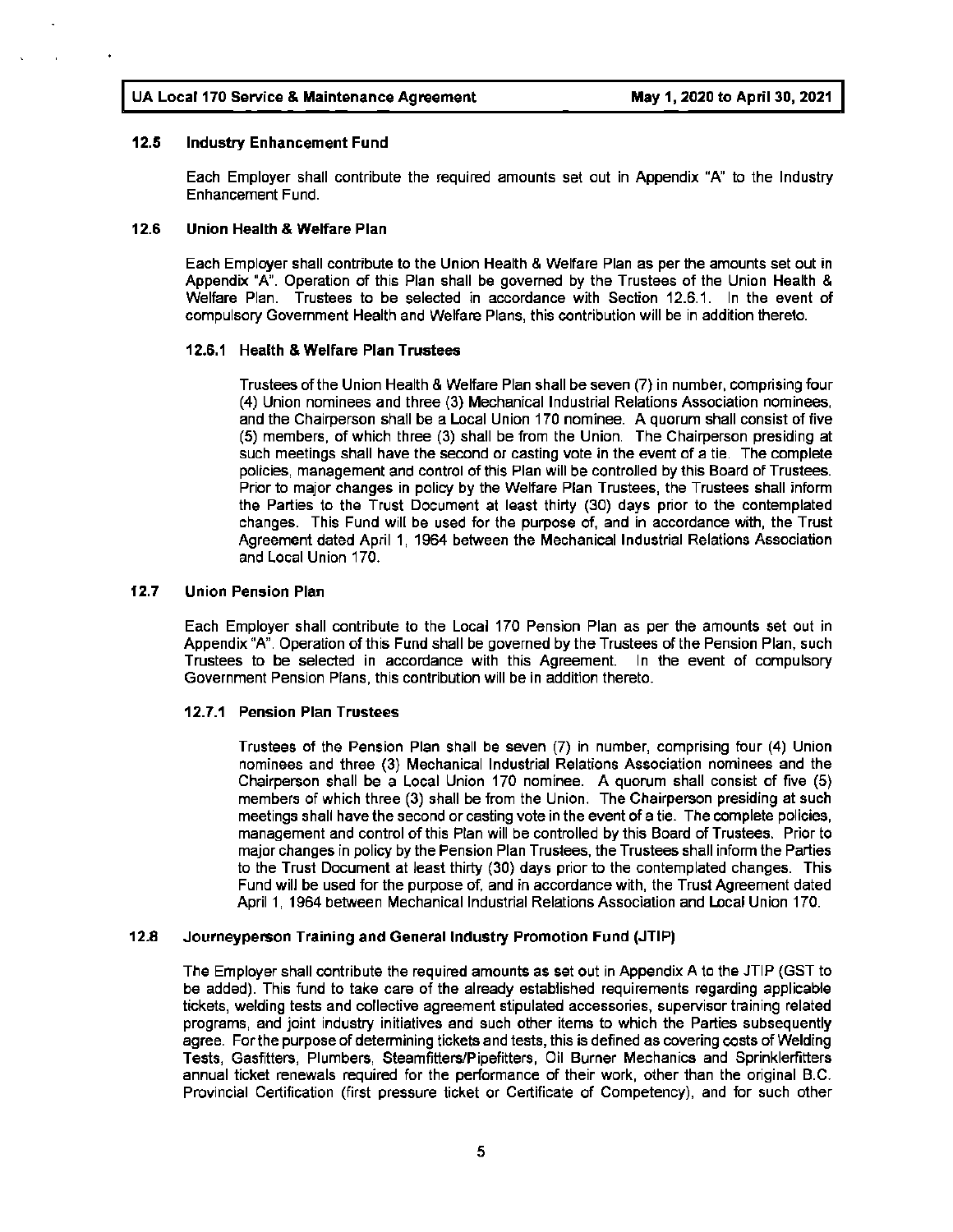functions as established by the Trustees of this Fund. Operation of this Fund shall be governed by the Trustees of the Journeyperson Training and General Industry Promotion Fund; such Trustees to be selected in accordance with this Agreement.

### **12.8.1 Journeyperson Training and General Industry Promotion Fund Trustees**

The new JTIP fund trust agreement will recognize joint and equal trusteeship with the Local Union in the chair and a deciding vote on the issues, unless otherwise agreed to herein. Trustees of the Journeyperson Training and General Industry Promotion Fund shall be six (6) in number, comprising three (3) Union nominees and three (3) Mechanical Industrial Relations Association nominees. The Chairperson shall be a Union nominee. A quorum shall consist of four (4) members. The Chairperson presiding at such meetings shall have a second or casting vote in the event of a tie. The complete policies, management and control of this Fund will be controlled by this Board of Trustees. Prior to major changes in policy by the Journeyperson Training and General Industry Promotion Fund Trustees, the Trustees shall inform the Parties to the Trust Document at least thirty (30) days prior to the contemplated changes. This Fund shall be used for the purpose of and in accordance with the new Trust Agreement between the Mechanical Industrial Relations Association and Local Union 170.

The Parties agree that the contract costs of an industry research person will be borne equally by the JTIP fund and the MIRA fund, for the term of this Agreement if one is required.

#### 12.9 Mechanical Industrial Relations **(MIRA)** Fund

The MIRA fund will be funded through a contribution as set out in Appendix 'A" for all hours worked by all Employers signatory to this agreement. This fund will have an Employer only administration. GST is to be added to these amounts. The Mechanical Industrial Relations Association of B.C. may alter these amounts with sixty (60) days written notice.

#### **12.10 Contract Administration** Fund

The Employer shall contribute the required amounts as set out in Appendix "A" to the Contract Administration Fund. CLR may alter this amount with sixty (60) days written notice. These amounts are inclusive of GST.

The Union will forward to CLR all monies received in accordance with the standard remittance form utilized by the Union. Such payments to CLR shall be made by the Union not later than the last day of the month in which such amount was received and shall be accompanied by a summary report that provides hours of work and fund remittances by each Employer under the Agreement.

It is understood that any cost incurred by the Union in remittance notification or changes thereto shall be borne by CLR. The Union will not have any responsibility for delinquent monies from individual employers.

#### **12.11 Construction Industry Benefit Funds:**

The Employer shall contribute the required amounts as set out in Appendix **"A",** to the following Funds or Plans:

The breakdown of the CIBF Contribution is as follows:

- 1. Local 170 Affiliation Fund/Benefit Fund
	- a) The Affiliation Fund
	- b) The Local 170 Defence Fund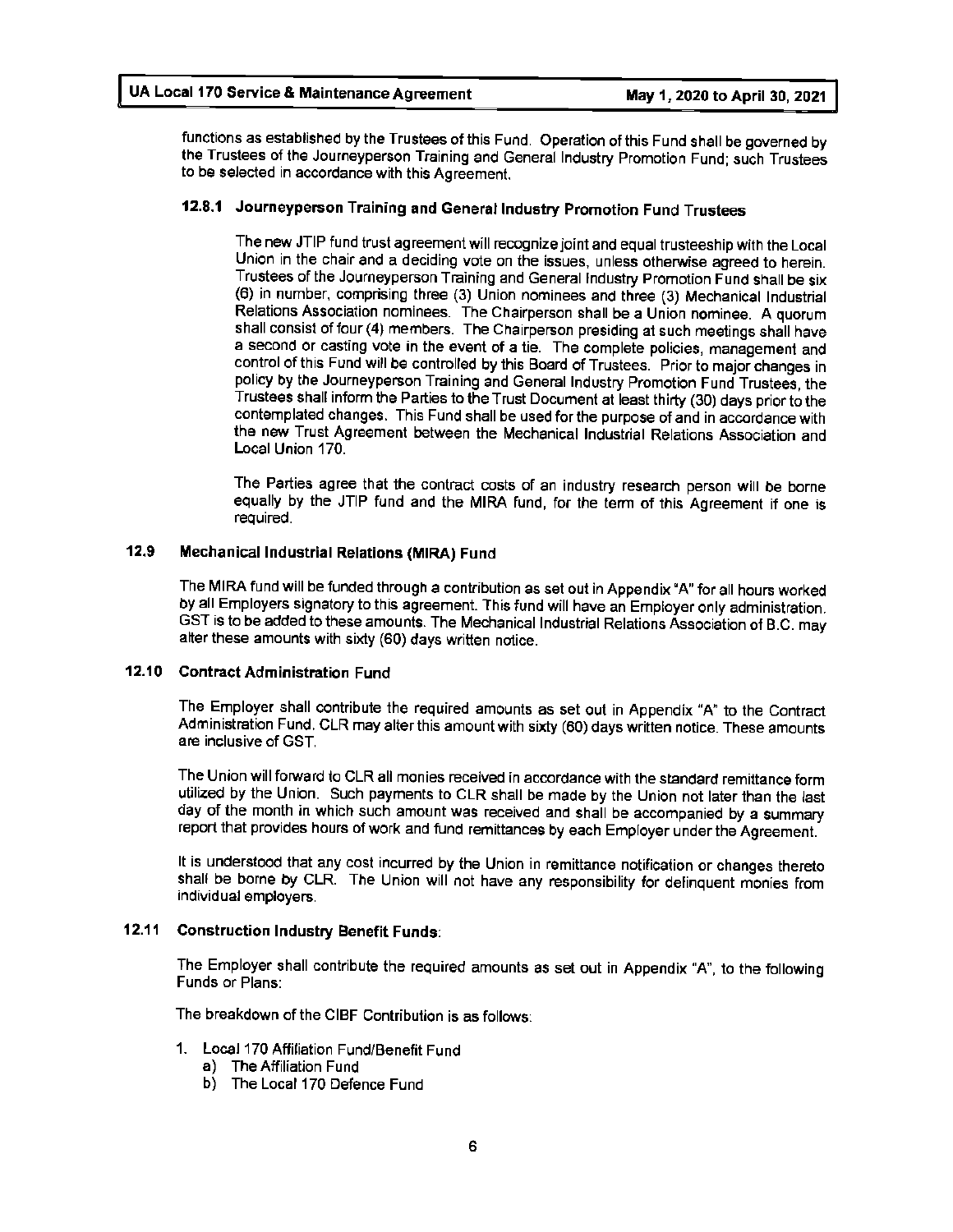- c) The Jury Duty Fund
- 2. BCBCBTU
- 3. BC Jurisdictional Work Assignment Plan
- 4. Rehabilitation Fund
- 5. Drug & Alcohol Policy
	- Total CIBF Contribution -

See Appendix A

#### **12.12 BC Jurisdictional Work Assignment Plan**

The Employer shall contribute the required amounts as set out in Appendix "A" to the BC Jurisdictional Assignment Plan. Where the Employer makes an assignment of work to another constituent union or local union of the BCBCBTU, which is challenged under the B.C. Jurisdictional Work Assignment Plan (JA Plan), the Union will not make any claim or bring any independent action for back pay or any other damages through the Umpire, arbitration or the B.C. Labour Relations Board, unless the Union has obtained a ruling from the Umpire in its favour, in which event the Union shall be entitled to claim damages through collective agreement arbitration for noncompliance with the Umpire's ruling for the period subsequent to the ruling.

#### **12.13 Rehabilitation** Fund

The Employer shall contribute the required amounts as set out in Appendix "A" to the Rehabilitation Fund.

#### **12.14 Construction Industry of BC Substance Abuse Testing and Treatment Program (D&A Policy)**

The Employer shall contribute the required amounts as set out in Appendix "A" to the D&A Policy.

#### **12.15 Fund Operations**

Operation of these funds shall be governed by the Trustees so appointed by their respective bodies.

These monies will be remitted to the Trustees by the fifteenth (15th) day of the month following that which contributions cover. The remittance shall be made in accordance with and through the same method established in this Agreement for the transmission of other funds.

#### **12.16 Piping Industry of B.C. Indemnity Fund (PIIF)**

The Employer shall contribute the required amounts as set out in Appendix "A" to the J.T.I.P. in accordance with the Trust Document.

Parties to this Agreement jointly recognize a need to provide a measure of protection to employees whose earnings or other contractual obligations may be left unsatisfied by reason of default on the part of their Employers. For the purpose of meeting such need, the parties hereto agreed to the provisions of the Piping Industry of British Columbia Indemnity Fund which shall be available for the satisfaction of legitimate claims as expeditiously as possible presented by employees employed under the terms and conditions of this Agreement.

#### **12.17 Supplementary Unemployment Benefit (SUB) Fund**

Each Employer shall contribute the required amounts as set out in Appendix "A' to the SUB Fund.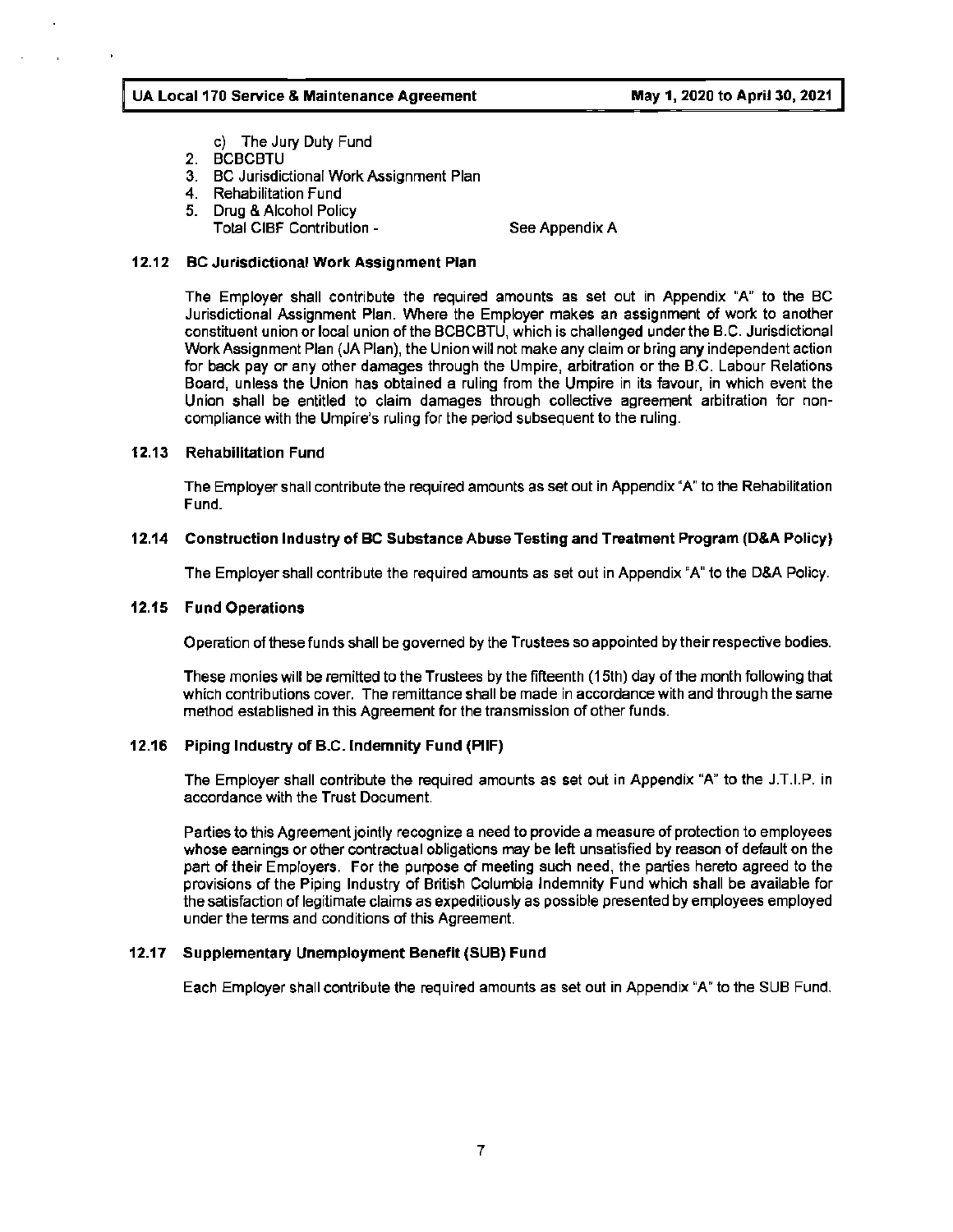#### **12.18 Employee Payroll Deductions**

#### **12.18.1 Working Dues Check•off**

The Employer shall deduct for a Working Dues Check-off an amount of two and one-half percent (2.5%) of hourly gross wages or any additional amount under Resolution passed by the General Membership of the Union, not to include fringe benefits (i.e. Holiday Pay, Health and Welfare, Pension) earned by all employees while working under the terms and conditions of this Agreement and forward same to the office of the Financial Secretary of the Union, through the designated Trust Company, no later than the fifteenth (15th) day of the calendar month following the month for which the deductions were made. Each employee shall submit a written Authorization to their Employer as a condition of employment which shall be supplied by the Union.

Collection of the Working Dues Check-off shall come under the same provisions that govern "The Piping Industry Trust Funds", Section 12.16.

#### **12.18.2 Canadian Political Action** Fund

Each Employer shall deduct the amounts set out in Appendix "A" for each hour earned by each employee.

#### **12.18.3 Canadian Building Trades Fund**

Each employer shall deduct the amounts set out in Appendix "A" for each hour earned by each employee.

#### **12.18.4 Coalition of BC Building Trades**

Each Employer shall deduct the amounts set out in Appendix "A" for each hour earned by each employee.

#### **12.1 B.5 Helmets to Hardhats**

Each Employer shall deduct the amounts set out in Appendix "A" for each hour worked by each employee.

#### **12.18.6 Rehabilitation Fund**

Each Employer shall deduct the amounts set out in Appendix "A" for each hour worked by each employee.

#### **12.19 Payment of Trust Fund Contributions and Working Dues Check-off**

Contributions to the foregoing Funds and Working Dues Check-off shall be due and payable in the Union office and shall be made in regular monthly remittances, cheques payable at par to the Trust Company or Trust Account designated by the Trustees of the Funds and, in case of Dues Checkoff, the Financial Secretary of the Union. All such cheques shall be mailed in accordance with such procedure as are prescribed by the Trustees.

All contributions to the Funds shall be due and payable on or before the 15th day of the calendar month following the month in which the obligation arose to pay the contributions. The monthly contributions shall arise as agreed upon in any existing or future collective agreements and shall include all obligations which have arisen for work performed by an employee up to and including the last day of the preceding calendar month.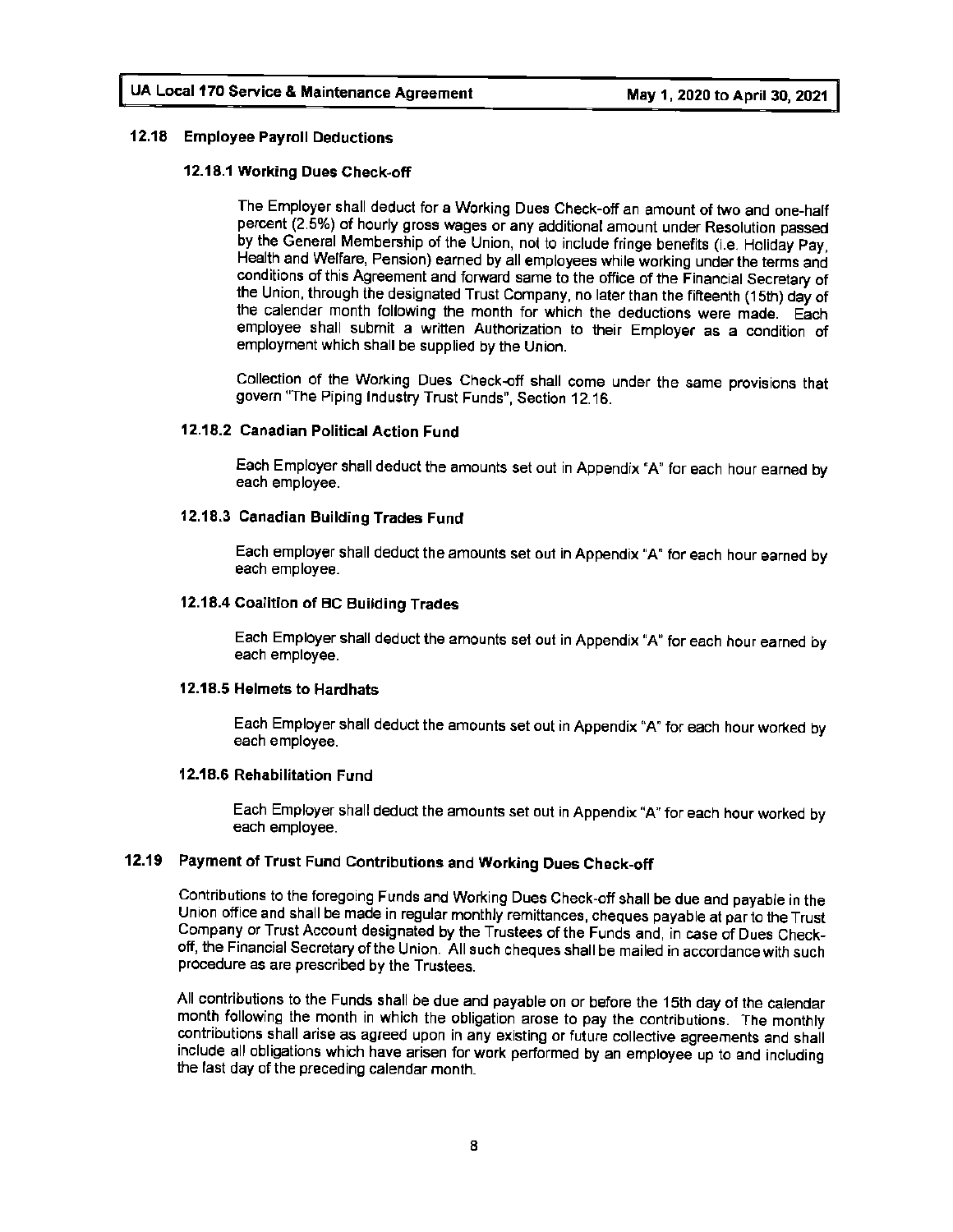$\mathbb{I} \times \mathbb{I}$ 

Each monthly contribution shall be accompanied by a report form as prescribed by the Trustees of the Funds, and should the Employer have no employees during the month for which contributions would be owing and payable, they shall submit a **"NIL"** report indicating that they have no employees working under the terms of this Agreement.

#### **12.20 Delinquent Payments and Inspection**

The duly appointed representative of the Joint Conference Board (payroll verifier) shall inspect, by appointment with the Employer, the Employer's payroll to ascertain whether contributions to the Funds have been made as required by this Agreement and, should it be determined that such contributions have not been made, the Employer shall be liable, in addition to the contributions, for the cost of such inspection and audit.

It is agreed that timely contributions to the Trust Funds provided for in this Agreement are essential for the protection of the beneficiaries. It is also agreed that delinquency and continued failure to remit these contributions to the Trust Funds is a breach of the Agreement under which the Employer is bound and it shall not be a violation of this Agreement for the Union to remove employees covered by the terms of this Agreement from the jobs of a delinquent Employer.

The payroll verifier function will be administered by the Union. The Parties agree that policy issues regarding the payroll verifier will be determined on a joint and equal basis.

Delinquency or failure to pay and/or remit contributions to the Trust Fund shall be dealt with as follows:

- **12.20.1** The Union shall advise the Employer within seventy-two (72) hours, in writing, of any delinquency.
- **12.20.2** If the Employer fails to respond within seventy-two (72) hours of receipt of notification exclusive of Saturday, Sunday and Statutory Holidays, the Union shall require a ten percent (10%) penalty of the amount of the late payment.

#### **SECTION 13** - **MANAGEMENT RIGHTS**

**13.1** It is recognized that the Employer has the right and responsibility to direct and manage their business and shall do so in accordance with the provisions of this Agreement.

#### **SECTION 14** - **NON-UNION WORKERS AND MATERIALS**

**14.1** The Union reserves the right to render assistance to other labour organizations. Refusal of Union members to work with non-Local 170 workers performing work within Local 170's trade and territorial jurisdiction, shall not be deemed a breach of this Agreement, if this work is under the Employer's control. In all such cases of refusal the Joint Conference Board will be given prior notice and a meeting held if requested.

#### **SECTION 15-ACCESS TO JOBS BY UNION**

**15.1** The Business Representative of the Union shall have access to all jobs and shops at all times during working hours.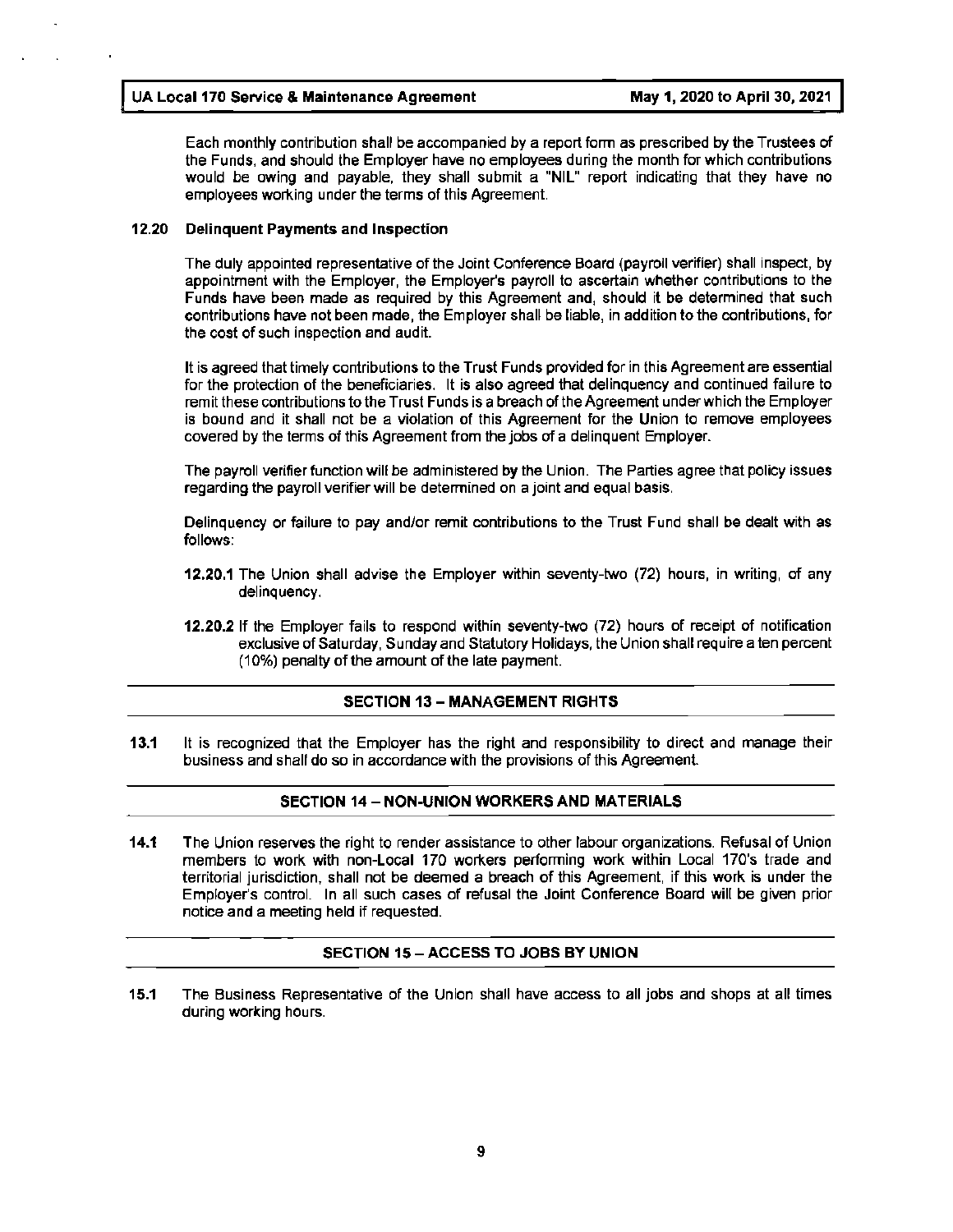#### **SECTION 16** - **EMPLOYEE LIST**

**16.1** If requested by the Union Conference Board, the Service Contractor will supply the names of their Employee(s) who are working under this Agreement.

#### **SECTION 17-COMPLIANCE WITH HEALTH** & **SAFETY REGULATIONS**

- **17.1** It is understood and agreed that the Employers and the Union shall at all times comply with the Occupational Health and Safety (OHS) Regulations made pursuant to WorkSafe BC, and any refusal on the part of the worker to work or to continue to work in contravention of such regulations shall not be deemed to be a breach of this Agreement.
- **17.2** The Employer shall notify the Union and shall endeavour to notify the employee's family in the event of a fatality.
- **17.3 Cell Phone Use**  No employee shall be permitted to use a personal cell phone or smart phone during working hours excluding rest and meal breaks except in case of emergency. Repeated violations of the foregoing to be dealt with through the recognized discipline procedures including just cause for termination.

#### SECTION 18 - DRUG & ALCOHOL POLICY

**18.1** The Parties agree to be bound by the decisions of the Policy Administration Committee of the Construction Industry of BC Substance Abuse Testing Program and Policy and to new wording establishing the Policy in the Agreement along with any related agreement by the Main Table regarding the Policy or the establishment of an industry EFAP program.

#### **SECTION 19** - **CUSTOMER LABOUR DISPUTES**

**19.1** When a dispute between the Customer and their employees may result in legal picketing, it shall not be a breach of this agreement for an Employee to refuse to cross a picket line, except in the case of an emergency. This Section shall not apply to informational picketing.

#### **SECTION 20** - **SAVINGS CLAUSE**

**20.1** It is assumed by the Parties that each provision of this Agreement is in conformity with all applicable laws of the Dominion of Canada and the Province of British Columbia. Should it later be determined that it would be a violation of any legally effective Dominion or Provincial Order or Statute to comply with any provision or provisions of this Agreement, the Parties agree to renegotiate such provision or provisions of this Agreement for the purpose of making them conform to such Dominion or Provincial Order or Statute, and the other provisions of this Agreement shall not be affected thereby.

#### **SECTION 21** - **ENABLING**

**21.1** The Local Union Conference Board, in conjunction with the Employer's representative or the Employers bidding work in the respective areas, may determine on a job by job basis if special dispensation is required to become competitive, and should the necessity arise, may by mutual agreement and in writing, amend or delete any terms or conditions of this Agreement for the length of a specific job.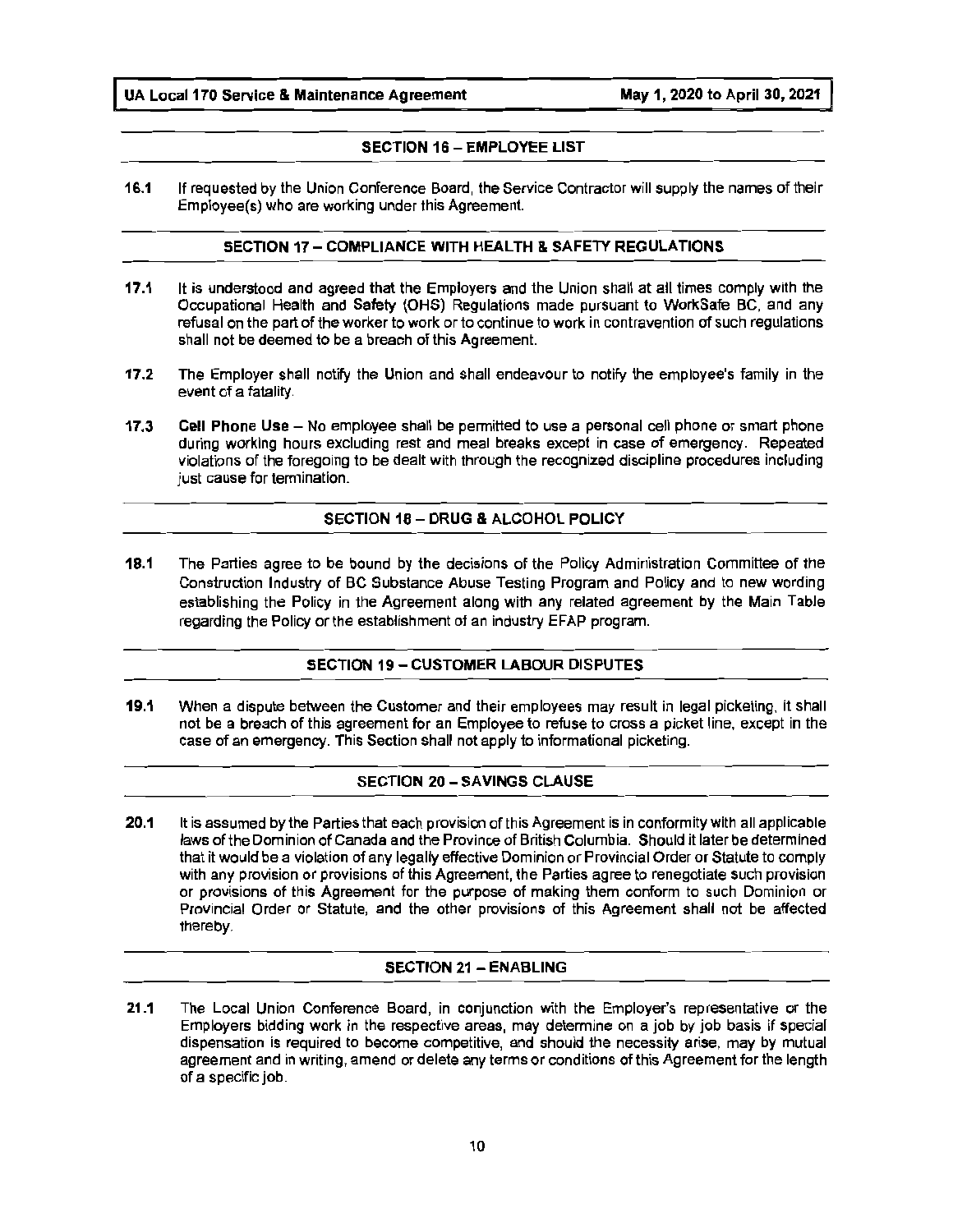It is understood and agreed that any amendments or deletions to any terms and conditions of this Agreement made pursuant to this Section, will apply only to the specific job identified by the Parties and that when the job that is the subject of special terms agreed to pursuant to this Section is completed, all regular terms of this Agreement will be reinstated.

In the event that a job that is the subject of special terms agreed to pursuant to this section continues in progress beyond the expiration of the term of this Agreement, any special terms which apply to the job will continue to apply beyond the expiration of the term of this Collective Agreement, but only until a new Agreement is agreed to, unless the Union agrees otherwise at the time of bidding.

No joint industry funds as negotiated between the Union and CLR or individual dues to umbrella organizations, will be reduced or eliminated through enabling, without the prior written consent of the Union and CLR.

#### **SECTION 22** - **STANDBY PROVISIONS**

- **22.1** Standby time: When an Employee is required by the Employer to standby and be available to perform emergency work outside of the scheduled hours of work, the Employee shall be paid the following:
- **22.2** Monday to Friday: 0.5 hours at straight time (wages only) or if the Service Mechanic is required to respond to a call, the Mechanic will be paid the actual hours worked on the call, at the prevailing rate and-the standby time for that day
- **22.3** Saturday and Sunday: 1.0 hour at straight time (wages only) or if the Service Mechanic is required to respond to a call, the Mechanic will be paid the actual hours worked on the call, at the prevailing rate and -the standby time for that day
- **22.4** Notwithstanding the parties recognition of the need to provide emergency service, the Employer shall have complete authority as to whether or not standby provisions will be implemented, it being understood that if the Employer implements, the Employees shall be paid as outlined above. The parties recognize the need to provide emergency service; however, the Employee retains the right to refuse standby time within reason.

#### **SECTION 23** - **SERVICE WORK HOURS**

- **23.1** The regular work day shall be eight (8) hours. The regular work week shall consist of five (5) consecutive work days -- Monday through Friday or Tuesday through Saturday. If it is advantageous in maintaining or securing service work, shifts may be altered within the hours of 6:00 a.m. and 7:00 p.m. {For example: 10:00 a.m. to 6:30 p.m. with one-half (1/2) hour for lunch or any other time within the prescribed hours above.) Shift hours will be as in this Agreement. No split shifts will be permitted. In the event that it is necessary for the Employee to work beyond the prescribed working hours on an existing job, the first two (2) hours shall be paid at time and onehalf (1-1/2); any hours worked beyond the two (2) hours shall be paid at double the regular hourly rate. If an Employee is requested to start another service project after the end of the shift they are working on, the Employee shall be paid at double the regular hourly rate for this work.
- **23.2** Service mechanics working on other than the standard day shift will have the opportunity to change their shift weekly. Where an Employee has completed a shift Monday to Friday and is required to work Saturday, the Employee shall be paid time and one-half (1-1/2) for the first eight (8) hours and double time thereafter. Sunday and Statutory Holidays shall be at double time rates.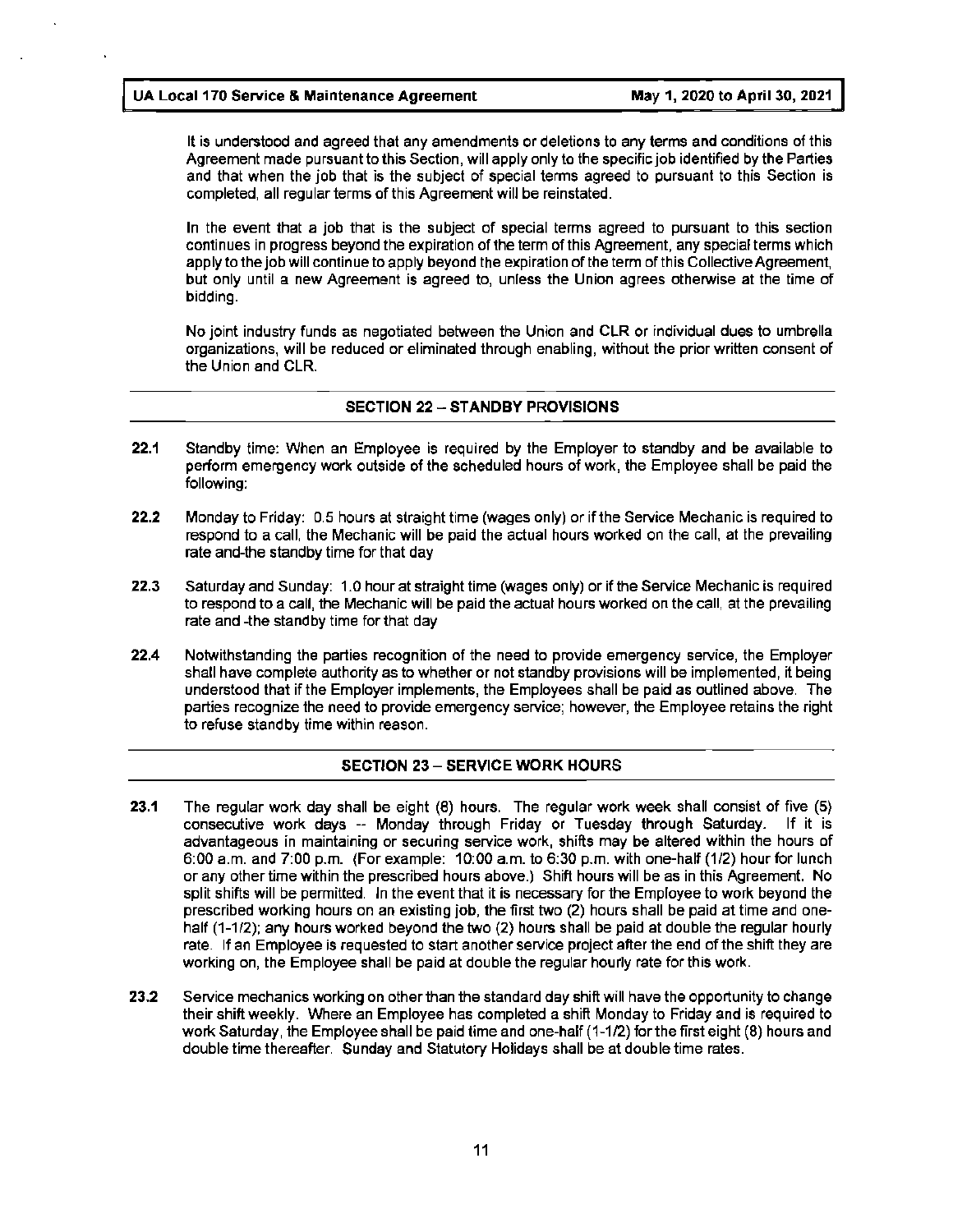**23.3** Service mechanics who are called out after their normal shift shall receive not less than two (2) hours' pay at two times the regular rate of pay, including travel time.

#### **SECTION 24** - **REST BREAKS**

**24.1** On a regular shift, two (2) ten (10) minute rest breaks will be taken at a location determined by mutual agreement between the Employer and the Union. On shifts often (10) hours, the employee will be given one fifteen (15) minute rest break in the middle of the first five (5) hours of the shift, and one fifteen (15) minute rest break in the middle of the second five (5) hours of the shift, unless workplace conditions require a variance in the time of either rest break on one or more days. Where work is required beyond ten (10) hours, a second meal break of one-half (1/2) hour will be provided at the end of eight (8} hours, to be paid at straight time rates. If a second meal break is provided, the rest breaks will be ten (10) minutes each as per the shift schedules. If a second paid meal break is provided, it will be provided at prevailing rates, and the third rest break shall not be taken.

#### **SECTION 25** - **COMPRESSED WORK WEEKS**

- **25.1** The Employer may schedule the regular work week in four (4) consecutive ten (10) hour days at straight time rates. provided that the four (4) ten (10) hour days are scheduled during the Monday through Thursday period or the Tuesday through Friday period.
- **25.2** Where this option is worked, all hours worked in excess of ten (10) hours per day, shall be paid at two (2) times the applicable rate of pay. When a fifth  $(5<sup>th</sup>)$  day is worked, the first ten (10) hours shall be paid at one and one-half (1½) times the applicable rate of pay. When a sixth (6<sup>th</sup>) day is worked (Saturday), the first eight (8) hours shall be paid at one and one-half (1½) times the applicable rate of pay. All other hours on this compressed work schedule shall be paid at two (2) times the applicable rate of pay.
- **25.3** If the Employer exercises an afternoon or night shift on the compressed work week format, afternoon or night shift premiums will apply.
- **25.4** Where the Monday through Thursday option is worked and a statutory holiday falls on the Friday, the Friday shall be the observed day off. Where the Tuesday through Friday option is worked and a statutory holiday falls on the Monday, the Monday is the observed day off. The regular "5th day" in either case can be worked at one and one half times the regular rate. When a statutory holiday falls in the work week, the Union and the Employer shall mutually agree to the work schedule for that week.

#### **SECTION 26 - CALL OUT TIME**

- **26.1** An employee who reports for work and for whom no work or less than four (4) hours' work is available, shall receive not less than four (4) hours' pay at the prevailing rates unless they have been notified by the Employer before leaving home not to report. No callout on any day (Saturday and Sunday included) shall be paid at less than four **(4)** hours at the prevailing rates on any work.
- **26.2** Any employee who works more than four (4) hours on their regular scheduled shift and is sent home for any reason by the Employer shall be paid for the remainder of this shift at prevailing rates. This Section does not contravene Section 37.6.3.

#### **SECTION 27** - **SERVICE MECHANIC QUALIFICATIONS**

**27.1** Service Mechanics shall have a minimum qualification of a current "B" gas ticket, a Cross Connection Control Certification and a provincial trade qualification or inter-provincial Red Seal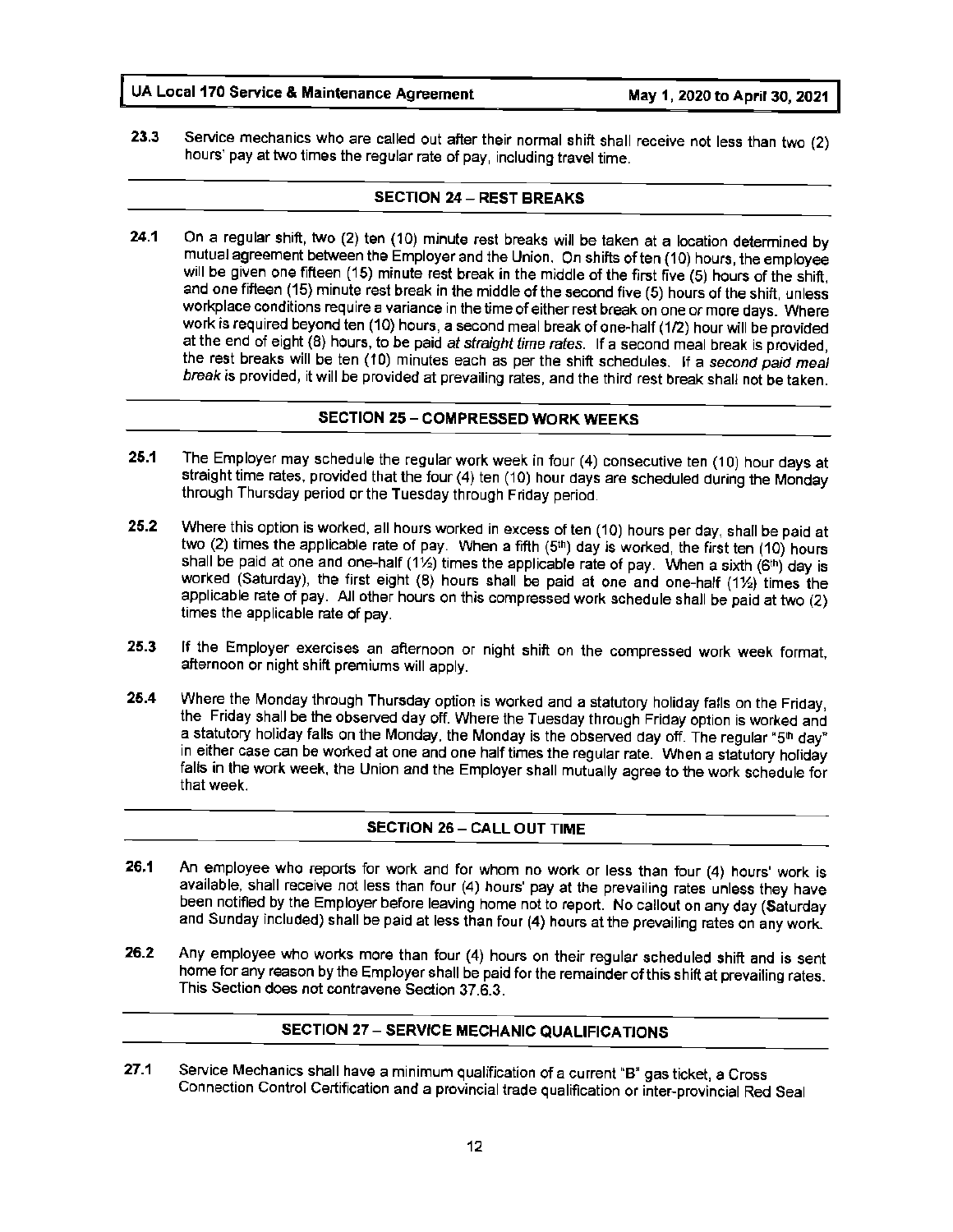certificate will be paid at the Service Mechanic journeyperson 'base' rate. Effective February 1, 2006 an additional fifty cents per hour (\$0.50) (applied to wages/statutory and vacation pay only) shall be paid for the above qualified service mechanic. Effective May 1, 2007 this shall be further increased by twenty-five cents (\$0.25) per hour (applied to wages/statutory and vacation pay only). The parties agree that effective May 1, 2007, the Service Mechanic must hold both a current **"B"** level gas ticket and a current Cross Connection Control Certification to qualify for the Service Mechanic wage rate; otherwise the Service Mechanic shall be paid at the commercial construction wage rate.

- **27.2** Service Mechanics working as Class **"A"** gasfitters shall be paid one dollar and fifty cents (\$1.50) per hour over the Service Mechanic journeyperson wage rate. This premium will not apply to Employees working as Class "A" gasfitters who are already receiving the Foreperson's premium.
- **27.3** It is the Service Mechanic's responsibility to maintain the currency of the above referenced qualifications for the Service Mechanic to maintain the additional compensation.

#### **SECTION 28-STATUTORY AND GENERAL HOLIDAYS**

- **28.1** The Employer may (with prior notice) require service mechanic coverage (up to one-half of the crew only) for the four (4) non-government approved statutory holidays included in the collective agreement. It is therefore agreed by the parties that if required, service mechanics, will work Heritage Day, Easter Monday, the Friday before BC Day, and the Friday before Labour Day at straight time rates and take the next regularly scheduled work day, or an alternate day as mutually agreed between the Employee and the Employer, in lieu of any of the four above referenced days, if worked.
- **28.2** The following are recognized Statutory and General Holidays. A letter will be sent annually by CLR and UA Local 170 with proper dates.

New Year's Day Family Day {Effective February 2013) Good Friday Easter Monday Victoria Day Canada Day Friday preceding British Columbia Day British Columbia Day Friday preceding Labour Day Labour Day Thanksgiving Day Remembrance Day Christmas Day Boxing Day Employee's Birthday"

or any day that may be declared a holiday in the future by the Government of Canada or by the Government of the Province of British Columbia (See Section 23 - Service Work Hours). The Friday preceding Labour Day may be worked at straight time rates, with an alternate day scheduled off in lieu, as mutually agreed between the Employer and the employee.

This day off (unpaid) shall be taken within a week on either side of the Employee's birthday. The scheduled day off shall be based on mutual agreement between the Employer and the Employee. If an Employee wishes to not take a day off in lieu of their birthday they will be paid for their hours worked as outlined in the Collective Agreement.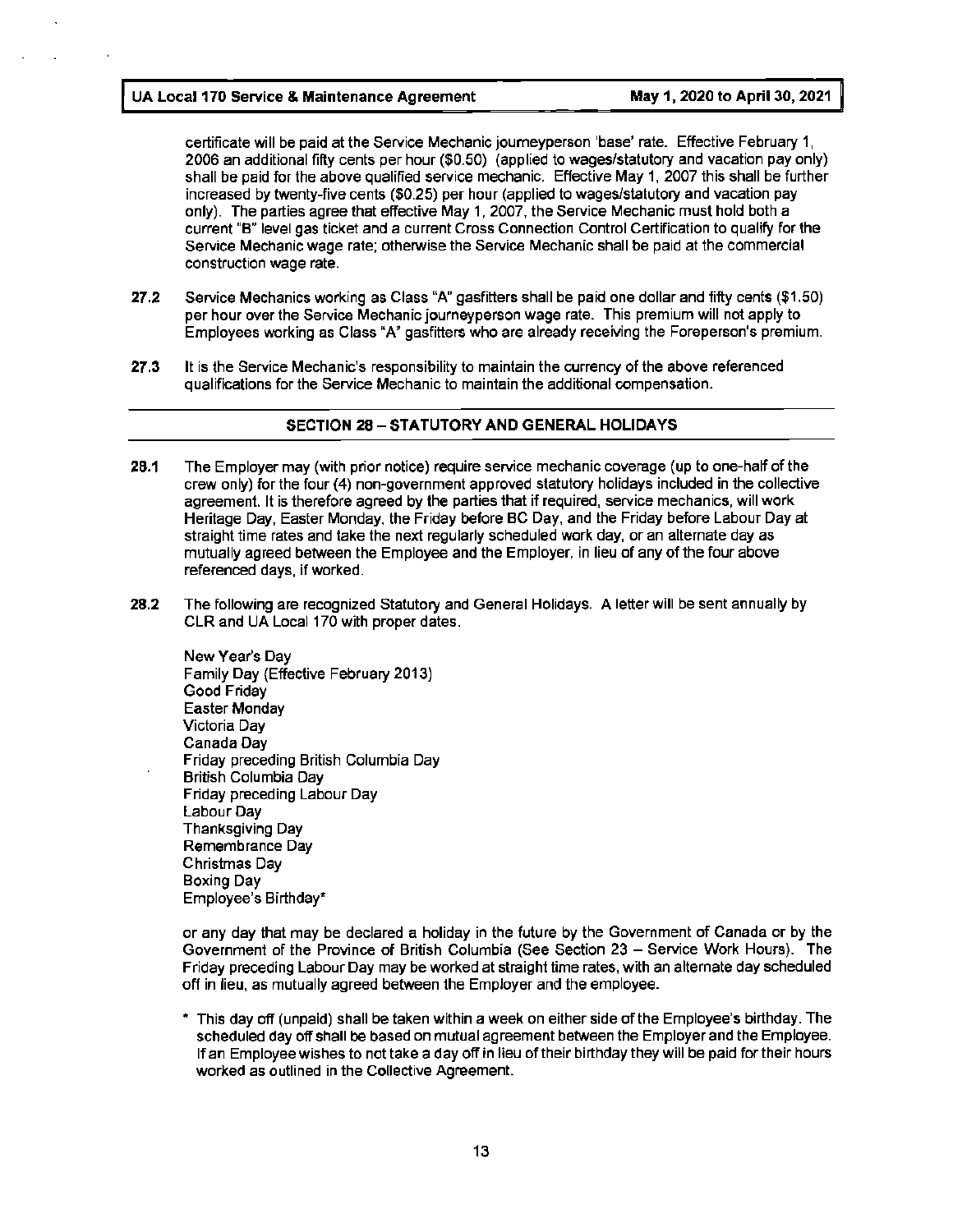- **28.3** Any employee working in the Yukon Territory shall further receive payment at the rate of double time for hours worked on Discovery Day or any new holiday declared by the Government of the Yukon Territory.
- **28.4** Any holiday falling on a Saturday or Sunday shall be observed the following work day(s). No employee shall be required to work on Labour Day except for the preservation of life or property.
- **28.5** The Joint Conference Board holds the right to determine the terms and conditions for Industry Holiday Shutdowns. Whereupon their decisions on these terms are final and binding upon the Parties involved.

#### **SECTION 29** - **SHIFTS**

#### **29.1** Scheduling **of Shifts**

- **29.1.1** The Employer may schedule an afternoon and/or night shift if/as required.
- **29.1.2** Three (3) consecutive days shall be necessary to constitute an afternoon or night shift, where these shifts are not maintained for these consecutive working days, all time will be paid at two times the regular scheduled rate of pay.
- **29.1.3** It shall not be necessary for there to be a day shift in order for there to be an afternoon and/or a night shift.
- **29.1.4** Meal hours may be adjusted by mutual agreement between the Business Manager or Business Representative and the Employer.
- **29.1.5** When overtime shift schedules are put into effect the employees shall be paid in accordance with the schedules where they apply.
- **29.1.6** If the shift starting times are changed to meet job requirements the same principle is to be applied on computing the hours as if the shift started at the established times as per the shifts schedules set out herein.
- 29.1.7 Shift work and approximate size of crews are to be established before commencement of same.

#### **29.2 Regular Eight (8) Hour Shifts**

This schedule shall be applicable from 12:01 am Monday to 12:00 midnight Friday. On Saturdays, the first eight (8) hours shall be paid at one and one half (1 ½) the regular straight time rate of pay; for additional hours of work on Saturdays, or all work on Sundays, and recognized holidays, two times the regular straight time rate of pay shall apply. Shift differential on Saturday, Sunday and recognized holidays shall be paid at the prevailing rates.

| 1st Shift:                  |                          |                    |
|-----------------------------|--------------------------|--------------------|
| Commence                    | @ 8:00 am to 12:00 noon  | $4.0$ hrs          |
| Meal                        | @ 12:00 noon to 12:30 pm | $0.0$ hrs          |
| Commence<br>$TOTAL = 8 HRS$ | @ 12:30 pm to 4:30 pm    | $4.0$ hrs          |
| 2nd Shift:                  |                          |                    |
| Commence                    | @ 4:30 pm to 8:30 pm     | $4.0$ hrs          |
| Meal                        | @ 8:30 pm to 9:00 pm     | $0.0$ hrs          |
| Commence                    | @ 9:00 pm to 12:30 am    | 3.5 <sub>hrs</sub> |

TOTAL 7.5 HRS + 0.5 SHIFT DIFFERENTIAL= 8 HRS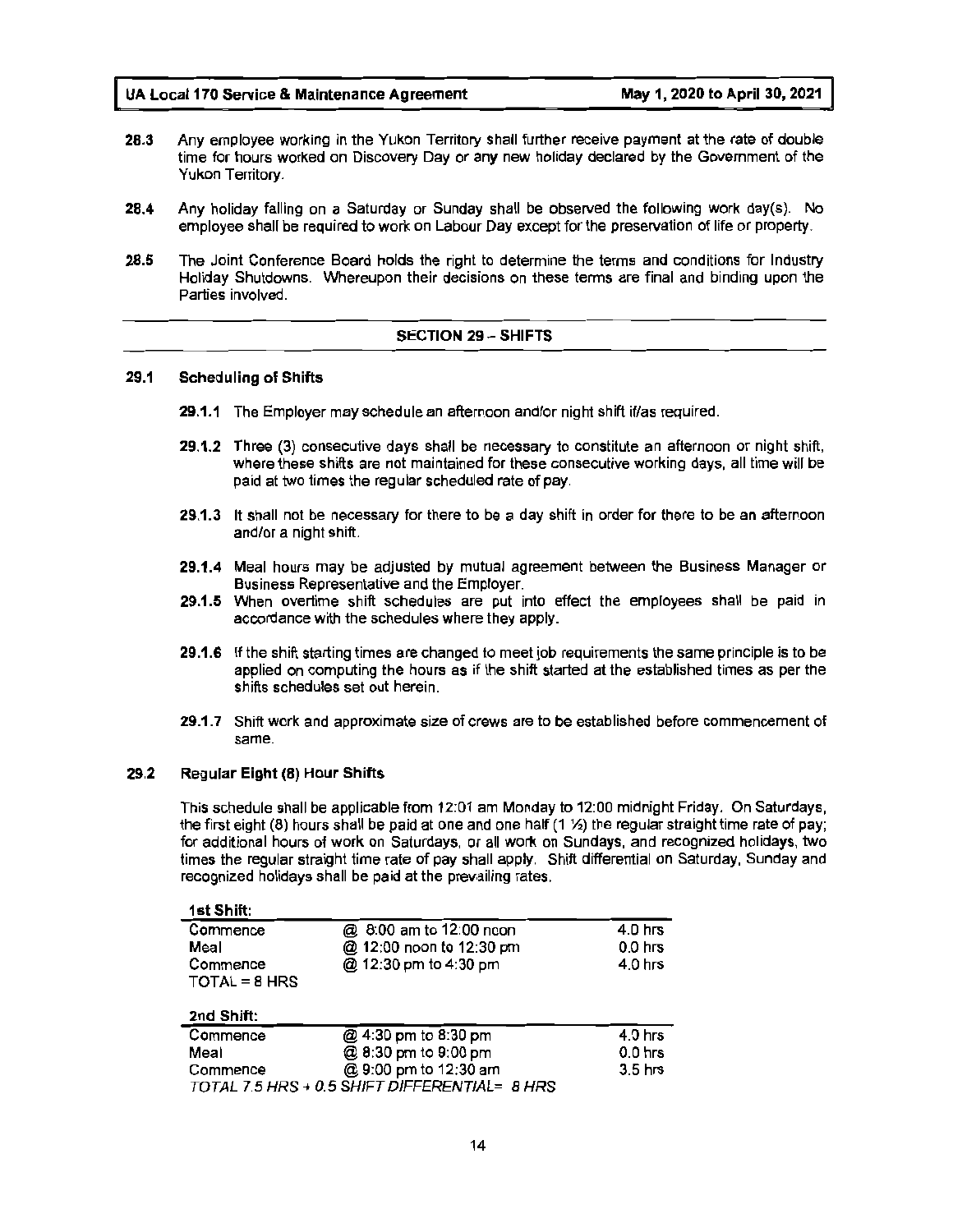#### **3rd Shift:**

| ------------ |                                              |           |
|--------------|----------------------------------------------|-----------|
| Commence     | @ 12:30 am to 4:00 am                        | 3.5 hrs   |
| Meal         | @ 4:00 am to 4:30 am                         | $0.0$ hrs |
| Commence     | @ 4:30 am to 8:00 am                         | $3.5$ hrs |
|              | TOTAL 7 HRS + 1 HR SHIFT DIFFERENTIAL= 8 HRS |           |

#### **29.3 Nine (9) and Ten (10) Hour Shifts**

#### **29.3.1 Shift Premiums**

The Employer shall pay a shift premium over and above the otherwise applicable straight time hourly wage rate to any employee who is employed on an afternoon or night shift. The minimum straight time hourly wage rate applicable for all other employee classifications shall be recalculated accordingly. Such shift premium shall be paid in accordance with the following schedule.

- **{a) Day Shift:** No shift premium.
- **{b) Afternoon or Night Shift: A** shift premium of six dollars (\$6.00) per hour shall be paid to the employee for each hour worked on any shift which constitutes an afternoon or night shift Monday through Friday.

Notwithstanding any contrary interpretation of the foregoing schedule, a shift commencing between 3:30 pm and 8:30 pm shall be deemed to be an afternoon shift and a shift commencing between 8:30 pm and 1:01 am shall be deemed to be a night shift. Overtime on afternoon and night shifts shall be payable for all hours of work performed in excess of eight (8) hours per shift. **These shift premiums will not be paid for Saturday, Sunday or Statutory Holidays.** 

#### **29.3.2 Nine (9) Hour Shifts**

On Saturdays, Sundays and recognized holidays, double the straight time hourly rate of pay shall apply except for the first eight (8) hours on Saturdays for which one and one half the straight time rate shall apply.

|                      |                                                                         | <b>Straight Time 1.5 Time</b> |                    | Double Time         |
|----------------------|-------------------------------------------------------------------------|-------------------------------|--------------------|---------------------|
|                      | 1st Shift - Monday through Friday                                       |                               |                    |                     |
|                      | Commence $\oslash$ 8:00 am to 12:00 pm                                  | 4.0 hrs                       |                    |                     |
| Meally               | @ 12:00 pm to 12:30 pm                                                  | $0.0$ hrs                     |                    |                     |
|                      | Commence $\oslash$ 12:30 pm to 5:30 pm                                  | 4.0 hrs                       | 1.0 <sub>hr</sub>  |                     |
|                      | TOTAL 8 HRS + 1 HR @ 1.5 TIME = 9.5 HRS                                 |                               |                    |                     |
|                      | 2nd Shift – Monday through Friday                                       |                               |                    |                     |
|                      | Commence $@5:30$ pm to 9:30 pm                                          | $4.0$ hrs                     |                    |                     |
|                      | Meal @ 9:30 pm to 10:00 pm 0.0 hrs                                      |                               |                    |                     |
|                      | Commence $\oslash$ 10:00 pm to 3:00 am 4.0 hrs                          |                               | $1.0 \text{ hr}$   |                     |
|                      | TOTAL 8 HRS + 1 HR @ 1.5 TIME = 9.5 HRS + 9 HRS @ \$6.00 per hour shift |                               |                    |                     |
|                      |                                                                         | <b>Straight Time 1.5 Time</b> |                    | Double Time         |
| 1st Shift - Saturday |                                                                         |                               |                    |                     |
| Commence             | @ 8:00 am to 12:00 pm                                                   |                               | 4.0 hrs            |                     |
|                      | Meal @ 12:00 pm to 12:30 pm                                             |                               | 0.0 <sub>hrs</sub> |                     |
|                      | Commence $\oslash$ 12:30 pm to 5:30 pm                                  |                               | 4.0 hrs            | $1.0 \ \mathrm{hr}$ |
|                      | TO TAL 8 HRS @ 1.5 TIME + 1 HR 2 @ 2 TIME = 14 HRS                      |                               |                    |                     |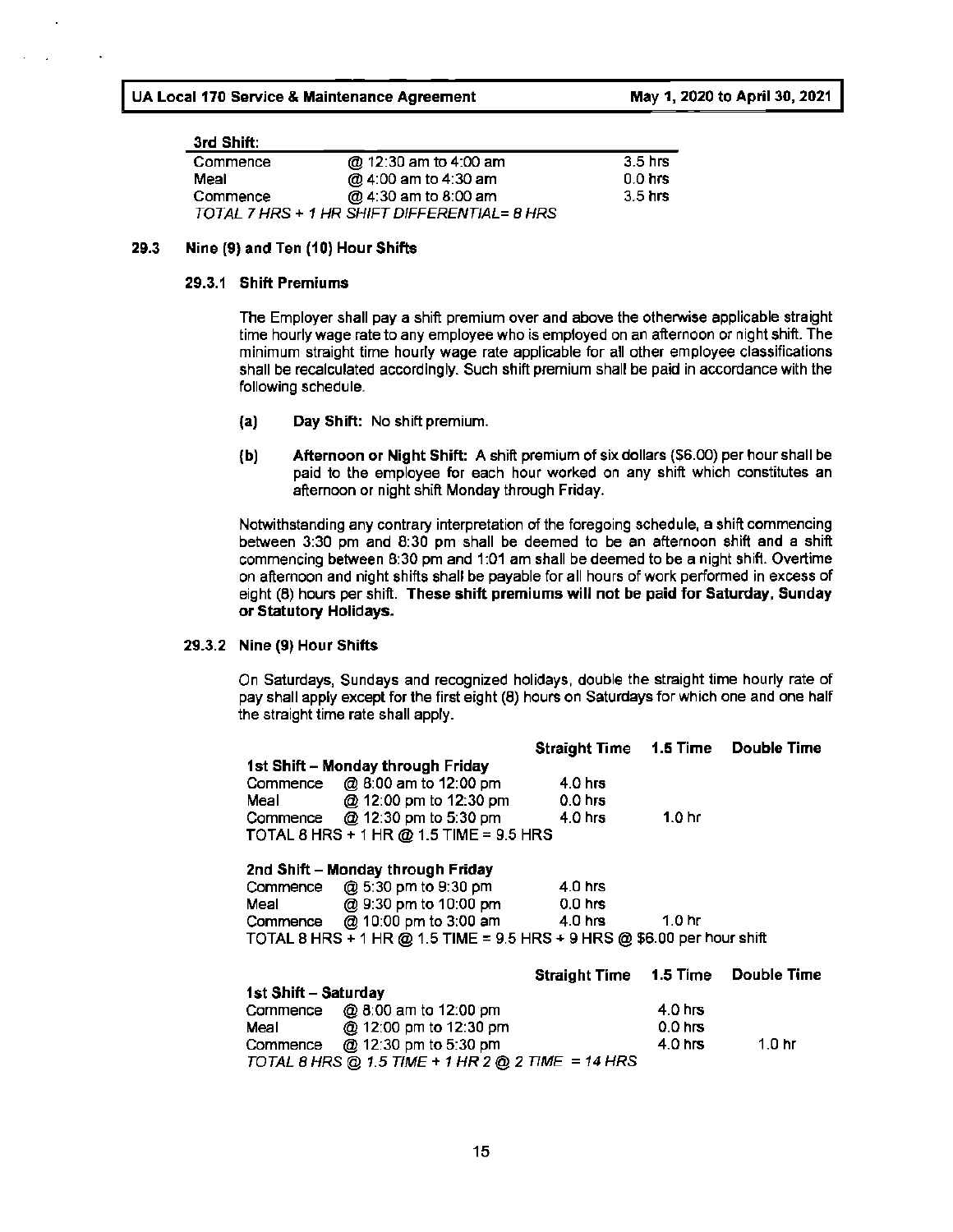#### **2nd Shift** - **Saturday**

| Commence | @ 5:30 pm to 9:30 pm                            | 4.0 hrs   |                   |
|----------|-------------------------------------------------|-----------|-------------------|
| Meal     | @ 9:30 pm to 10:00 pm                           | $0.0$ hrs |                   |
| Commence | @ 10:00 pm to 3:00 am                           | 4.0 hrs   | 1.0 <sub>hr</sub> |
|          | TOTAL 8 HRS @ 1.5 TIME + 1 HR @ 2 TIME = 14 HRS |           |                   |

#### **29.3.3 Ten (10) Hour Shifts**

This schedule shall be applicable from 8:00 a.m. Monday to 8:00 am Saturday. On Saturdays, Sundays and recognized holidays, overtime rates shall apply.

|                      |                                                                            | <b>Straight Time 1.5 Time</b> |                    | <b>Double Time</b> |
|----------------------|----------------------------------------------------------------------------|-------------------------------|--------------------|--------------------|
|                      | 1st Shift - Monday through Friday                                          |                               |                    |                    |
|                      | Commence @ 8:00 am to 12:00 noon                                           | $4.0$ hrs                     |                    |                    |
| Meal and the most    | @ 12:00 noon to 12:30 pm                                                   | $0.0$ hrs                     |                    |                    |
|                      | Commence $\qquad \textcircled{2}$ 12:30 pm to 4:30 pm                      | $4.0$ hrs                     |                    |                    |
|                      | Commence $@4:30$ pm to 6:30 pm                                             |                               | $2.0$ hrs          |                    |
|                      | TOTAL 8 HRS + 2 HRS @ 1.5 TIME = 11 HRS                                    |                               |                    |                    |
|                      |                                                                            |                               |                    |                    |
|                      | 2nd Shift - Monday through Friday                                          |                               |                    |                    |
|                      | Commence $@6:30$ pm to 10:30 pm                                            | $4.0$ hrs                     |                    |                    |
| Meal                 | @ 10:30 pm to 11:00 pm                                                     | $0.0$ hrs                     |                    |                    |
| Commence             | @ 11:00 pm to 5:00am                                                       | 4.0 hr                        | $2.0$ hrs          |                    |
|                      | TOTAL 8 HRS + 2 HRS @ 1.5 TIME = 11 HRS + 10 HRS @ \$6.00 per hour shift   |                               |                    |                    |
| premium              |                                                                            |                               |                    |                    |
|                      |                                                                            |                               |                    |                    |
|                      |                                                                            |                               |                    |                    |
|                      |                                                                            | <b>Straight Time 1.5 Time</b> |                    | Double Time        |
| 1st Shift - Saturday |                                                                            |                               |                    |                    |
|                      | Commence @ 8:00 am to 12:00 noon                                           |                               | 4.0 <sub>hrs</sub> |                    |
|                      | Meal @ 12:00 noon to 12:30 pm                                              |                               | $0.0$ hrs          |                    |
|                      | Commence @ 12:30 pm to 4:30 pm                                             |                               | 4.0 <sub>hrs</sub> |                    |
|                      | Commence @ 4:30 pm to 6:30 pm                                              |                               |                    | $2.0$ hrs          |
|                      | TOTAL 8 HRS @ 1.5 TIME + 2 HRS @ 2 TIME = 16 HRS                           |                               |                    |                    |
|                      |                                                                            |                               |                    |                    |
| 2nd Shift - Saturday |                                                                            |                               |                    |                    |
| Commence             | @ 6:30 pm to 10:30 pm                                                      |                               | 4.0 <sub>hrs</sub> |                    |
| Meal                 | @ 10:30 pm to 11:00 pm                                                     |                               | $0.0$ hrs          |                    |
| Commence             | @ 11:00 pm to 3:00 am                                                      |                               | $1.0$ hrs          | 3.0 <sub>hrs</sub> |
| Commence             | @ 3:00 am to 5:00 am<br>TOTAL 5 HRS @ 1.5 TIME + 5 HRS @ 2 TIME = 17.5 HRS |                               |                    | $2.0$ hrs          |

#### **29.4 Eleven (11) Hour Shifts**

This schedule shall be applicable from 8:00 am Monday to 8:00 am Saturday. On Saturdays, Sundays and recognized holidays, overtime rates shall apply.

|          |                                                             | <b>Straight Time</b> | 1.5 Time           | Double Time       |
|----------|-------------------------------------------------------------|----------------------|--------------------|-------------------|
|          | 1st Shift - Monday through Friday                           |                      |                    |                   |
| Commence | @ 8:00 am to 12:00 noon                                     | $4.0$ hrs            |                    |                   |
| Meal     | @ 12:00 noon to 12:30 pm                                    | $0.0$ hrs            |                    |                   |
| Commence | @ 12:30 pm to 4:30 pm                                       | 4.0 hrs              |                    |                   |
| Meal     | @ 4:30 pm to 5:00 pm                                        | 0.5 <sub>hrs</sub>   |                    |                   |
| Commence | @ 5:00 pm to 8:00 pm                                        |                      | 2.0 <sub>hrs</sub> | 1.0 <sub>hr</sub> |
|          | TOTAL 8.5 HRS + 2 HRS @ 1.5 TIME + 1 HR @ 2 TIME = 13.5 HRS |                      |                    |                   |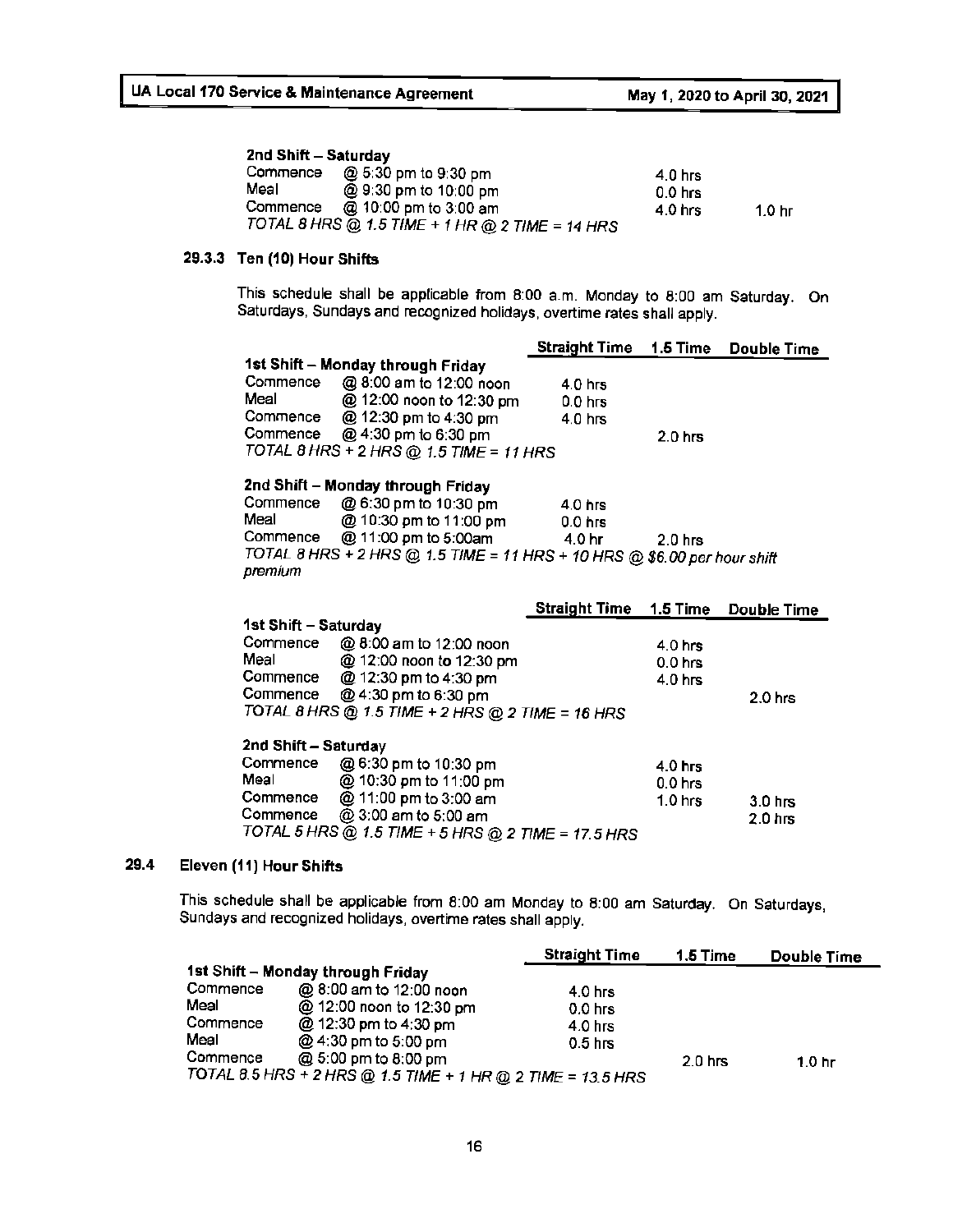| Commence | @ 8:00 pm to 12:00 mid.                                      | 4.0 hrs   |           |           |
|----------|--------------------------------------------------------------|-----------|-----------|-----------|
| Meal     | @ 12:00 mid. to 12:30 am                                     | $0.0$ hrs |           |           |
| Commence | @ 12:30 am to 4:30 am                                        |           | $2.0$ hrs | $2.0$ hrs |
| Meal     | @ 4:30 am to 5:00 am                                         | $0.5$ hrs |           |           |
| Commence | @ 5:00 am to 8:00 am                                         |           |           | 3.0 hrs   |
|          | TOTAL 4.5 HRS + 2 HRS @ 1.5 TIME + 5 HRS @ 2 TIME = 17.5 HRS |           |           |           |

#### **29.5 Meal Hour Adjustments**

Meal hours may be adjusted by mutual agreement between the Business Manager or Business Representative and the Employer.

#### **29.6** Occupied Buildings

On work in occupied buildings, afternoon and night shifts will be permitted on a one (1) shift basis. Such afternoon or night shifts must not necessarily conform to regular working hours for afternoon or night shifts, but are to conform to the requirements of the building owner. It is the general intent that straight time only will be in order for full working shifts in accordance with the above, but in the event the majority of the hours worked falls during the period of 4:30 pm to midnight, the employee will receive eight (8) hours' pay for seven (7) hours' work. In the event that after midnight the majority of hours worked fall during the period of 12:01 am to 8:00 am, the employee will receive nine (9) hours pay for seven (7) hours work. Saturdays, Sundays and Holidays shall be excluded from the operation of this Section.

In order to qualify for work under this Section, the Employer shall clear the particular job in question with the Union prior to starting such work. It is recognized that occasionally shifts must be changed in order to conform to building owner requirements.

#### **29.7 Overtime** Lunch **Period**

When overtime is required before or after the regular hours on the shift, exceeding two (2) hours, employees shall receive one-half (1/2) hour lunch period at straight time rates. If overtime of over four (4) hours is worked, the Employer shall supply lunch every four (4) hours with no loss of time.

The parties agree that, in extenuating circumstances, should the Employer not be able to provide the meal in an overtime meal situation as identified herein, the Employer will compensate the employee in an amount equivalent to one (1) hour of a journeyperson's net straight time hourly rate of pay (excluding vacation and statutory holiday pay and benefits) as a meal allowance.

#### **SECTION 30** - **DAILY TRANSPORTATION**

Please refer to Map "A" at the end of the Commercial Institutional work Terms and Conditions.

#### **30.1 Greater Vancouver Area Daily Commuting**

The Greater Vancouver Area (with an eastern boundary of 276<sup>th</sup> Street Langley south of the Fraser River, 264<sup>th</sup> Street Maple Ridge north of the Fraser River, a southern boundary of the Canadian border and a northern border of Lions Bay) identified by Map "A" shall be considered as a free travel zone for all work performed in this Section

**30.2** When working outside the Commercial/Institutional Free Travel Zone, the employee shall report to the actual work site as directed by the Employer at 8:00 am (or at the beginning of the work day) and shall remain at the site of the actual work for the full work day, working eight (8) hours on the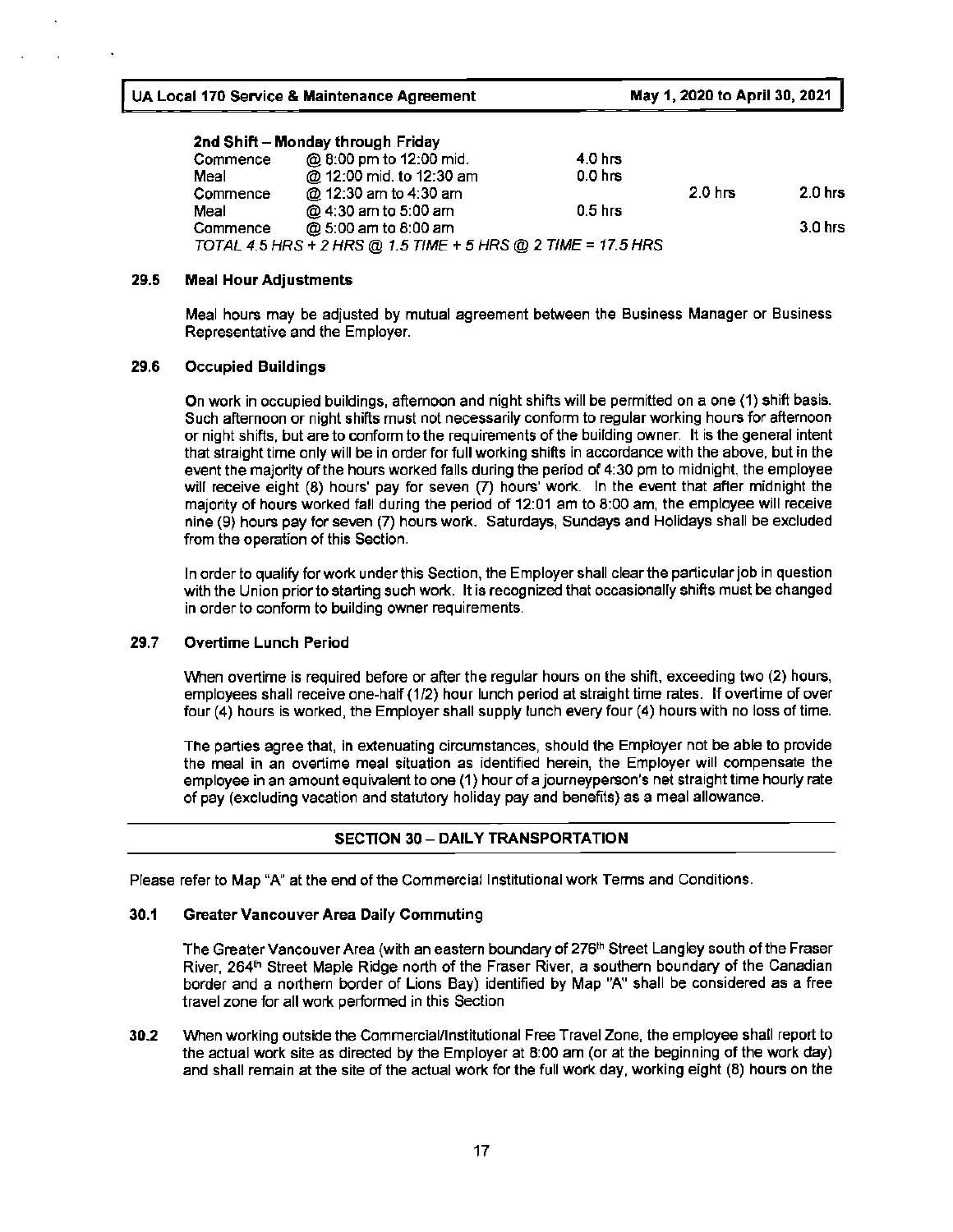job, or more if overtime in accordance with the Agreement is involved, or less in accordance with the Agreement when shift work is involved.

#### **30.3 Daily Mileage Formula**

The employee will be reimbursed by the Employer in accordance with the following formula:

- **30.3.1** The distance between the job and the nearest point to the Free Travel Zone as described in 9.1 above, shall be measured by Google Maps, or other agreed upon tool, following a route and roads over which the automobile could be reasonably expected to travel. This distance would then be doubled, thus allowing for the complete round trip to the nearest whole kilometre.
- **30.3.2** The round-trip distance will be determined to the nearest whole kilometre and the result multiplied by the tax-free rate per kilometer established by CRA (Canada Revenue Agency). This sum shall be paid as an expense to the employee upon submission of an expense voucher, or as otherwise agreed by the Employer and the Union. It is agreed that this amount will not fall below forty-five cents (\$0.45) per kilometre
- **30.3.3** For projects located outside the travel free zone there will be a 40 km radius around the address of each project that will be considered the travel free zone. Each employee will be compensated for the distance travelled from their registered address to the edge of the travel free zone and back once daily for each day worked using the method and rates as described above.
- **30.3.4** It is the intent of this Section that each employee be paid once and only once each day for the travel expense involved.
- **30.3.5** The responsiblllty for method of transportation and resultant expense is solely that of the employee.

#### 30.4 Employers Based In **Map "A"**

All Employers who declare the area described in Map "A" at time of signing to be their place of business, may hire employees to work in the area described within the area covered by Map "A" without payment of Travel Expenses. Any Employer declaring Map "A" to be their place of business and who accepts contracts outside of the area described in Map "A" shall pay travel expense as per this Section or Living out Allowance at the Employer's discretion. Employees who reside within the area of Map "A" shall receive hiring preference within the area.

#### 30.5 Employers **Based** Outside **Map "A"**

All Employers who declare their place of business at time of signing to be outside Boundary of Map "A" shall have a Free Travel Area of forty (40) road kilometres from the Main Post Office of the Town, City or Municipality where they have declared their place of business. On work outside their Free Travel Area the Travel Formula in this Section 30 shall apply. The Free Travel Area shall be agreed to between the Employer and Local 170 Business Representative.

- **30.6** These Employers may work in the Map "A" Area under the same conditions as an Employer described in Section 30.4.
- **30.7** Service mechanics shall be provided with suitably equipped and identified vehicles.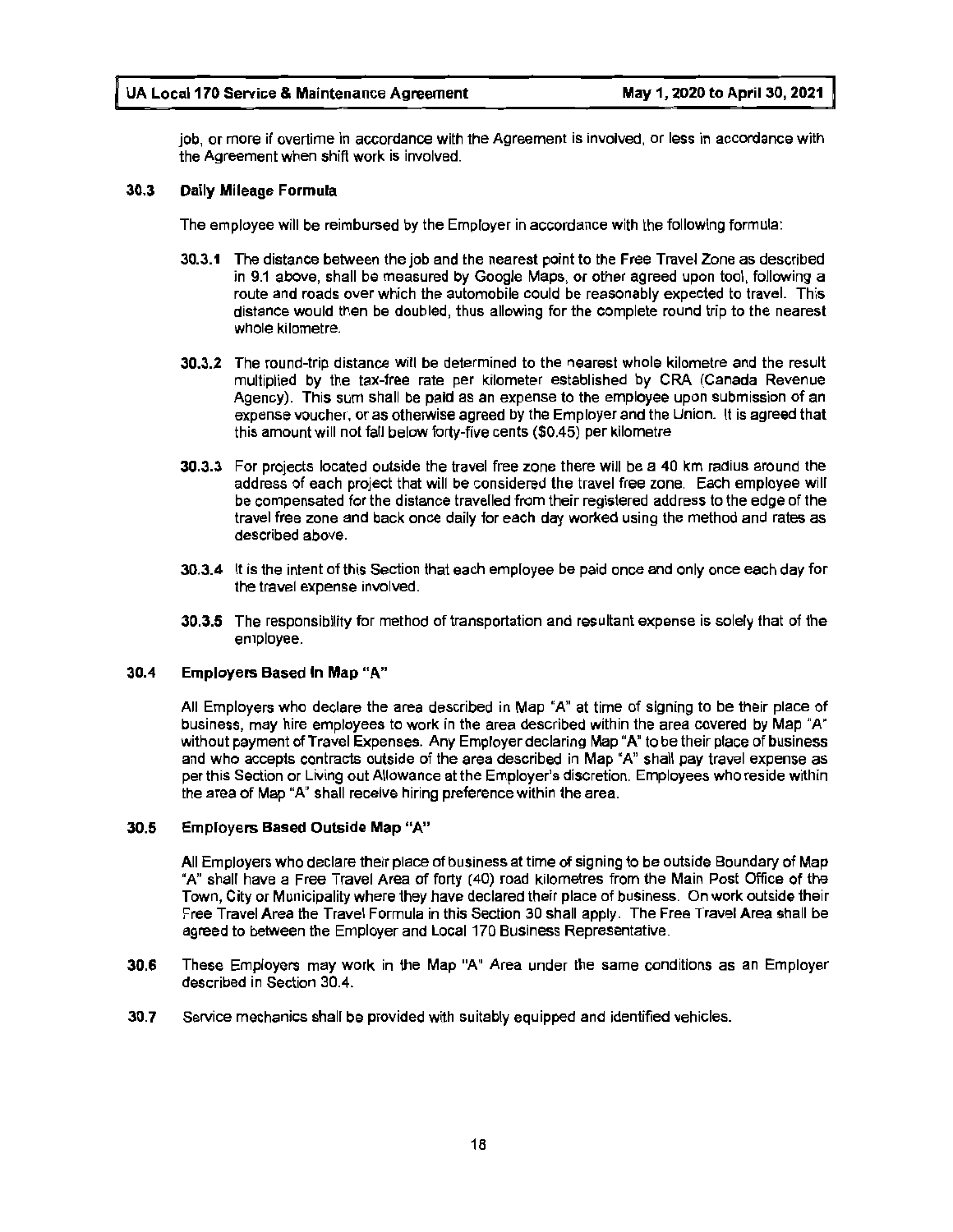#### **30.8 Main and Additional Offices**

An Employer shall designate the location of their main place of business at the signing of this agreement and shall not establish additional places of business for the purpose of utilizing the services of Residents in areas other than where the one main place of business is located, unless a new location is approved under this Section. Otherwise, only the main place of business (Head Office in 8.C.) shall be recognized. Employers who have more than one (1) approved place of business at the time of signing this Agreement shall have those places of business recognized. Employers locating businesses in more than one (1) City must indicate to the satisfaction of the Joint Conference Board that each new location is to be a permanent and legitimate place of business. The Joint Conference Board shall have the authority to recognize a new place of business for any Employer and thereby qualify the Employer under the local hiring and room and board and travel Sections.

#### **30.9 Travel for Sick/Injured Workers**

- **30.9.1** If the employee must leave the job during the working day due to illness or other legitimate reasons as later approved by the Joint Conference Board, they shall be paid the full day's travel expense allowance in accordance with this Section, but only wages for time actually worked.
- **30.9.2** If the employee receives permission to leave the job during the working day to receive medical attention for an injury received on the job, they shall be paid the full day's travel expense allowance and wages.
- **30.9.3** The employee shall make no further claim for any travelling expense or bridge tolls.
- **30.10** It is not intended that this Section change any Agreements wherein room and board Sections prevail or on travel expense to out-of-town jobs. The Employer has the sole prerogative of determining in each individual case, whether or not the job is to be ruled an "out-of-town job" in which case applicable room and board Sections shall apply. It is the intent that the Employer determine which alternative method is least costly to the Employer. Any dispute arising out of this Section shall be referred to the Joint Conference Board.

#### **SECTION 31** - **PROVISIONS FOR OUT-OF-TOWN PROJECTS**

**31.1** Travel expenses for all employees other than Bona Fide Local Residents on out of town projects, shall be from Burnaby City Hall to the jobsite and return.

#### **31.2 Initial and Terminal Travel Provisions**

- **31.2.1** The Employer shall pay an allowance per kilometer as established by CRA as the tax-free rate per kilometer. For these rates see clause 9.3.2. The distance will be measured by Google Maps, or other agreed upon tool, following a route and roads over which the employee could reasonably be expected to travel who is directed or dispatched to an outof-town project. It is agreed by the Parties that this amount will not fall below forty-five cents (\$0.45) per kilometre. No additional payment or reimbursement for travel time or incurred expenses shatl be required. Refer to Sections 31.2.2, 31.2.3, 31.2.4, 31.2.5, 31.2.6 for further clarification and exceptions.
- **31.2.2** For travel expense payments for all employees, classified as Bona Fide Local Residents on out of town projects, see Section 31.5.
- **31.2.3** Notwithstanding 31.2.1 the Employer shall reimburse an employee, for any/all ferry fares (car and driver) which are incurred in the course of initial and terminal travel. The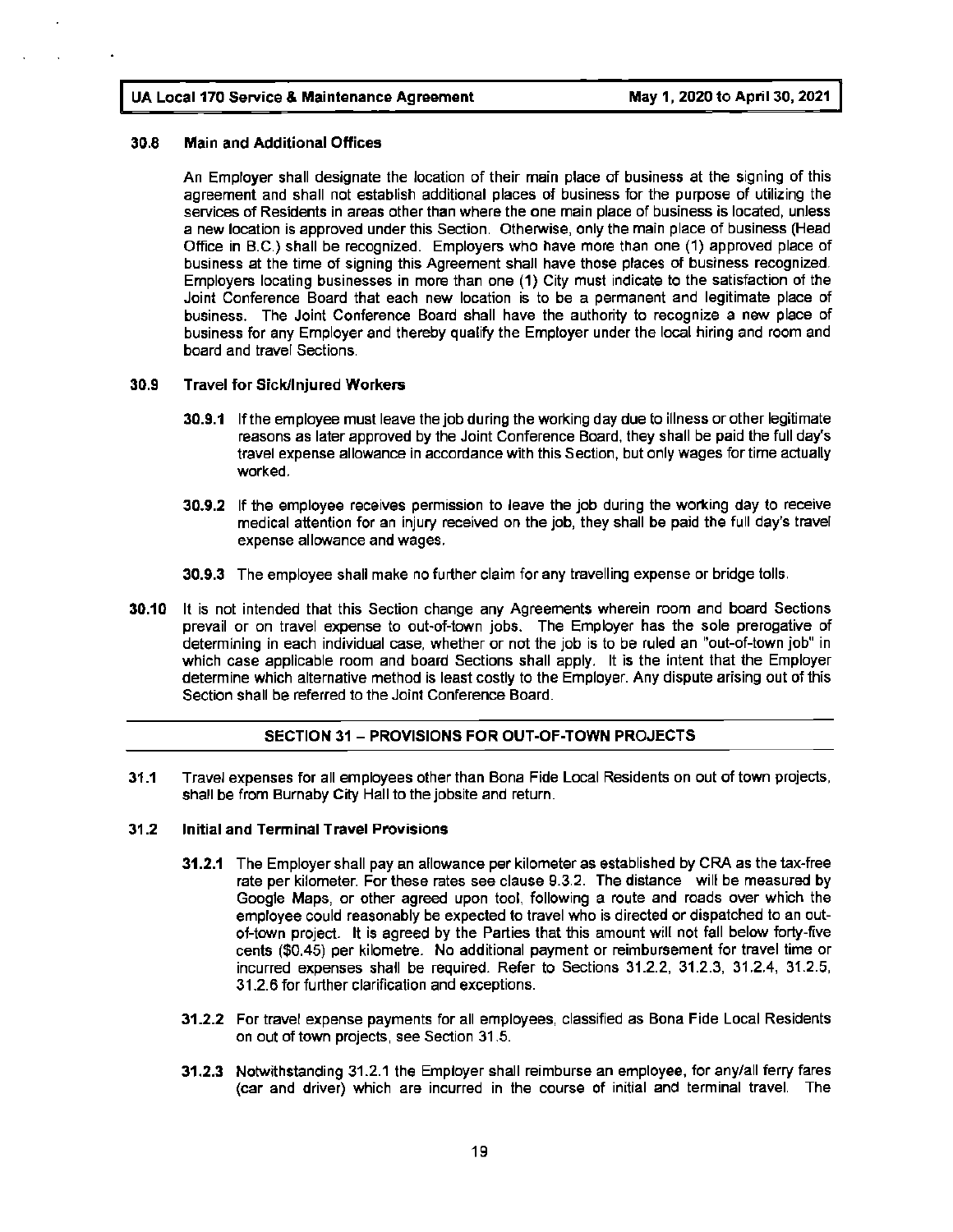reimbursement will be based on the employee supplying applicable receipts for the BC Ferry Corporation rate for an under height (up to and including 7' high) with a total length of 20 feet. Reimbursement for the current single passenger fare shall also be made by the Employer based on the supply of a receipt, if requested by the Employer. The Employer will reimburse the employee where travel requires the payment of highway tolls. Receipts are also required, if requested by the Employer.

- **31.2.4** Notwithstanding 31.2.1 when an employee requests to use air travel to travel to the project, the following terms and conditions shall prevail.
	- **(a)** The Employer shall pay for airfare, inclusive of any/all related fees and taxes, plus **taxi** fare to/from the point of dispatch and project destination airport (unless there is Employer!Owner supplied transportation from the airport located nearest thereto).
	- **(b)** The Employer may pre-arrange the air travel to/from the employee's point of dispatch. The air carrier and class of ticket shall be at the discretion of the Employer, but shall be by a regularly scheduled carrier. Notwithstanding the foregoing, the Employer shall not direct an employee to fly standby.
	- (c) The employee shall provide the Employer with the Boarding Pass and proper ground transportation receipts if requested to do so by the Employer.
- **31.2.S** Notwithstanding any/all contrary provision(s) of this Section, where a variety of travel distances exist for employees to a particular project, the Employer and the Union may agree upon a standard initial and terminal travel allowance/lump sum amount which shall be paid to all applicable employees on the project. Such agreement shall be reached prior to the commencement of work on the project, and prior to date of tender if possible.
- **31.2.6** Notwithstanding any/all contrary provision(s) of this Section,
	- **(a)** If an employee voluntarily terminates their own employment after having been on the project for less than fifteen (15) calendar days, the Employer shall not be required to pay the employee's terminal travel allowance, and shall additionally be entitled to deduct the initial travel allowance already paid from the employee's final pay cheque.
	- **(b)** If an employee voluntarily terminates their own employment after having been on the project more than fifteen (15) calendar days, but less than thirty (30) calendar days, the Employer is required to pay the employee's initial travel allowance but not the terminal travel allowance
	- (c) If an employee voluntarily terminates their own employment after having been on the project for more than thirty (30} calendar days, the Employer is required to pay the employee's initial and terminal travel allowance.
	- **(d)** It is further agreed that due to sickness of the employees or injury or leaving the job for authentic compassionate grounds, the fifteen (15) and thirty (30) days would not apply.
- **31.2.7** Due to the proximity of the major cities in the Okanagan Area, employees who are bona fide residents of Vernon, Kelowna and Penticton shall receive initial travel expense from the City of their residence to the job in the Okanagan and shall not receive travel expense to or from Vancouver.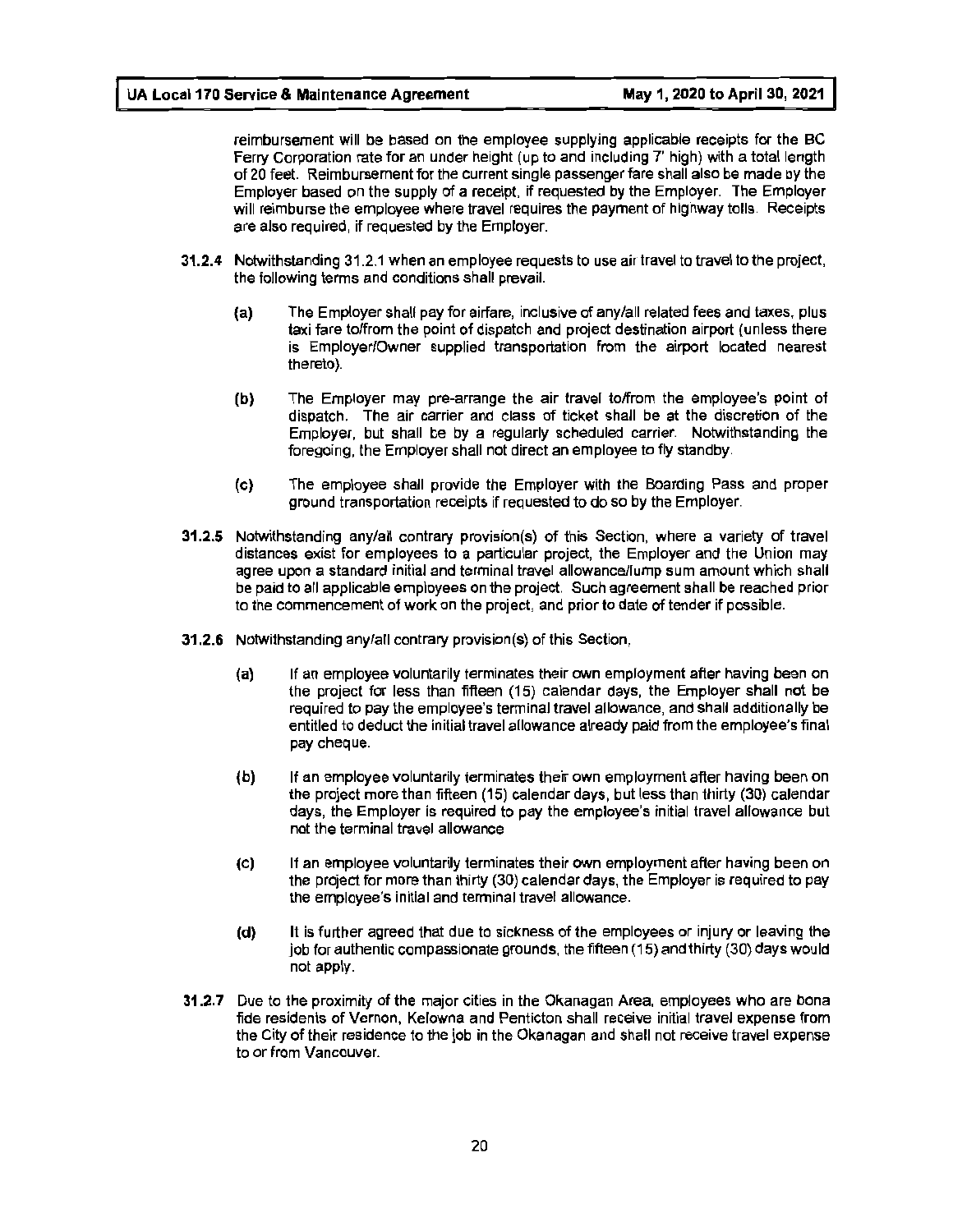#### **31.3 Living Out Allowance/Daily Travel**

When accommodation and meal allowance are supplied by the Employer, it shall be of a first class nature as typically understood by the parties.

- **31.3.1** Where there is no camp accommodation the employee may elect to receive compensation from the Employer in accordance with the following two options that shall be provided on a seven (7) day a week basis:
	- $(a)$  Living out allowance See rates below
		- Effective May 1, 2009  $-$  \$ 95 per day Effective July 4, 2011  $-$  \$ 115 per day Effective May 1, 2012  $-$  \$ 120 per day Effective May 1, 2013  $-$  \$ 125 per day

If this option is chosen by the employee, the employee will not be eligible for Employer supplied daily transportation or mileage.

**(b)** Room plus meal allowance. See rates below

| Effective May 1, 2009 -     | $$55.00$ per day |
|-----------------------------|------------------|
| Effective July 4, $2011 -$  | \$57.50 per day  |
| Effective January 1, 2012 - | \$60.00; per day |
| Effective May 1, $2013 -$   | \$62.50 per day. |

- (c) If (b) is chosen, the employee may request a cash advance equivalent to the LOA or daily meal allowance to an amount not more than seven (7) days meal allowance or that lesser amount dependent upon the duration of work identified on the employee's dispatch. It is understood that the Union will assist the Employer on recovery of LOA or meal allowance payments if required.
- **(d)** Where the employee has elected to receive compensation under option "b" and where the Employer has supplied accommodation more than forty (40) kilometres from the job site, the Employer will pay a daily travel allowance (for days worked) based on the cents per kilometre formula in Section 30 measured from the point of accommodation to the jobsite and back to the accommodation. Should the Employer decide to provide transportation, the daily allowance will be paid oneway.

#### **31.4 Thirty-five (35) Day Turn-Around**

**31.4.1** For each thirty-five (35) calendar days on such project, the employee shall receive an allowance for turnaround or periodic leave to be provided on a "use it or lose it" basis. The allowance will be based on the following formula:

| \$175.00 |
|----------|
| \$275.00 |
| \$375.00 |
| \$475.00 |
|          |

**31.4.2** The kilometres will be computed from the project to the Burnaby City Hall. It is agreed that the above amounts will be paid only once for each turnaround. Qualification requires five (5) days of work following leave or payment; in this case, the employee shall be allowed up to five (5) normal working days off without termination. It is agreed that at no time will more than twenty percent (20%) of the employees be on such leave. It is further agreed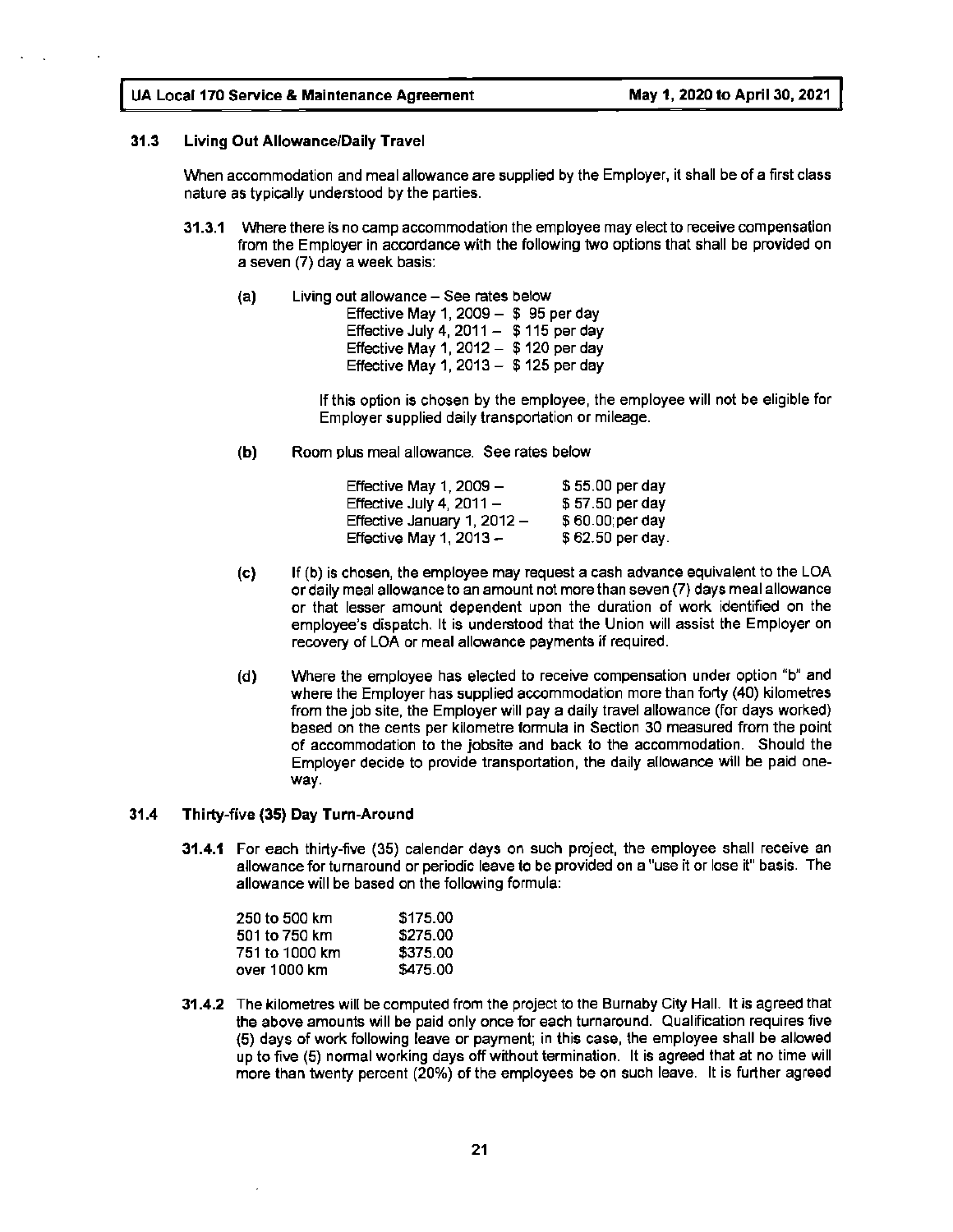that due to sickness of the employees or injury or leaving the job for authentic compassionate grounds, the fifteen (15) and thirty (30) days would not apply.

#### **31 .4.3 Where Employees are Boarded by the Employer:**

- **(a)** If the employee must leave the job during the regular working day due to illness or injury or other legitimate reasons as later approved by the Joint Conference Board, they will be paid the full travel expense allowance in accordance with this Agreement.
- **(b)** It is the intent that each employee be paid once and only once for each day worked for the travel allowance involved.

#### **31.5 Local Resident Qualifications**

For the purpose of supplying Local Residents for all Employers situated outside the Area covered by Map A, a "Bona Fide" Local Resident must have the following qualifications before being hired:

- **31.5.1** A Resident must be a member in good standing with Local 170 at the time they are employed.
- **31.5.2** To qualify for employment on all types of work, a Resident must be registered on the unemployed list of Local 170 prior to being employed or rehired.
- **31.5.3** To qualify as a Resident for hiring purposes, an employee must reside within one hundred (100) kilometres of the main post office of the city, town, or municipality where the project is being performed; and the employee's permanent residential address must be registered in the Office of Local 170 or the employee must otherwise prove their residential address.
- **31.5.4** Employees living between 40 and 80 kilometres of the main post office of the city, town or municipality where the project is being performed shall receive travel compensation of \$34.00 round trip per day worked.
- **31.5.5** Employees living between 80 to 100 kilometres of the main post office of the city, town or municipality where the project is being performed shall receive travel compensation of \$40.00 round trip per day worked.
- **31.5.6 A** resident must have a permanent domicile at or near the project for a period of six (6) months immediately prior to being employed or rehired.
- **31.5.7** Local Residents shall receive hiring preference in the Area where their permanent residence is located.

#### **31.6 Camp Accommodation**

- **31 .6.1** On jobs where a camp is supplied, Local Residents, shall not receive travel expense from Vancouver, but camp facilities shall be available to all employees at the expense of the Employer. Where employees do not make use of camp facilities or supplied accommodations and a dispute ensues over this matter, the matter shall be referred to the Joint Conference Board.
- **31.6.2** Where employees are boarded in camps on industrial projects hot lunches will not be provided; however, hot soup, beverages and sandwiches will be made available. It will be the responsibility of the employee to take the supplied lunch to the work site. Where the work site is within close proximity of the employee's accommodations, hot lunches may be provided at the discretion of the Employer.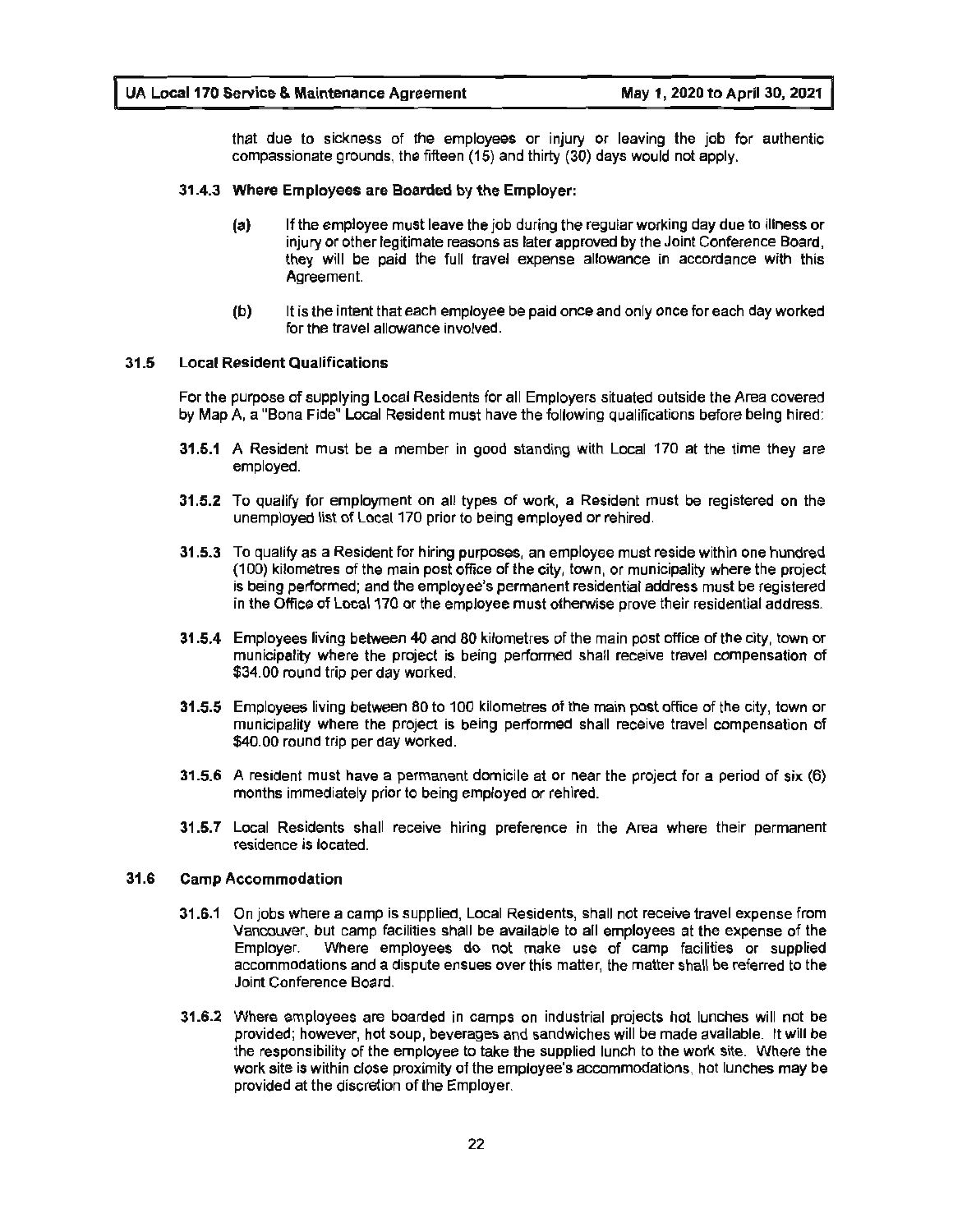- **31.6.3** When the employee's station of work is not within a reasonable walking distance from the lunch area and where meal facilities are available, transportation to the lunch area shall be provided by the Employer. Facilities shall be considered to be available when located within fifteen (15) minutes walking distance and/or fifteen (15) minutes by bus or similar conveyance and the time consumed in travelling (to a maximum of fifteen (15) minutes each way) shall be at the Employer's expense at straight time rates.
- **31.6.4** Where employees are boarded by the Employer, in camps:
	- **(a)** No walking time shall be paid up to 2,500 feet from the work site. Beyond 2,500 feet up to thirty (30) minutes travel each way, the Employer shall supply transportation. Travel time will be paid at prevailing rates for time in excess of thirty (30) minutes.
	- (b) On non-camp industrial jobs, the starting and stopping times shall be the tool lockup or lunchroom.
- **31.6.5** Camp accommodations will be those as established by the B.C. and Yukon Building Trades Council and as amended from time to time.
- **31.6.6** Camps standing and mobile will be built and installed and maintained by the respective trades who are members of the Building Trades Councils, A.F.L. - C.1.0. and C.L.C.
- **31.6.7** ltwill not be a violation of this Agreement if members of the Union refuse to occupy camps, standing or mobile, if the above Section has not been adhered to.

#### **SECTION 32- LUNCH/CHANGE ROOMS, FLUSH TOILETS, TELEPHONES, DRINKING WATER**

#### **32.1 Flush Toilets**

In highly transient or short-term operations, where it is not practicable to provide portable facilities, the needs of the workers must be reasonably accommodated. Depending on the workplace location, workers may be given the opportunity to access alternative facilities such as those in parks or public buildings or be provided with other options appropriate to the workplace location.

No employee will be penalized for leaving the jobsite in the case of necessity. The Employer shall provide hand cleaner.

#### **32.2 Telephones**

Journeypersons to be provided with a cell phone or any other required technology for emergency and incoming/outgoing calls.

No employees shall be required to use their own cell phone or technology for company business.

#### **SECTION 33** - **LA YOFF NOTICE AND PICK UP TIME**

**33.1** Employees being laid off for any reason on any job shall be given a one hour notice and allowed this hour to pick up and return the Employer's tools, check out of camp or register with the dispatch office of the Union.

#### **SECTION 34 -APPRENTICESHIP AND TRAINING**

**34.1** Piping industry Apprenticeship Board – see Section 12.3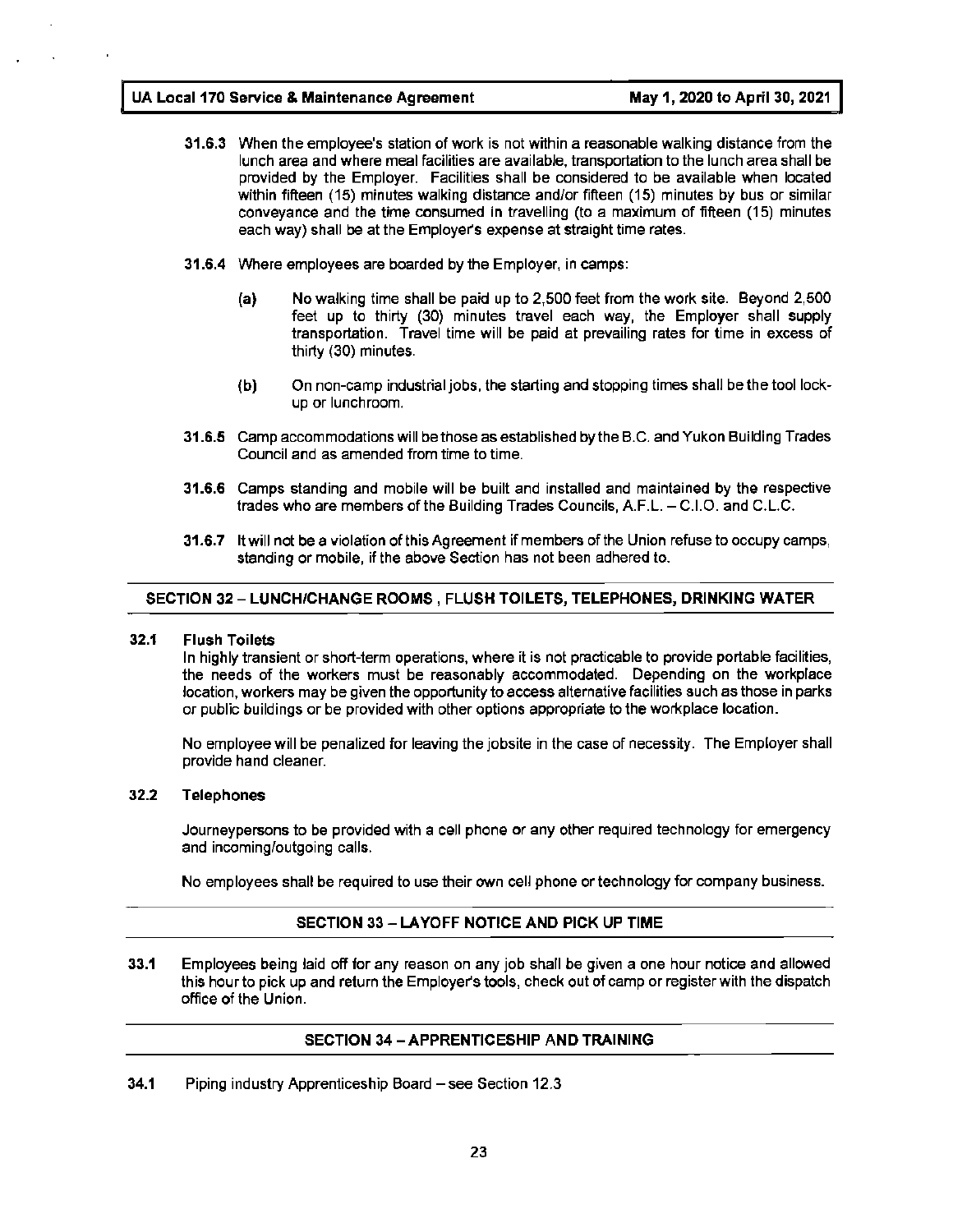- **34.2** All apprentices shall be employed in accordance with the provisions of the Industry Training Authority Act and the parties agree to observe all the provisions of the said Act.
- **34.3** In addition to the provisions of the ITA Act all apprentices sponsored by The Piping Industry Apprenticeship Board that are also members of local 170 will sign as a condition of their sponsorship an apprenticeship agreement with the PIAB stating the conditions of PIAB sponsorship. All aspects of Apprenticeship including hours credit. rate of pay, dispatching, discipline and sign off will be the responsibility of the PIAB Executive Director.
- **34.4** All apprentices, and pre-apprentices, shall be registered with the Piping Industry Apprenticeship Board (PIAB) and the office of the Union.
- **34.5** Journeypersons shall be allowed only one (1) helper or one (1) apprentice.
- **34.6** The indentured apprentice will receive credit toward their first term of apprenticeship as determined by the Industry Training Authority. The PIAB will operate with open window selection dates to ensure access to application to the union for all qualified apprentices based on staffing requirements.

#### 34. 7 **Pre-Apprentices**

**34.7.1** Pre-Apprentices may only be employed by the Employer on Non-Industrial projects. If so hired by the employer, the pre-apprentice shall only perform those duties outside the scope of work for which indentured apprentices and journeyperson members of Local 170 have been certified to perform, other than those specific duties listed below.

Installation of inserts and hangers, fixture backing, labelling, loading, handling of material (all fixtures and piping) and distribution to point of installation.

The names of employees in this category will be provided by the employer to the PIAB for registration therein. Unless otherwise agreed by the parties the pre-apprentice may only be employed for up to a maximum of (1) one year with a signatory employer. This preapprentice if deemed suitable by the employer and the union, must enter into the apprenticeship program subject to the pre-apprentice successfully completing the preapprentice training course. If successful, the Pre-Apprentice shall be credited with half the time worked for the employer toward this apprenticeship.

- **34.7.2** The Pre-Apprentice shall be remunerated in the following manner:
	- **(a)** Wages, Vacation and Statutory Holiday pay as established herein First six months Minimum Wage plus 10% Second six months Minimum Wage plus 15%

NOTE: Employment in this classification to be no more than one year.

- **(b)** MSP health coverage administered and paid directly by the Employer regardless of family status, single, married, married with dependents etc.
- (c) Upon employment of a Pre-Apprentice in this industry, the Employer shall pay the Pre-Apprentice an initial one time sum of Forty dollars (\$40.00) and an additional Twenty dollars (\$20.00) a month thereafter that will be deducted and remitted for the employee's Union dues.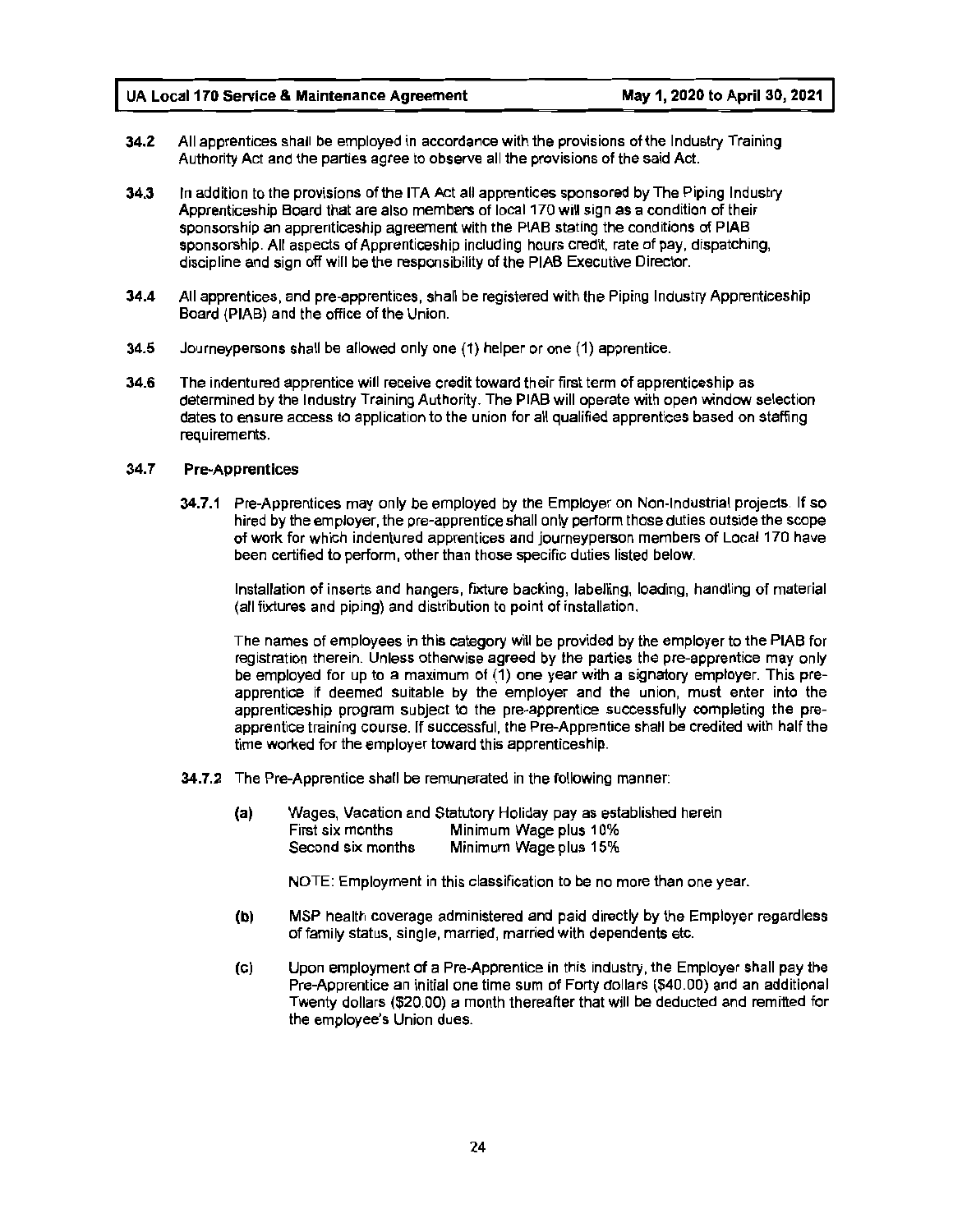#### **34.8 Technical Training**

All PIAB indentured Apprentices shall attend only PIAB delivered Apprenticeship training courses other than those in outlying areas at the discretion of the Executive Director. Apprentices that attend courses other than those offered by the PIAB for Apprenticeship credit without written authorization from the PIAB may have their Sponsorship Cancelled.

- **34.9** Employers will contribute on behalf of all indentured apprentices the portion of the pension contribution equal to the portion of the journeyperson wage to which they are entitled (e.g. 45% wage, 45% pension; 50% wage, 50% pension contribution.)
- **34.10** The Director of Apprenticeship and/or the Business Representatives will periodically check the apprentices on the job to determine whether or not they are being trained in the proper manner.
- **34.11** All PIAB Indentured apprentices will be required to maintain a log book or passport of their apprenticeship provided to them by the PIAB to document their employment training and practical experience throughout their apprenticeship to assist the PIAB and the apprentice in gaining the highest quality and most rounded experience available.
- **34.12** All senior indentured apprentices (third and fourth year) shall be given employment opportunities to enable them to complete their apprenticeship program. It is therefore agreed that a mix of all indentured apprentices will be adhered to by the Employers.
	- **34.12.1** Apprentices who are in their last year of apprenticeship shall be recognized as "senior" apprentices and shall be allowed to work as journeypersons and only one (1) senior apprentice shall be allowed in any shop or job to each branch of the trade, except where there are more than five (5) journeyperson plumbers or five (5) journeyperson steamfitters employed, or as arranged by the PIAB.
	- **34.12.2** The journeyperson to apprentice ratio shall be 2:1 except for hi-rise, retail, tilt-up, wood frame or similar construction or for any other project where the parties mutually agree, where the ratio may be 1:1.
- **34.13 Journeyperson Training**  Monies made available for Journeyperson upgrading shall be administered by the Piping Industry Apprenticeship Board.
- **34.14 United Association Standards** -All apprentices will sign that they have read and understand the UA Standard for Excellence and UA Standard for Safety.
- **34.15** Every employee shall take eight (B) hours of training per year as directed by the Employer. This training shall be done on the employee's own time. The scheduling of training shall be as mutually agreed by the Employer and the employee. Safety training shall be excluded from this provision.

#### **SECTION 35** - **MAINTENANCE WORK**

**35.1** Shall mean any work performed of a maintenance, repair or renovation character within the limit of the plant property. The words "repair" and "renovation", in connection with maintenance, refer to work required to Restore by replacement or by revamping of parts of existing facilities to the former efficient operating conditions. Maintenance work should not be construed to mean changes in the design of an existing plant which would cause to improve or increase the design output or production of a plant or project, as this is considered new Industrial work.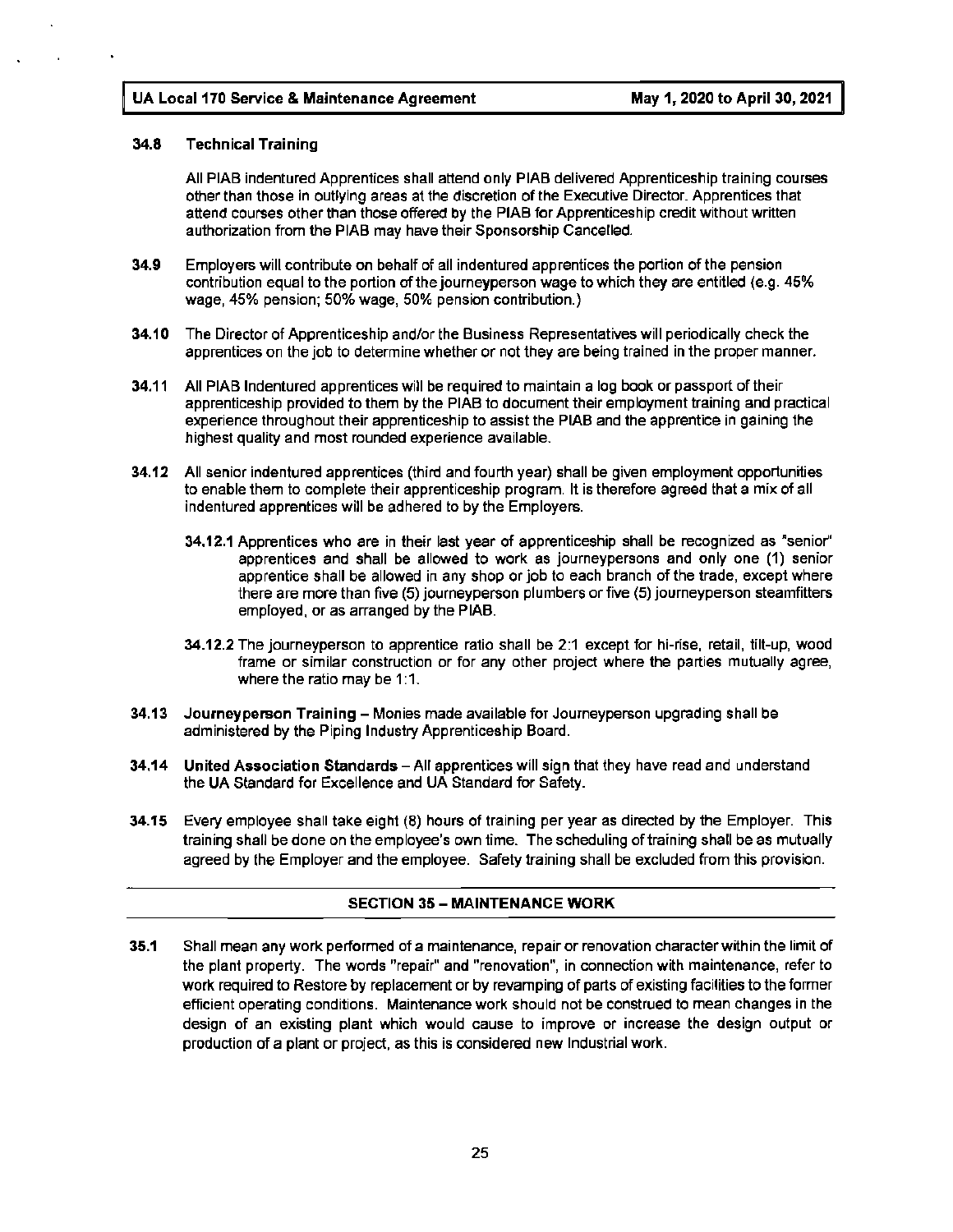#### **SECTION 36** - **DEFINITION OF INDUSTRIAL PROJECTS**

**36.1** For the purpose of this Agreement, an Industrial Project shall mean manufacturing, production and processing plants, mining (including offshore drilling platforms and rigs) and transmission facilities, which include meter stations, pumping stations, compressor stations, tank farms, dams and hydroelectric projects. No rig welder (owner-operator) shall work on an Industrial Project. (Prior to work commencing on Offshore Drilling Platforms and Rigs, wages and conditions for divers (Scuba and Deep Sea) will be negotiated by the parties for the term of this Agreement.)

**Sewage/water treatment projects and sewage/water pumping stations, will be deemed as commercial/institutional projects,** 

#### **36.2 Commercial Work Designation on Industrial Projects**

- **36.2.1** On Industrial Sites where the contractor is installing only process piping or where the contractor is simultaneously installing process piping, heating, sprinkler, and/or plumbing piping, then ALL such work shall be classified INDUSTRIAL.
- **36.2.2** If process piping and heating, sprinkler or plumbing piping is being installed on the site by more than one (1) contractor then:

The contractor installing process piping shall have this work classified INDUSTRIAL.

The contractor installing only heating, sprinkler and/or plumbing piping shall have this work classified COMMERCIAL

- **36.2.3** All heating, sprinkler and/or plumbing piping on Camp and Administration Buildings shall be classified COMMERCIAL.
- **36.2.4** This Section will not change the intent of Section 35 Maintenance Work. Work

#### **SECTION 37 - HANDLING OF MATERIALS**

**The Parties agree to continue with sub-committee work on this section and any other language issues that need to be revised.** 

- **37.1** Regardless of what type of equipment or machinery is necessary, any and all work of erecting and/or installation of materials shall be performed exclusively by journeypersons or indentured apprentices of the Union where such work falls with the trade and territorial jurisdiction of the Union. Other than the operator of the equipment or machinery, same must be manned by Union members without bar or restriction.
- **37 .2** The Employer shall supply to employees the necessary rigging materials, such as suitable slings (chokers), come-alongs, chain blocks, hydraulic jacks or any other necessary type of material, tools or equipment required to install pipe, pipe materials, pipe hangers and supports.
- **37 .3** The Union reserves the right to refuse to handle or install any materials or equipment coming from persons or firms who are considered unfair to Local Union 170, or any other Local Union of the United Association or the Labour Movement, or who are in any way violating the established conditions of the Industry.
- **37.4** In the event of it becoming necessary to take such action on any job, it will not be considered a violation of the Agreement, and no effort will be taken by the Employers to replace such persons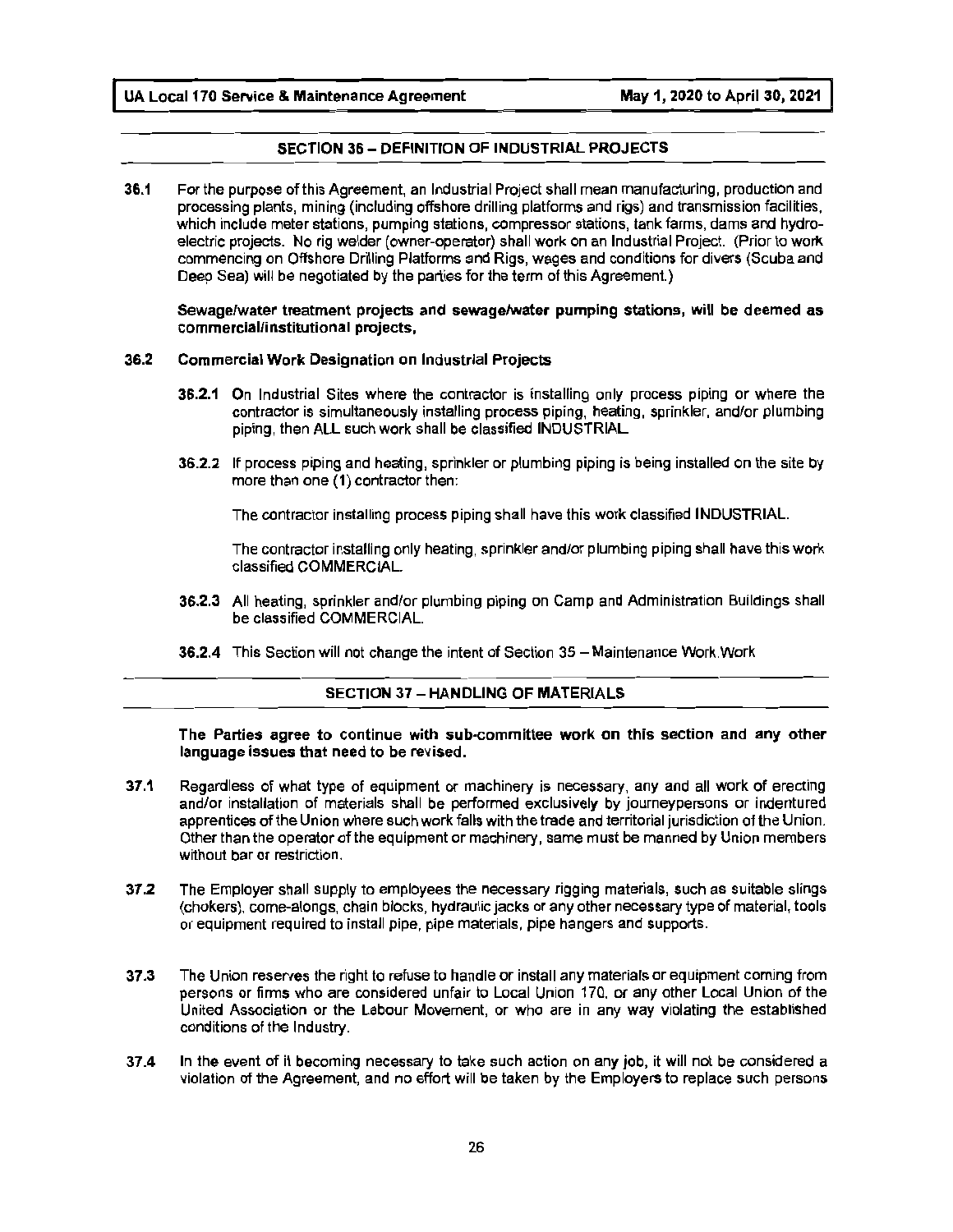or have such materials installed by other than members of the Union, unless with the approval of the Business Representative or the Joint Conference Board.

**37.5** The Employer agrees that no portion of a contract coming under the jurisdiction of this Agreement shall be sub-contracted to a non-signer or let on a piecework basis to a non-signer of this Agreement; and the Union agrees that it will not permit its members to accept piecework or labour or direct assignment, plus labour contracts, on work covered by this Agreement.

#### **37.6 Use of Personal Vehicles**

No employee shall use their personal vehicle for the transportation of the Employer's tools and/or materials. Vehicle ownership shall not be considered as a condition of employment.

#### **SECTION 38** - **HIRING AND TERMINATING PROCEDURES**

**38.1** Journeyperson Service Mechanics will be dispatched on a ratio of 50% name request and 50% off the board. Apprentices will be dispatched on a 100% name request basis. The Union will have forty-eight **(48)** hours to fill the Employer's request.

For employees who are not name requested, the Employer shall interview the member(s) presented by the Union. Following this interview, the Employer shall have the right to accept or reject the member(s). In the event the Employer rejects the member(s), the Union shall have twenty-four (24) hours to provide an alternate member(s) off the board for the Employer to interview. If the Employer rejects a member(s), the Employer shall provide the Union with a written explanation for the rejection.

If the Employer is not able to fill the position with member(s) presented by the Union, then the Employer can employ personnel as required who must qualify and become member(s) of Local Union 170 within fifteen (15) calendar days.

It is noted that this provision is subject to the provisions in Sections 10 and 11 of this Agreement. **38.2** Piping Superintendents, General Forepersons and Forepersons engaged on a project must be members of Local 170.

- **38.3** The Employer will not coerce or use any persuasive action to require any employee to withdraw their membership from the Union.
- **38.4** The Employer agrees to supply the Local Union with a list of all employees on request. The Union agrees, on request, to supply a list of unemployed members to the Employer.
- **38.5** All employees including apprentices must have a clearance or dispatch slip from Local 170 before being hired.

#### **38.6 Reduction** of **Crews**

**38.6.1** Should it be necessary to reduce the working forces on the job or in the Shop, the Employer shall lay off or terminate their employment in the following sequence:

| First:  | The Potential Member.           |
|---------|---------------------------------|
| Second: | The Travel Card Members.        |
|         | (Members of Sister U.A. Locals) |
| Last:   | Members of Local 170.           |

**38.6.2** In crew layoffs of over (20) twenty persons, the Job Steward will be given a layoff list at least four (4) hours prior to termination.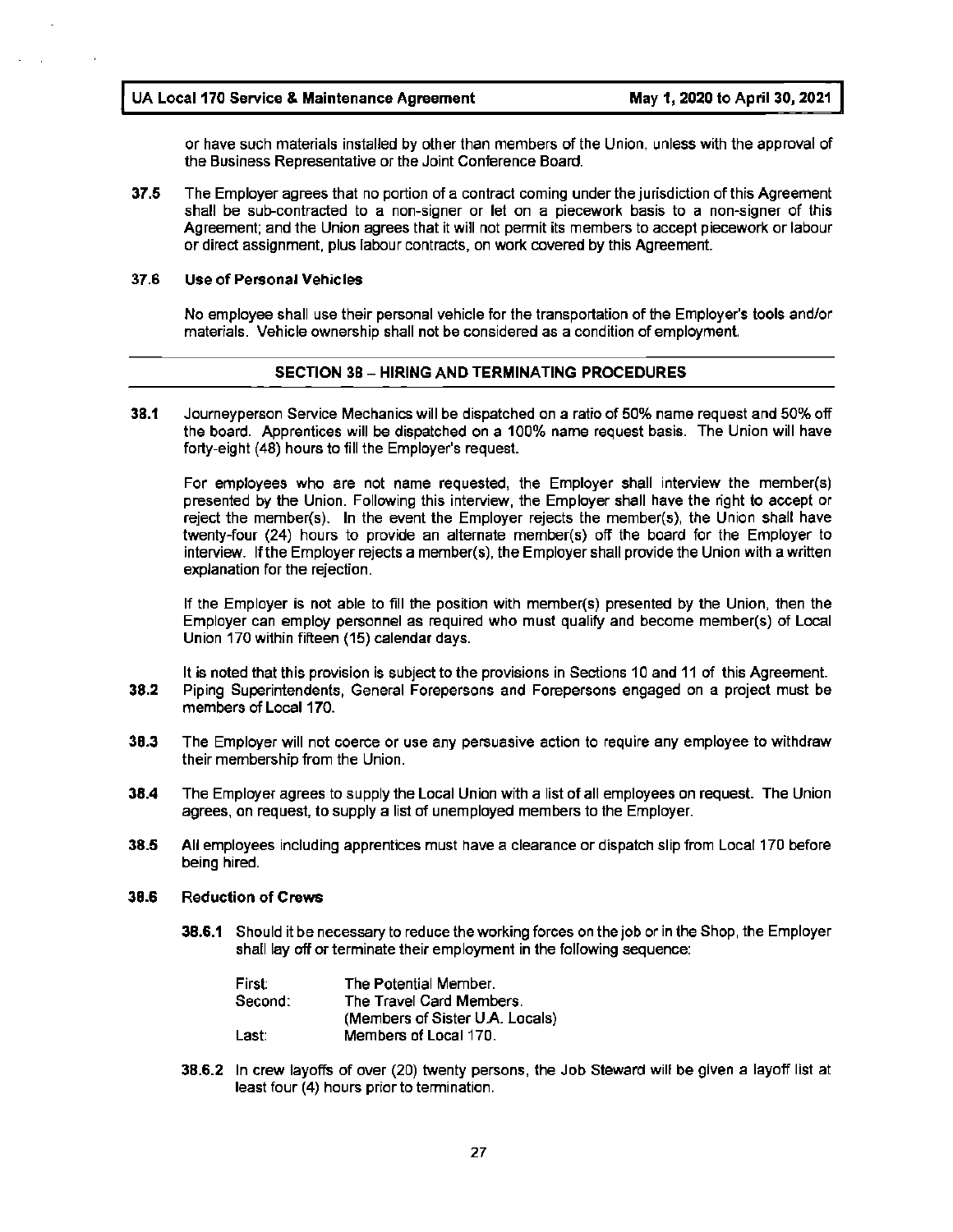**38.6.3** An employee shall not be dismissed, disciplined or suspended for other than just cause.

#### **38.7 Impaired Workers**

Employees who are unfit for work due to being impaired (other than medical) on the jobsite may be discharged and forfeit fare and transportation consideration from the job.

#### **38.8 Termination**

When an employee is terminated on an out-of-town job for reasons {other than Section 38.7 above) and if transportation is not available, the employee shall return to work and/or remain on the payroll on a regular shift basis until transportation is available.

#### **38.9 Loitering**

Members of the Union will not loiter around any shop or job. The Employer is not responsible for policing the Union members or the enforcement of this provision.

#### **38.10 Job Stewards**

- **38.10.1** A Job Steward shall be a working Building Trades Member of Local 170 and will be under the direction of the Business Manager or Business Agent at all times. The Job Steward shall be appointed by the Business Manager or Business Agent. The Job Steward will be permitted to perform their Union duties during working hours and shall not be discriminated against. The Union agrees that the Job Stewards will perform their duties as efficiently as possible and the Employer agrees to grant reasonable time for the performance of such duties. Job Stewards shall be given appropriate training under the auspices of the Piping Industry Apprenticeship Board.
- **38.10.2** Job Stewards shall be recognized on all jobs, and other than superintendent, general foreperson and foreperson, shall be one (1) of the last employees terminated or transferred from any job of four (4) or more journeypersons unless by mutual agreement.

#### **SECTION 39 - WAGE RATES AND FRINGE BENEFITS**

#### **39.1 Wage Rates**

See attached Appendix "A" for total wage rates and contributions.

#### **39.2 Foreperson**

When five (5) or more persons are employed on one job, one (1) shall be designated a Foreperson and shall be paid a minimum of fifteen percent (15%) per hour above the journeyperson rate. General Foremen shall be paid a minimum of twenty percent (20%) per hour over the journeyperson rate.

#### **39.3 Instrument Calibrators**

Employees working as Instrument Calibrators shall be paid one dollar (\$1.00) per hour over the journeyperson wage rate. This premium shall not apply to employees working as Instrument Calibrators who are already receiving the Foreperson's premium.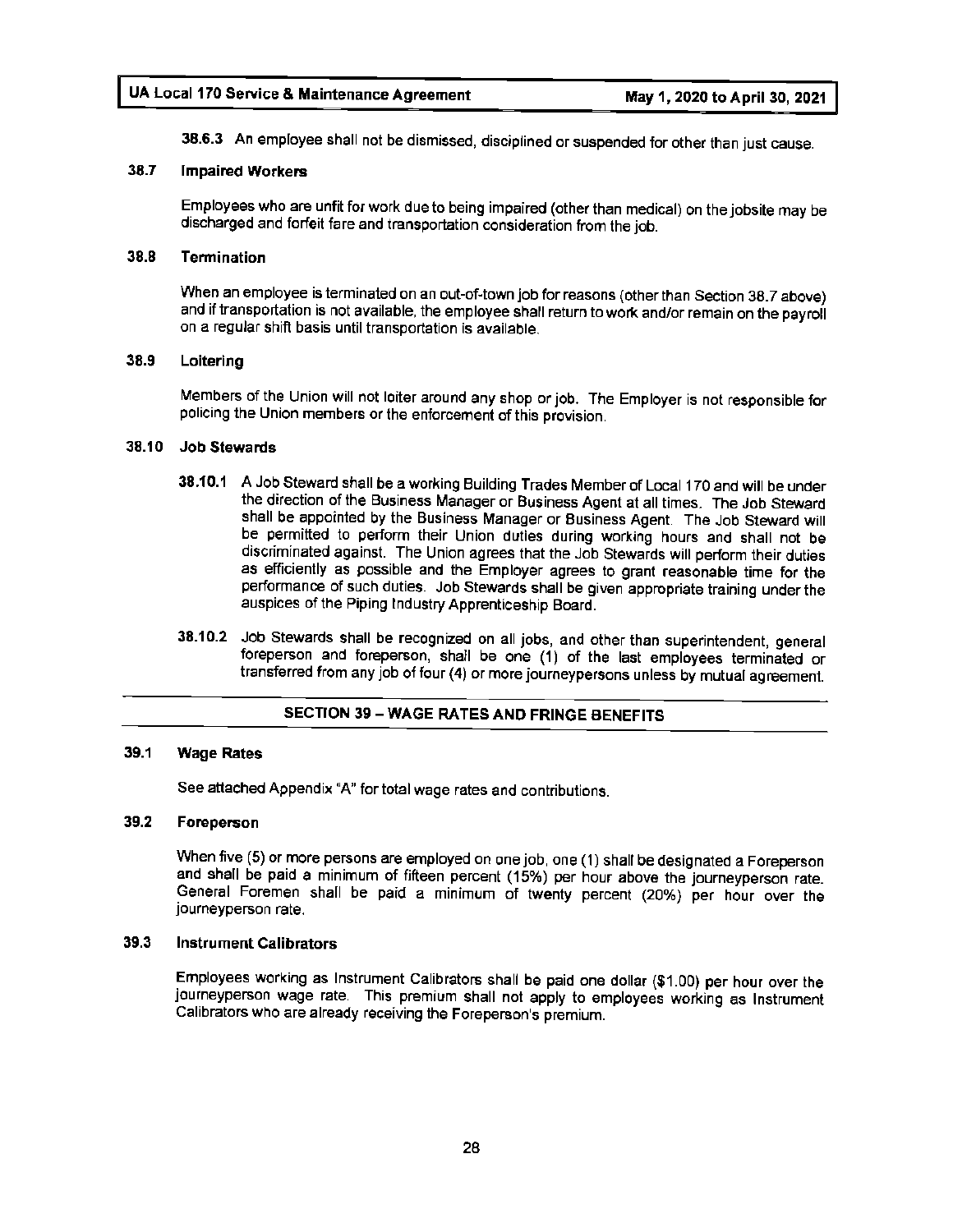#### **39.4 Class "A" Gasfitters**

Employees working as Class "A" Gasfitters shall be paid ONE DOLLAR AND FIFTY CENTS (\$1.50) per hour over the journeyperson wage rate. This premium shall not apply to employees working as Class Two Gasfitters who are already receiving the Foreperson's premium.

#### **39.5 First Aid Tickets**

The parties agree to provide a premium for those employees for whom the Employer requires a Level 2 first aid ticket on a project. Such employees are to receive a premium of twenty-five cents (\$0.25) per hour when such Level 2 first aid ticket is required.

#### **39.6 Yukon Territory**

Employees required to work in the Yukon Territory will receive an extra fifty cents (\$0.50) per hour over the standard rate. Travel expense only to be decided by pre-job conference.

#### 39. 7 **Holiday Pay**

Holiday Pay shall be twelve percent (12%) of total gross earnings (not fringe benefits) consisting of six percent (6%) for Annual Holidays and six percent (6%) for Statutory Holidays. Holiday pay to be paid at least once a month on a regular pay day. The employee may elect to have their holiday pay held until such time as they take their Annual Holidays or on termination. An employee may take up to three (3) weeks annual vacation in any calendar year. The vacation period will be arranged by mutual agreement between the member and the Employer.

**39.8** Employees shall not work for wages during their Annual Holidays.

#### **39.9 Pay Provisions**

- **39.9.1** The regular pay day shall be at least once every two (2) weeks as agreed upon between the Employer and Local Union 170 and wages shall be paid before quitting time. Upon request by the employee, the Employer shall pay an advance on alternate weeks for the duration of the project. At sign-up the employee must provide a void cheque to initiate the Employer setting up a direct deposit pay system. Should the employee not wish to participate in the direct deposit pay system of the Employer, the employee must identify this at time of sign-up. Charges for cheque cashing at any British Columbia bank are the responsibility of the Employer.
- **39.9.2** Employee pay cheques shall be accompanied by a statement with each pay showing the Employer's name, the number of hours at straight time rate, the number of hours at overtime rates, applicable wage rates, dues check-off and total contributions made on the employee's behalf.
- **39.9.3** If a job is in the same area as the shop or if a payroll department is set up on the project, then the employees shall be paid their wages in full at termination, except in extenuating circumstances. However, in such cases the employee must be paid before the completion of the regular day shift following the shift on which the employee is working. If an employee wishes to terminate they must give eight (8) hours notice in order to receive their pay at the completion of their regular day shift, and on other shifts the employee must be paid before the completion of the regular day shift following the shift on which the employee is working.
- **39.9.4** Where the job is not located in the area where the firm is established or there is no payroll department set up on the job, then cheques must be mailed within three (3) working days. On short term jobs (shutdowns) the Employer, if requested, will issue a drag cheque to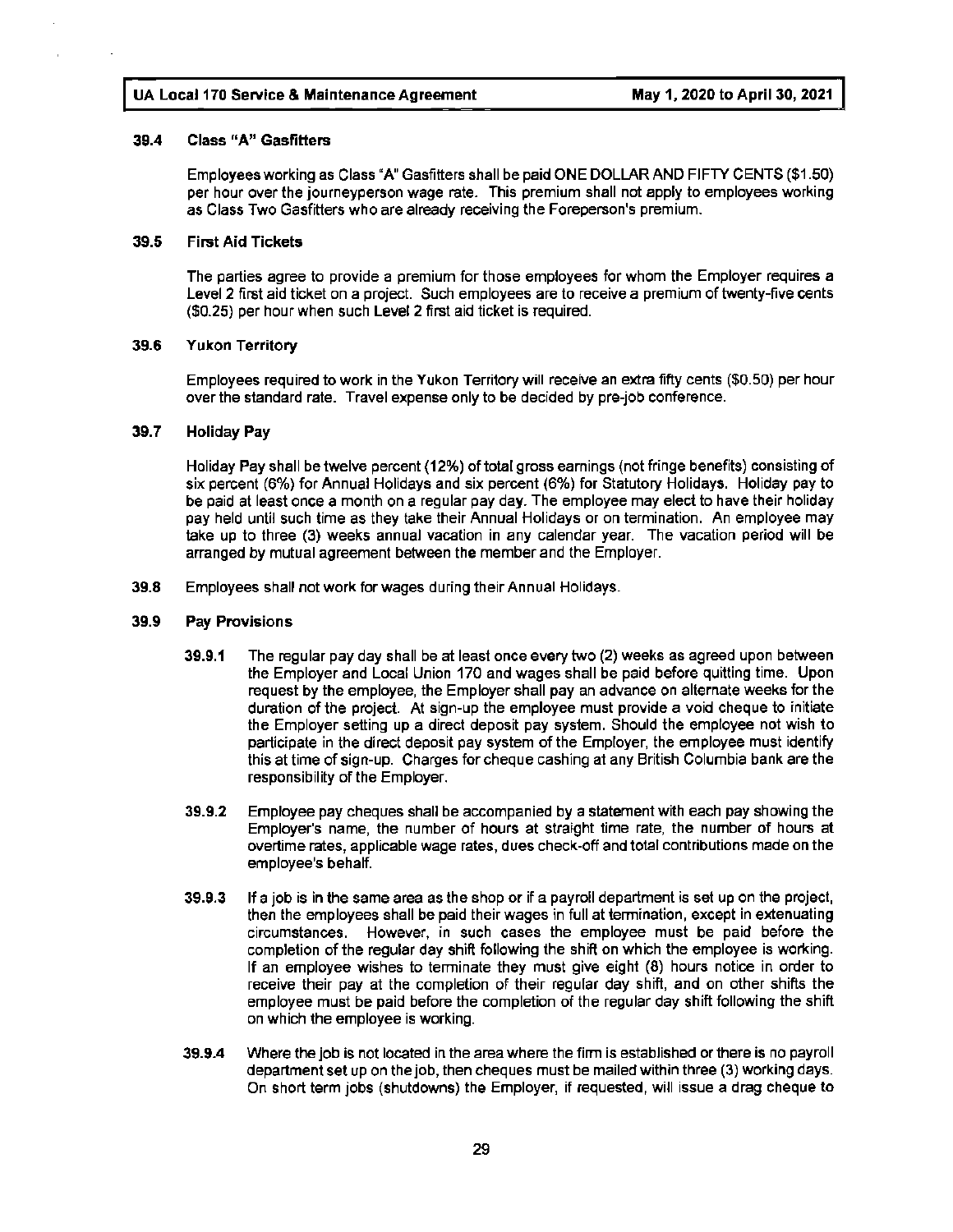cover the employees out of pocket travel fare expenses. On short-term jobs (shutdowns) the Employer shall pay the employees travel fare and expenses when finishing on out of town shutdown projects by cheque to be mailed within three (3) days of the employee's layoff. LOA, or meal allowance payments if requested by the employee will be paid for the first week of employment by a drag cheque (it is understood that the Union will assist the contractor on recovery of LOA payments if required).

#### **SECTION 40** - **OWNER OPERA TOR** - **RIG WELDER**

- **40.1** The expression "Owner Operator'' as shown herein, shall mean Rig Welder who performs work within the jurisdiction of the Union for pay, remuneration or compensation of any kind.
- **40.2** The Employer agrees that they will not under any circumstances engage a Rig Welder to perform work unless and until the Rig Welder prior to commencement of such work proves to the Employer that they are a member in good standing of the Union.
- **40.3** The rate of payment for Rig Welders issued periodically by the Union does not include the monies that the Employer is obligated to pay in accordance with Piping Industry Trust Funds as outlined in Section 12. The payment of these monies as established in the Agreement is the responsibility of the Employer.
- **40.4** The Employer is also responsible for deducting the Supplemental Dues Check-off as per the Agreement.

#### **SECTION 41** - **WELDERS**

- **41.1** All pipe welders employed in connection with the installation of work under the terms of this Agreement shall be members of the Union and provide proof of their competency; this is not to include welders who might be employed for short periods on alterations, repairs or temporary work - short periods not to exceed eight (8) hours on any one job, on alterations, repairs or temporary work.
- **41.2** The Journeyperson Training and Industry Promotion Fund shall pay the cost of welding tests, with the exception of the original pressure Ticket or Certificate of Competency. However, it is understood that regardless of results, all tests shall be conducted on the Employer's time at the prevailing rate of wages, and results of all tests are to be turned over to the Union upon request.

Should the Welder fail the first performance qualifications test(s) or retest(s), in each individual case any subsequent performance qualification test(s) or retest(s) for that particular job shall be conducted on the employee's own time. The intent of this Section is to allow a welder to retest once.

**41.3** When working in a permanent Fab Shop, and/or in confined spaces with Fibreglass, toxic fumes or smoke, proper ventilation shall be provided. In the event of a dispute, the WorkSafe BC Regulations shall prevail.

#### **SECTION 42** - **PROTECTIVE CLOTHING AND TOOLS**

**42.1** When required, rubber boots and raincoats, pants and hats shall be furnished by the Employer on underground sewer and water main work, including piping, carrying gas, oil or other fluids and in accordance with the WorkSafe BC Regulations, protective clothing shall be supplied to employees working in confined spaces on maintenance and repair jobs where certain conditions exist, such as working in tanks or pipe containing chemicals, oils, gases, acids, etc.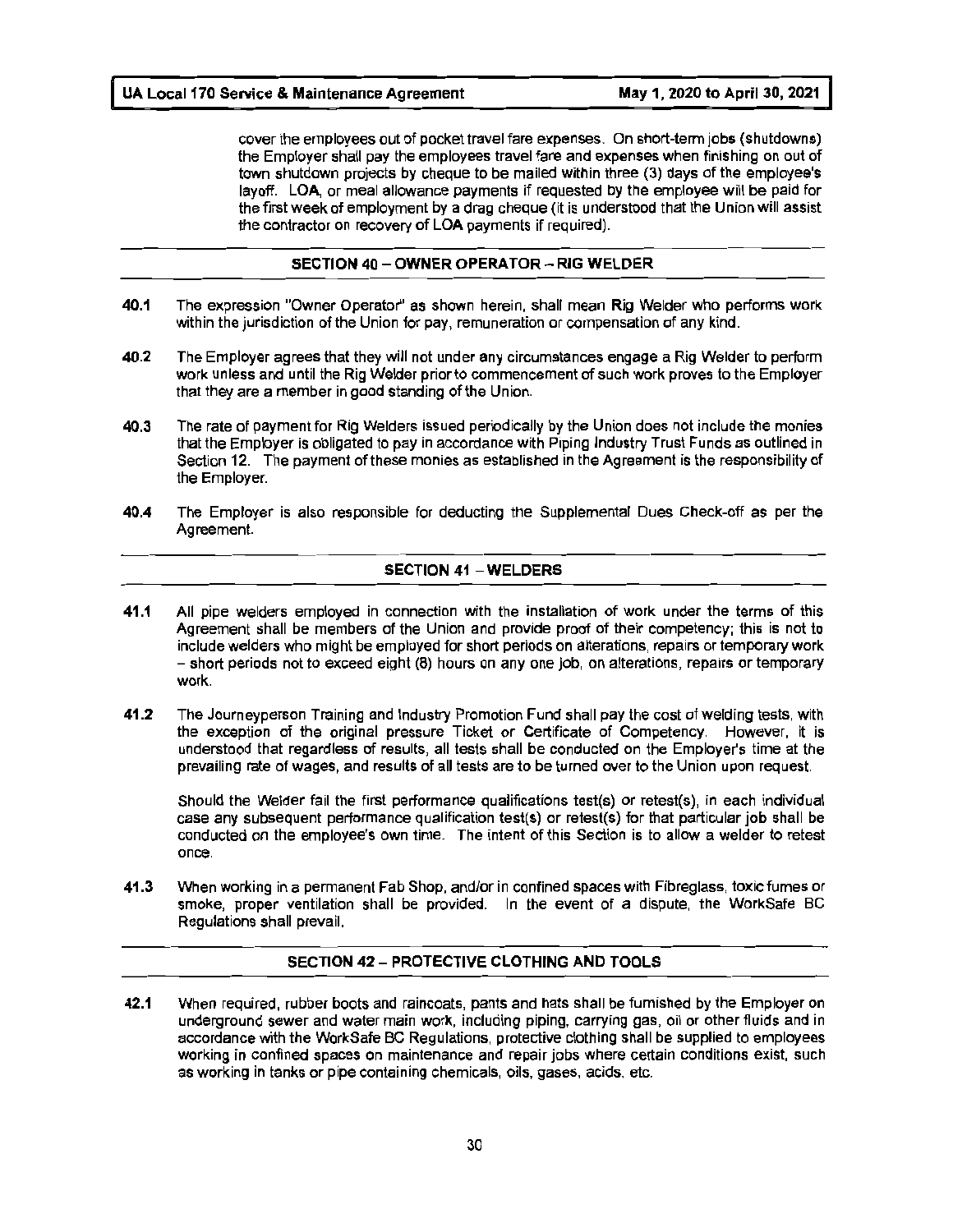**42.2** Employers shall supply welder's helmets, leather jackets or arms (when necessary), goggles and gloves. All tools will be supplied by the Employer for all trades. However, on Commercial-Institutional projects, all tools will be supplied by the Employer, except for the following which shall be supplied by all Union members when employed on Commercial-Institutional projects:

#### **Plumber's Tool List**

| <b>Tool Box</b>                      | 18" Pipe Wrench                 |
|--------------------------------------|---------------------------------|
| Hacksaw                              | 14" Pipe Wrench                 |
| <b>Pump Pliers</b>                   | Claw Hammer                     |
| <b>Aviation Tin Snips</b>            | 1/4" to 7/8" Combo Box Ends Set |
| 3/4" Cold Chisel                     | Auto Retractable Utility Knife  |
| Plumb Bob                            | #2 Slot Screwdriver             |
| Keyhole Saw                          | #2 Phillips Screwdriver         |
| 6" Vice Grips                        | #1 Robertson Screwdriver        |
| 10" Vice Grips                       | #2 Robertson Screwdriver        |
| #104 Ridgid Cutters                  | #3 Robertson Screwdriver        |
| #15 Ridgid Cutters                   | Chalk Line                      |
| #20 Ridgid Cutters                   | <b>Basin Wrench</b>             |
| Striker                              | Wire Brush                      |
| Half Round Bastard File              | Nail Puller                     |
| 1" Wood Chisel                       | Torpedo Level 9"                |
| Tape Measure Standard/Metric 2577.5M | 12" Adjustable Wrench           |
| 1/2" Cordless Impact Drill Combo     |                                 |

Replacement of tools in case of job fire, job theft (if in Employer-secured lockup), or job breakage is at Employer's expense. List of tools, sheets to be provided by the Employer and signed by Employer's representative and member at time of hire. They shall have thirty (30) days to obtain tools from date of ratification of contract. In the case of breakage or wear, the broken/worn tool must be provided to obtain replacement. Employer will maintain tools on list, wear and tear. Tools will be replaced make for make. Theft claims will require Police Report numbers to be provided.

Goggles and gloves will be supplied to Fab Shop employees. Gloves will be supplied to all employees working with welders. Coveralls and gloves shall be supplied to all employees working with fibreglass pipe and materials whether in Shop or Field Construction. Leather aprons will be supplied to fitters working with Welders in Fab Shops. The Employer will be reimbursed for the cost of these leather aprons through the J.T.I.P. Fund.

. 3 When a tool box with a lock and key is supplied to any journeyperson employee, they shall sign a standardized form as approved by the Joint Conference Board and be responsible for the return of all tools and/or equipment issued to them by the Employer. In case of theft of tools and/or equipment, both parties agree to the principle of prosecution. Any disagreement as to the responsibility shall be decided by the grievance procedure provided in this Agreement.

#### **SECTION 43** - **UNIFORMS**

**43.1** Employees will be supplied uniforms and the Employer will be responsible for the laundering of all supplied uniforms.

#### **SECTION 44** - **NO CESSATION OF WORK**

**44.1** To protect the quality of life and the property of the clients of the Mechanical industry in British Columbia served by those signatories engaged in the commercial service business, the following shall apply: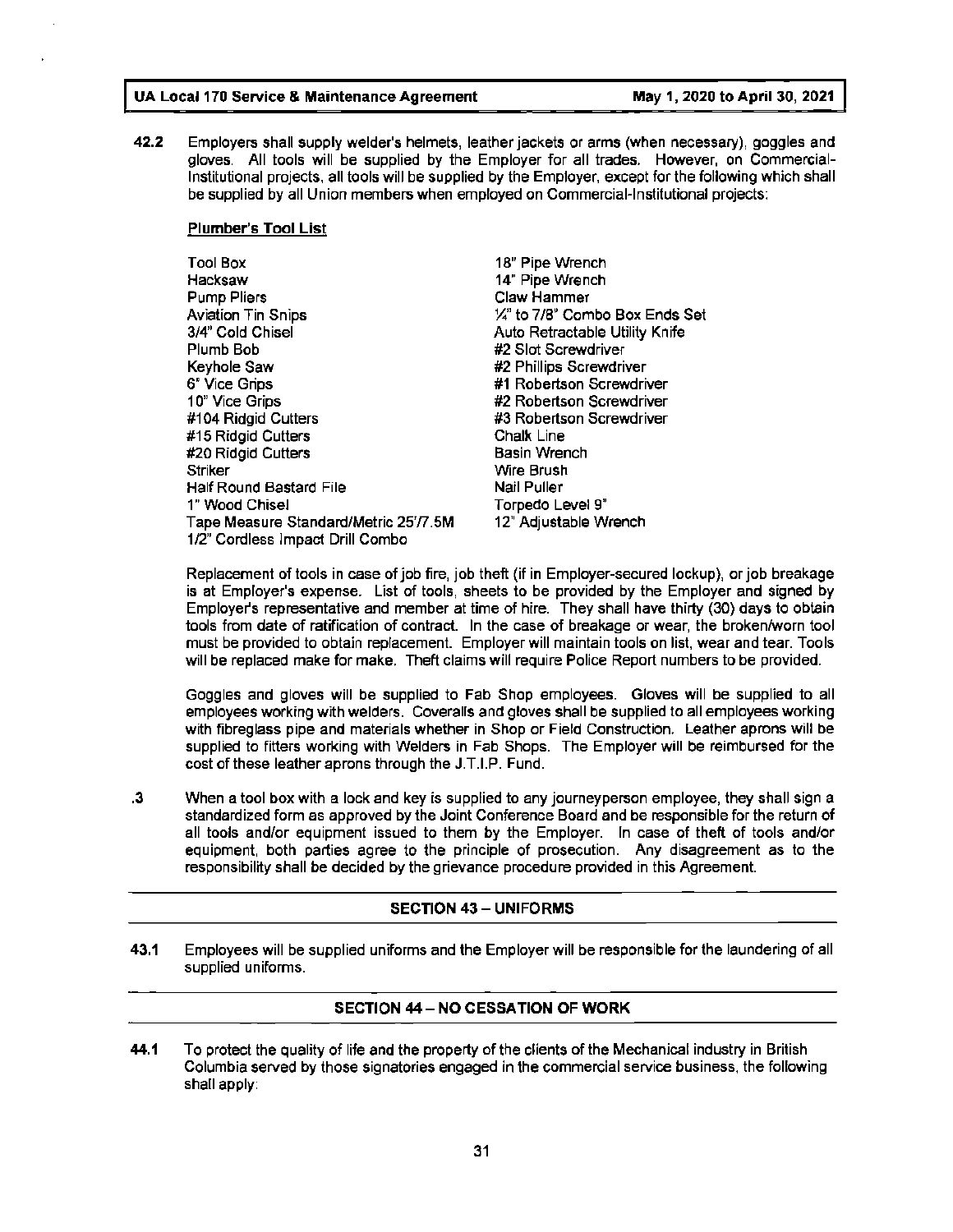It is understood by the parties that if there is a strike or lockout in the ICI construction industry, the provisions of this Service Agreement will remain in full force and effect.

#### **SECTION 45 - TERM OF AGREEMENT**

- **45.1** This Agreement shall be binding upon and inure to the benefit of each Employer who signs this Agreement or upon whose behalf it is signed and Local Union 170. It is further agreed by the Parties that this Agreement shall be in effect until the 30th day of April, 2021, and thereafter from year to year unless it is terminated by either Party giving to the other written notice that the Agreement shall be terminated on the Anniversary Date of the Agreement at least three (3) months prior to the Anniversary Date. Provided, however, that in the event that notice that the Agreement will be terminated on its next Anniversary Date has been duly given and no collective agreement has been concluded by the date of termination, this Agreement shall nevertheless continue in full force and effect to be binding upon each Employer and their or its employees until such Employer has locked out their or its employees or their or its employees have gone on strike, whichever first happens. The Joint Conference Board shall convene within thirty (30) days of the giving of such notice and deal with the said notice.
- **45.2** The operation of Section 50 (2) and (3) of the Labour Relations Code of BC is hereby excluded.

SIGNED THIS DAY OF \_\_\_\_\_\_\_\_, 2021.

SIGNED ON BEHALF OF:

CONSTRUCTION LABOUR RELATIONS ASSOCIATION OF BC

UNITED ASSOCIATION OF JOURNEYMEN AND APPRENTICES OF THE PLUMBING AND PIPEFITTING INDUSTRY OF THE UNITED STATES AND CANADA, LOCAL 170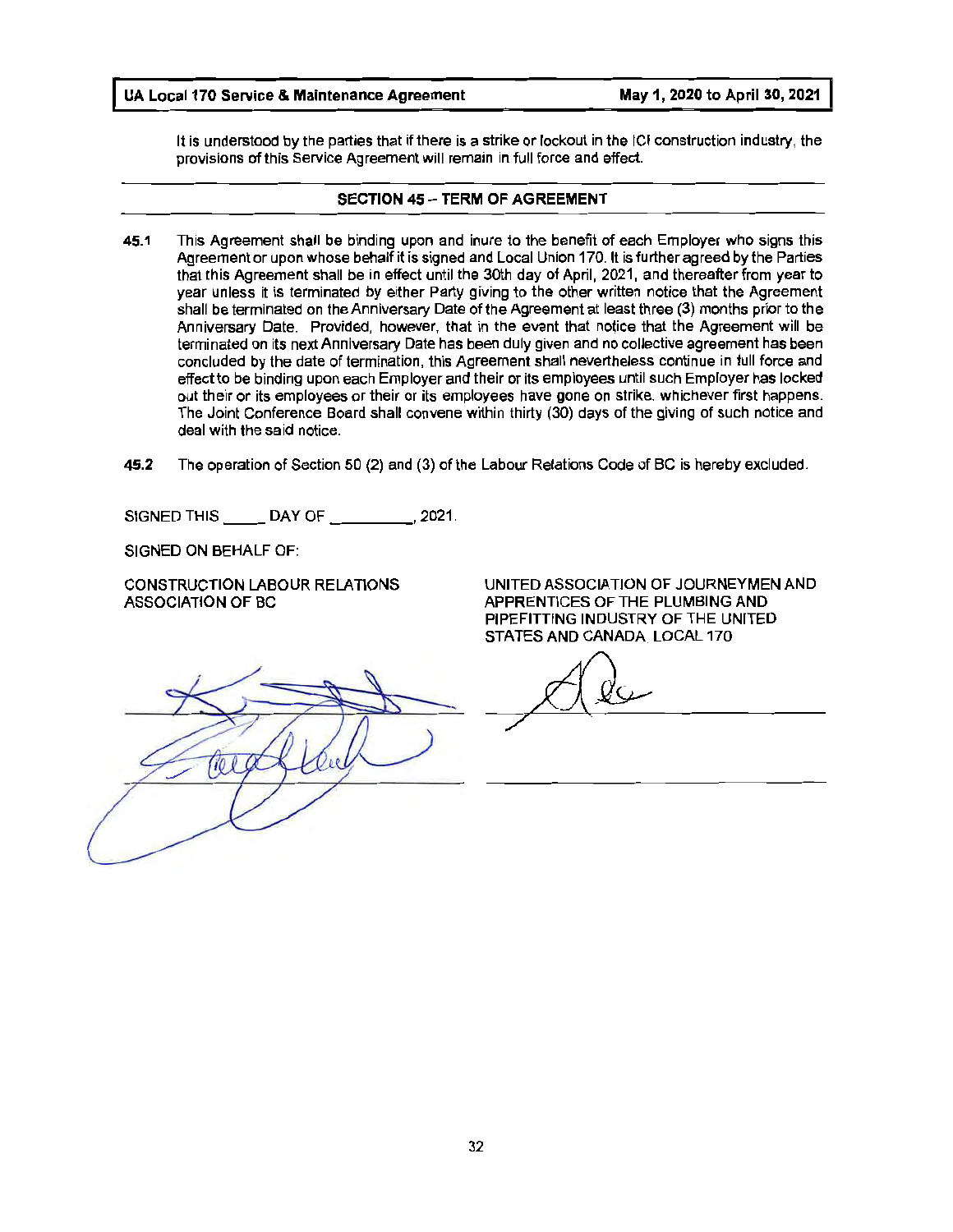#### **APPENDIX "A"**

|                                                    | October 21, 2019        |                                      |                                        |                     |                                        | July 13, 2020                |                                             |                                       |                     |                                    |                              |
|----------------------------------------------------|-------------------------|--------------------------------------|----------------------------------------|---------------------|----------------------------------------|------------------------------|---------------------------------------------|---------------------------------------|---------------------|------------------------------------|------------------------------|
| <b>Breakdown of Monetary Package</b>               |                         | Straight<br>Time Hourly<br>Wage Rate | Vacation<br>8.<br>Holiday Pay<br>(12%) | Pension<br>(Earned) | <b>Total Employer</b><br>Contributions | Total<br>Monetary<br>Package | Straight<br><b>Time Hourly</b><br>Wage Rate | Vacation<br>8<br>Holiday Pay<br>(12%) | Pension<br>(Earned) | Total<br>Employer<br>Contributions | Total<br>Monetary<br>Package |
| General Foreperson <sup>2</sup> (includes premium) | 120%                    | \$46.65                              | \$5.60                                 | \$5.25              | \$4,38                                 | \$61.88                      | \$48.15                                     | \$5.78                                | \$5.25              | \$4.38                             | \$63.56                      |
| General Foreperson                                 | 120%                    | \$45.90                              | \$5.51                                 | \$5.25              | \$4.38                                 | \$61.04                      | \$47,40                                     | \$5.69                                | \$5.25              | \$4.38                             | \$62.72                      |
| oreperson <sup>2</sup> (includes premium)          | 115%                    | \$44.74                              | \$5.37                                 | \$5.25              | \$4.38                                 | \$59.74                      | \$46.18                                     | \$5.54                                | \$5.25              | \$4.38                             | \$61.35                      |
| Foreperson                                         | 115%                    | \$43.99                              | \$5.28                                 | \$5.25              | \$4.38                                 | \$58.90                      | \$45.43                                     | \$5.45                                | \$5.25              | \$4.38                             | \$60.51                      |
| Journeyperson <sup>1</sup> (includes premium)      | 100%                    | \$39.00                              | \$4.68                                 | 55.25               | \$4.38                                 | \$53.31                      | \$40.25                                     | \$4.83                                | \$5.25              | \$4.38                             | \$54,71                      |
| Journeyperson                                      | 100%                    | \$38.25                              | \$4.59                                 | \$5.25              | \$4.38                                 | \$52.47                      | \$39.50                                     | \$4.74                                | \$5.25              | \$4.38                             | \$53.87                      |
| Apprentices:                                       |                         |                                      |                                        |                     |                                        |                              |                                             |                                       |                     |                                    |                              |
| B <sup>th</sup> 6 months                           | 80%                     | \$30.60                              | \$3.67                                 | \$4.20              | \$4.38                                 | \$4285                       | \$31.60                                     | \$3.79                                | \$4.20              | \$4.38                             | \$43.97                      |
| $7th 6$ months                                     | 75%                     | \$28.69                              | \$3.44                                 | \$3.94              | \$4,38                                 | \$40.45                      | \$29.63                                     | \$3.56                                | 33.94               | S4.38                              | \$41,51                      |
| $6th$ 6 months                                     | 70%                     | \$26.78                              | \$3.21                                 | \$3.68              | \$4.38                                 | \$38.05                      | \$27.65                                     | \$3.32                                | \$3.68              | \$4.38                             | \$39.03                      |
| $5th$ 6 months                                     | 65%                     | \$24.86                              | \$2.98                                 | \$3.41              | \$4.38                                 | \$35.63                      | \$25.68                                     | \$3.08                                | \$3.41              | \$4.38                             | \$36.55                      |
| $4th$ 6 months                                     | 60%                     | \$22.95                              | \$2.75                                 | \$3.15              | \$4.36                                 | \$33.23                      | \$23.70                                     | \$2.84                                | \$3.15              | \$4.38                             | \$34.07                      |
| 3rd 6 months                                       | 55%                     | \$21.04                              | \$2.52                                 | \$2.89              | \$4.38                                 | \$30.83                      | \$21.73                                     | \$2.61                                | \$2.89              | \$4.38                             | \$31,61                      |
| 2 <sup>nd</sup> 6 months                           | 50%                     | \$19.13                              | \$2.30                                 | \$2.63              | \$4.38                                 | \$28,44                      | \$19,75                                     | \$2.37                                | \$2.63              | \$4.38                             | \$29.13                      |
| 1 <sup>st</sup> 6 months                           | 45%                     | \$17.21                              | \$2.07                                 | \$2.36              | \$4.38                                 | \$26.02                      | \$17.78                                     | \$2.13                                | \$2,36              | \$4.38                             | \$26.65                      |
| <b>Employer Contributions</b>                      |                         | October 21, 2019                     |                                        |                     |                                        |                              |                                             |                                       | July 13, 2020       |                                    |                              |
| Union Benefit Plan                                 | ε                       |                                      |                                        | \$267               |                                        |                              |                                             |                                       | \$267               |                                    |                              |
| <b>CLR Dues</b>                                    | w                       |                                      |                                        | \$0.13              |                                        |                              |                                             |                                       | \$0.13              |                                    |                              |
| Rehabilitation Fund <sup>3</sup>                   | W                       |                                      |                                        | \$0.04              |                                        |                              |                                             |                                       | \$0.04              |                                    |                              |
| JAPlan 3.4                                         | w                       |                                      |                                        | <b>N/A</b>          |                                        |                              |                                             |                                       | <b>N/A</b>          |                                    |                              |
| D&A Policy <sup>3</sup>                            | w                       |                                      |                                        | \$0.01              |                                        |                              |                                             |                                       | \$0.01              |                                    |                              |
| PIAB Fund                                          | Ŵ                       |                                      |                                        | \$0.83              |                                        |                              |                                             |                                       | \$0.83              |                                    |                              |
| JTIP Fund (GST to be added)                        | w                       |                                      |                                        | \$0,10              |                                        |                              |                                             |                                       | \$0.10              |                                    |                              |
| MIRA (GST to be added)                             | w                       |                                      |                                        | \$0.17              |                                        |                              |                                             |                                       | \$0.17              |                                    |                              |
| <b>SUB</b>                                         | W                       |                                      |                                        | \$0.10              |                                        |                              |                                             |                                       | \$0.10              |                                    |                              |
| CIBF (Affiliation/Benefit Fund) <sup>3</sup>       | $\overline{w}$          |                                      |                                        | \$0.18              |                                        |                              |                                             |                                       | \$0.18              |                                    |                              |
| Industry Enhancement Fund                          | $\overline{\mathsf{w}}$ |                                      |                                        | \$0.10              |                                        |                              |                                             |                                       | \$0.10              |                                    |                              |
| Canadian Training Fund                             | $\overline{w}$          |                                      |                                        | \$0.05              |                                        |                              |                                             |                                       | \$0.05              |                                    |                              |
| Total Employer Contributions - Straight Time Hours |                         | \$4.38                               |                                        |                     |                                        |                              | \$4.38                                      |                                       |                     |                                    |                              |
| Total Employer Contributions - 1.5X Overtime Hours |                         |                                      |                                        | \$6.40              |                                        |                              | \$572                                       |                                       |                     |                                    |                              |
| Total Employer Contributions - 2X Overtime Hours   |                         |                                      |                                        | \$8.42              |                                        |                              |                                             |                                       | \$7.05              |                                    |                              |

1. The Journey person rate indudes a \$0.75 premium. To qualify for this premium a journey person must hold a current Gas 8 and Cross Connection Certificate as per Clause 7.1.

2. The Foreperson or General Foreperson rate includes a \$0.75 premium for those journeypersons holding a current Gas 8 and Cross Connection Certificate as per Clause 7.1.

3. Union Remittance form combines CIBF, JAPlan, Rehabilitation Fund, and D&A into a single remittance of \$0.23 titled CIBF.

4. JAPlan contributions have been temporarily suspended by the plan trustees until further notice

Employer Contributions and Employee Deductions marked "E" paid/deducted based on hours Earned: those marked "W' paid/deducted based on hours Worked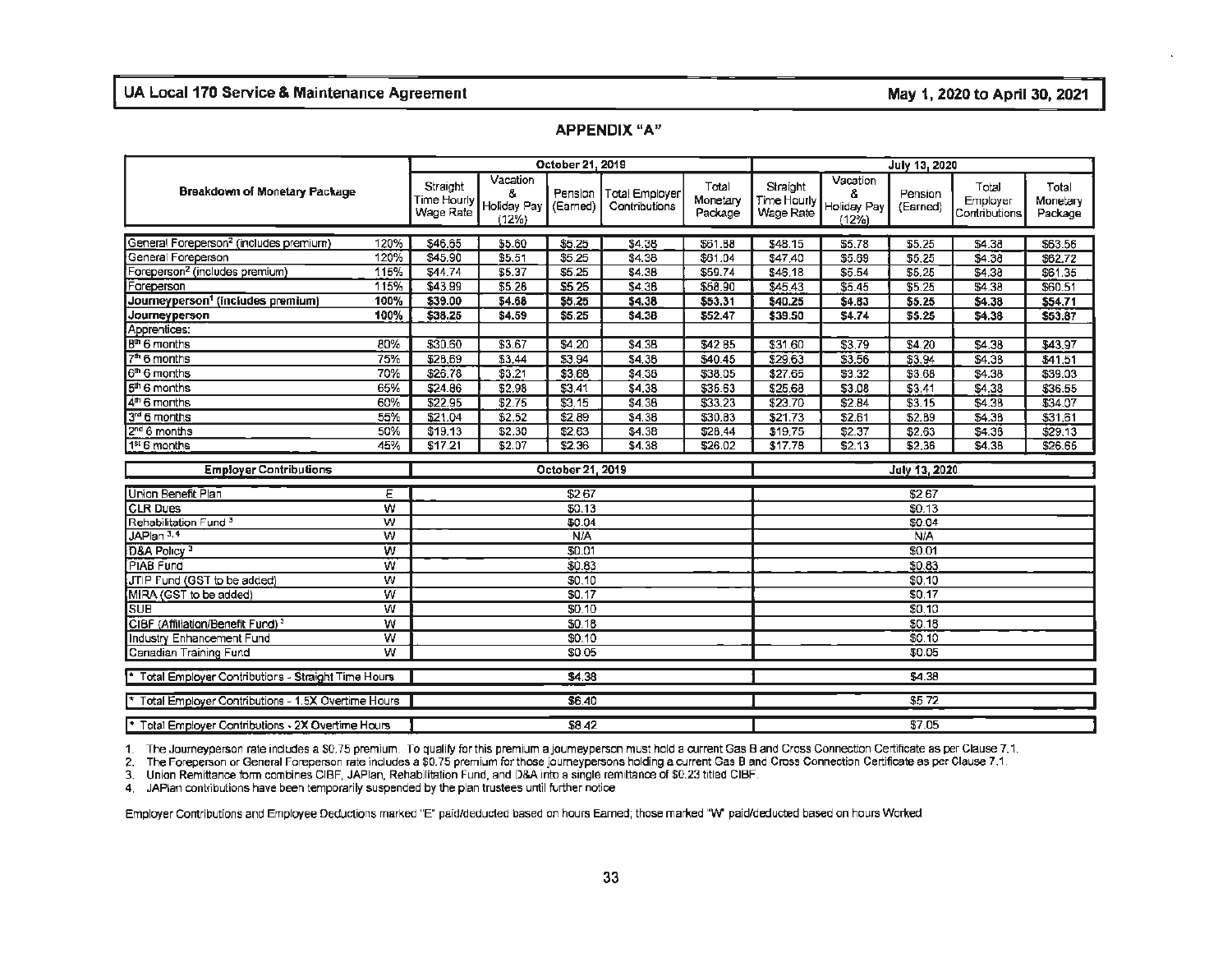|                               |                                                                    |                                |                                        | October 21, 2019                         |                                         |               |                           |                                                                    |                                       |                                        | July 13, 2020                            |                                                      |               |                           |
|-------------------------------|--------------------------------------------------------------------|--------------------------------|----------------------------------------|------------------------------------------|-----------------------------------------|---------------|---------------------------|--------------------------------------------------------------------|---------------------------------------|----------------------------------------|------------------------------------------|------------------------------------------------------|---------------|---------------------------|
| Employee<br><b>Deductions</b> | Hourly Dues<br>$(2.5%$ of<br>Straight Time<br>Hourly Wage<br>Rate) | Canadian<br>Building<br>Trades | <b>BC</b><br><b>Building</b><br>Trades | Market<br>Recovery<br>& Area<br>Training | Canadian<br>Political<br>Action<br>Fund | Rehab<br>Fund | Helmets<br>to<br>Hardhats | Hourly Dues<br>$(2.5%$ of<br>Straight Time<br>Hourly Wage<br>Rate) | Canadian<br><b>Building</b><br>Trades | <b>BC</b><br><b>Building</b><br>⊤rades | Market<br>Recovery<br>& Area<br>Training | Canadian <sup>1</sup><br>Political<br>Action<br>Fund | Rehab<br>Fund | Helmets<br>to<br>Hardhats |
|                               | Е                                                                  | Ε                              | Е                                      | Е                                        | Е                                       | w             | w                         | Е                                                                  | E                                     | Е                                      | E                                        | Е                                                    | w             | W                         |
| General Foreperson            |                                                                    |                                |                                        |                                          |                                         |               |                           |                                                                    |                                       |                                        |                                          |                                                      |               |                           |
|                               | \$1.17                                                             | \$0.01                         | \$0.085                                | \$0.20                                   | \$0.01                                  | \$0.04        | \$0.01                    | \$1.20                                                             | \$0.01                                | \$0.085                                | \$0.20                                   | \$0.01                                               | \$0.04        | \$0.01                    |
| Foreperson                    | \$1.12                                                             | \$0.01                         | \$0.085                                | \$0.20                                   | \$0.01                                  | \$0.04        | \$0.01                    | \$1.15                                                             | \$0.01                                | \$0.065                                | \$0,20                                   | \$0.01                                               | \$0.04        | \$0.01                    |
| Journeyperson                 | \$0.98                                                             | \$0.01                         | \$0.085                                | \$0.20                                   | \$0.01                                  | \$0.04        | \$0.01                    | \$1.01                                                             | \$0.01                                | \$0.085                                | \$0.20                                   | \$0.01                                               | \$0.04        | \$0.01                    |
| Apprentices:                  |                                                                    |                                |                                        |                                          |                                         |               |                           |                                                                    |                                       |                                        |                                          |                                                      |               |                           |
| 8th 6 months                  | \$0.77                                                             | \$0.01                         | \$0.085                                | \$0.20                                   | \$0.01                                  | \$0.04        | \$0.01                    | \$0.79                                                             | \$0.01                                | \$0.085                                | \$0 20                                   | \$0.01                                               | \$0.04        | \$0.01                    |
| 7th 6 months                  | \$0.72                                                             | \$0.01                         | \$0.085                                | \$0.20                                   | \$0.01                                  | \$0.04        | \$0.01                    | \$0.74                                                             | \$0.01                                | \$0.085                                | \$0.20                                   | \$0.01                                               | \$0.04        | \$0.01                    |
| 6th 6 months                  | \$0.67                                                             | \$0.01                         | \$0.085                                | \$0.20                                   | \$0.01                                  | \$0.04        | \$0.01                    | \$0.69                                                             | \$0.01                                | \$0.085                                | \$0.20                                   | \$0.01                                               | \$0.04        | \$0.01                    |
| 5th 6 months                  | \$0.62                                                             | \$0.01                         | \$0.085                                | \$0.20                                   | \$0.01                                  | \$0.04        | \$0.01                    | \$0.64                                                             | \$0.01                                | \$0.085                                | \$0.20                                   | \$0.01                                               |               |                           |
| 4th 6 months                  | \$0.57                                                             | \$0.01                         | \$0 085                                | \$0.20                                   | \$0.01                                  | \$0.04        | \$0.01                    | \$0.59                                                             | \$0.01                                | \$0.085                                | \$0.20                                   |                                                      | \$0.04        | \$0.01                    |
| 3rd 6 months                  | \$0.53                                                             | \$0.01                         | \$0.085                                | \$0.20                                   | \$0.01                                  | \$0.04        | \$0.01                    | \$0.54                                                             |                                       |                                        |                                          | \$0.01                                               | \$0.04        | \$0,01                    |
| 2nd 6 months                  | \$0.48                                                             | \$0.01                         | \$0.085                                | \$0.20                                   |                                         |               |                           |                                                                    | \$0.01                                | \$0.085                                | \$0.20                                   | \$0,01                                               | \$0.04        | \$0.01                    |
| 1st 6 months                  |                                                                    |                                |                                        |                                          | \$0.01                                  | \$0.04        | \$0.01                    | \$0.49                                                             | \$0.01                                | \$0,085                                | \$0.20                                   | \$0.01                                               | \$0.04        | \$0.01                    |
|                               | \$0.43                                                             | \$0.01                         | \$0.085                                | \$0.20                                   | \$0.01                                  | \$0.04        | \$0.01                    | \$0.44                                                             | \$0.01                                | \$0.085                                | \$0.20                                   | \$0.01                                               | \$0.04        | \$0.01                    |

| <b>Total Employee Deductions</b>                                                                  |  |
|---------------------------------------------------------------------------------------------------|--|
| .5X<br>2X<br>Straight Time <b> </b> ,<br>$\sim$<br>. Overtime I 1<br>Overtime i<br>Hours<br>Hours |  |

| General Foreman      | \$1.53 | \$2.26 | \$299  |
|----------------------|--------|--------|--------|
| <b>IForeman</b>      | \$1.48 | \$2.19 | \$2,90 |
| Journeyperson        | \$1.34 | \$1.97 | \$2.61 |
| Apprentices:         |        |        |        |
| <b>f8th 6 months</b> | \$1.13 | \$1.66 | \$2.19 |
| 7th 6 months         | \$1.08 | \$1.58 | \$2.09 |
| 6th 6 months         | \$1.03 | \$1.51 | \$2.00 |
| 5th 6 months         | \$0.98 | \$1,44 | \$1.90 |
| 4th 6 months         | \$0.93 | \$1,37 | \$1.81 |
| 3rd 6 months         | \$0.89 | \$1.30 | \$1.71 |
| 2nd 6 months         | \$0.84 | \$1,22 | \$1.62 |
| 1st 6 months         | \$0.79 | \$1.15 | \$1.52 |

|            | <b>Total Employee Deductions</b> |                         | <b>Total Employee Deductions</b> |                                  |          |
|------------|----------------------------------|-------------------------|----------------------------------|----------------------------------|----------|
| iight Time | 1.5X<br>Overtime<br>Hours        | 2X<br>Overtime<br>Hours | Straight Time<br>Hours           | 1.5X<br>Overtime<br><b>Hours</b> | Overtime |
|            |                                  |                         |                                  |                                  |          |
|            | \$2.26                           | \$299                   | \$1.56                           | \$2.31                           |          |
| \$1.48     | \$2.19                           | \$2,90                  | \$1.51                           | \$2.24                           | \$2.97   |
| \$1.34     | \$1.97                           | \$2.61                  | \$1.37                           | \$2.02                           | \$2.67   |
| \$1.13     | \$1.66                           | \$2.19                  | \$1.15                           | \$1.69                           | \$2.24   |
|            | \$1.58                           | \$2.09                  | \$1.10                           | \$1.62                           | \$2.14   |
| \$1.03     | \$1.51                           | \$2.00                  | \$1.05                           | \$1.54                           | \$2.04   |
| \$0.98     | \$1,44                           | \$1.90                  | \$1.00                           | \$1.47                           | \$1.94   |
| \$0.93     | \$1,37                           | \$1.81                  | \$0.95                           | \$1,40                           | \$1.85   |
| \$0.89     | \$1.30                           | \$1.71                  | \$0.90                           | \$1.32                           | \$1,75   |
| \$0.84     | \$1,22                           | \$1.62                  | \$0.85                           | \$1.25                           | \$1.65   |
| \$0.79     | \$1.15                           | \$1.52                  | \$0.80                           | \$1.17                           | \$1,55   |

Employer Contributions and Employee Deductions marked "E" paicildeducted based on hours Earned; those marked "W" paid/deducted based on hours Worked Note: Market Reoovery & Area Training is split 80/20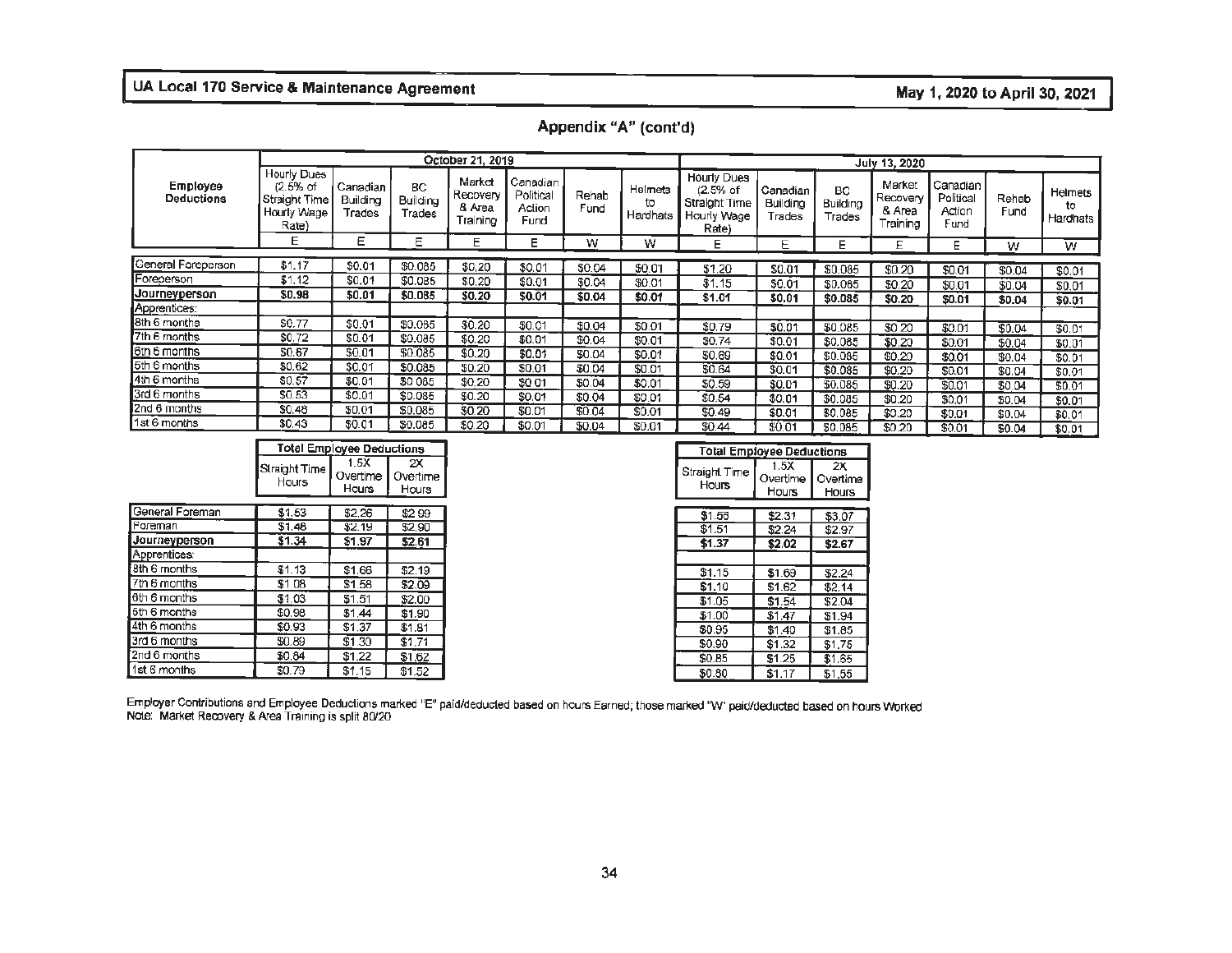#### **MAP "A"**

This map shows the areas referred to in Sections 30.1 - 30.6. It is for reference only. Further detail is available from the CLR or the Union.

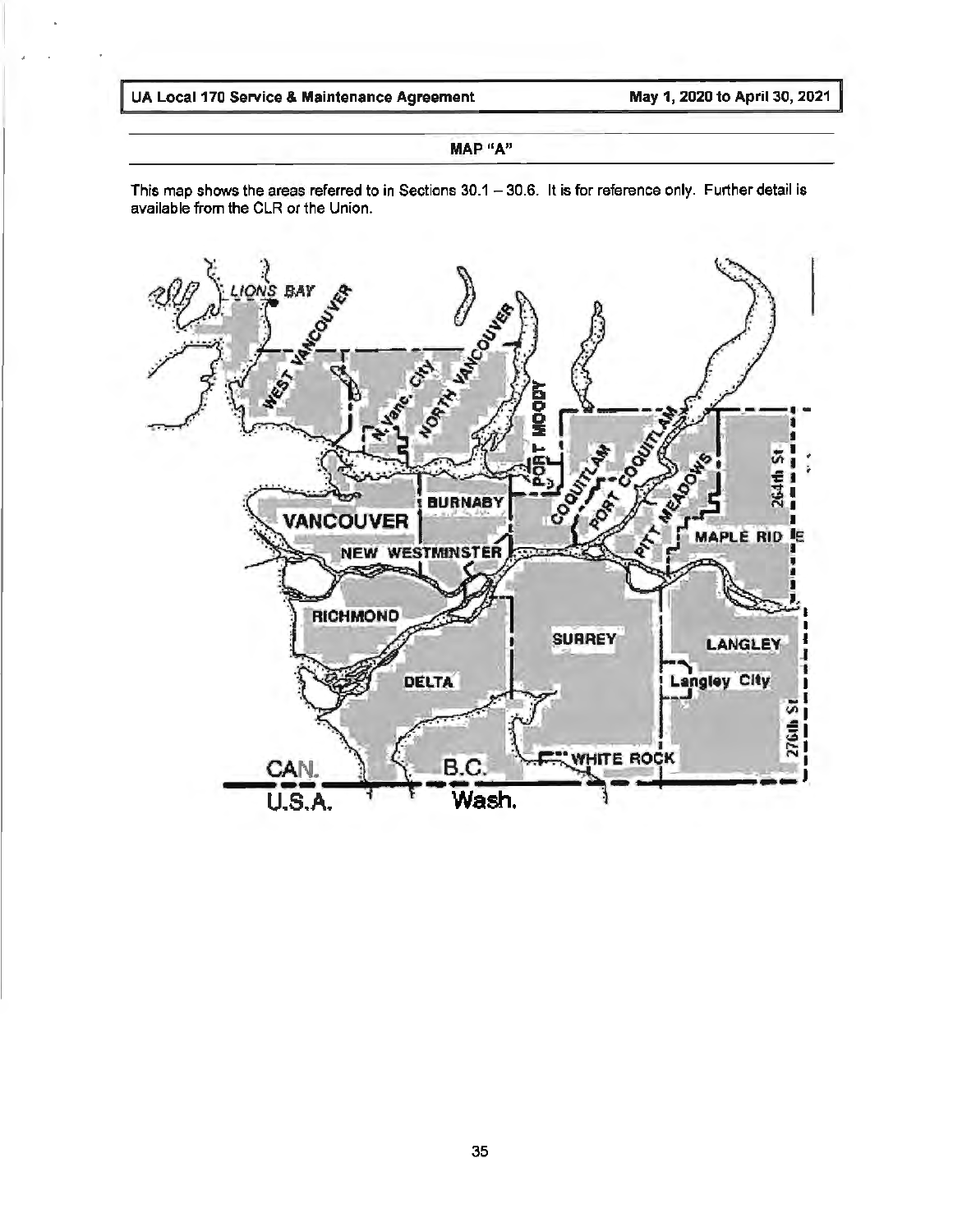#### **LETTER OF UNDERSTANDING RE: MIRA**

Construction Labour Relations Association of B.C., United Association of Journeymen and Apprentices of the Plumbing and Pipefitting Industry of the United States and Canada, Local Union 170, and Mechanical Industrial Relations Association hereby agree to this Letter of Understanding being attached to and forming part of this Collective Agreement between Construction Labour Relations Association of B.C. and the United Association of Journeymen and Apprentices of the Plumbing and Pipefitting Industry of the United States and Canada, Local Union 170. The Parties hereby agree:

- 1. Construction Labour Relations Association of B.C. and the United Association of Journeymen and Apprentices of the Plumbing and Pipefitting Industry of the United States and Canada, Local Union 170 hereby agree that their members who are bound to the Collective Agreement shall abide by the decisions of the Joint Conference Board.
- **2.** Construction Labour Relations Association of **B.C.** shall recognize and accept the appointment of Employer members to the Joint Conference Board as made by Mechanical Industrial Relations Association.
- **3.** Construction Labour Relations Association of B.C. shall recognize the sole right of Mechanical Industrial Relations Association to appoint Employer Trustees and change Employer Appointees and Employer Trustees on the various Trust Funds established in this Agreement.
- **4.** Mechanical Industrial Relations Association hereby agrees to appoint Employer members and/or trustees as provided in the Collective Agreement. If MIRA cannot provide these members/trustees within 45 days of notice of a vacancy, CLR will become the appointing body (with a 30-day period) at which time if the vacancy is unfilled the Union will take over the appointments in question. Trustees so appointed shall remain until such time as they resign or are removed by operation of the trust document or society by-laws.

SIGNED THIS \_\_ \_\_ DAY OF November, 2021.

SIGNED ON BEHALF OF:

CONSTRUCTION LABOUR RELATIONS ASSOCIATION OF B.C.

MECHANICAL INDUSTRIAL RELATIONS **ASSOCIATION** 

SIGNED ON BEHALF OF:

UNITED ASSOCIATION OF JOURNEYMEN AND APPRENTICES OF THE PLUMBING AND PIPEFITTING INDUSTRY OF THE UNITED STATES AND CANADA, LOCAL UNION 170

 $\gamma$